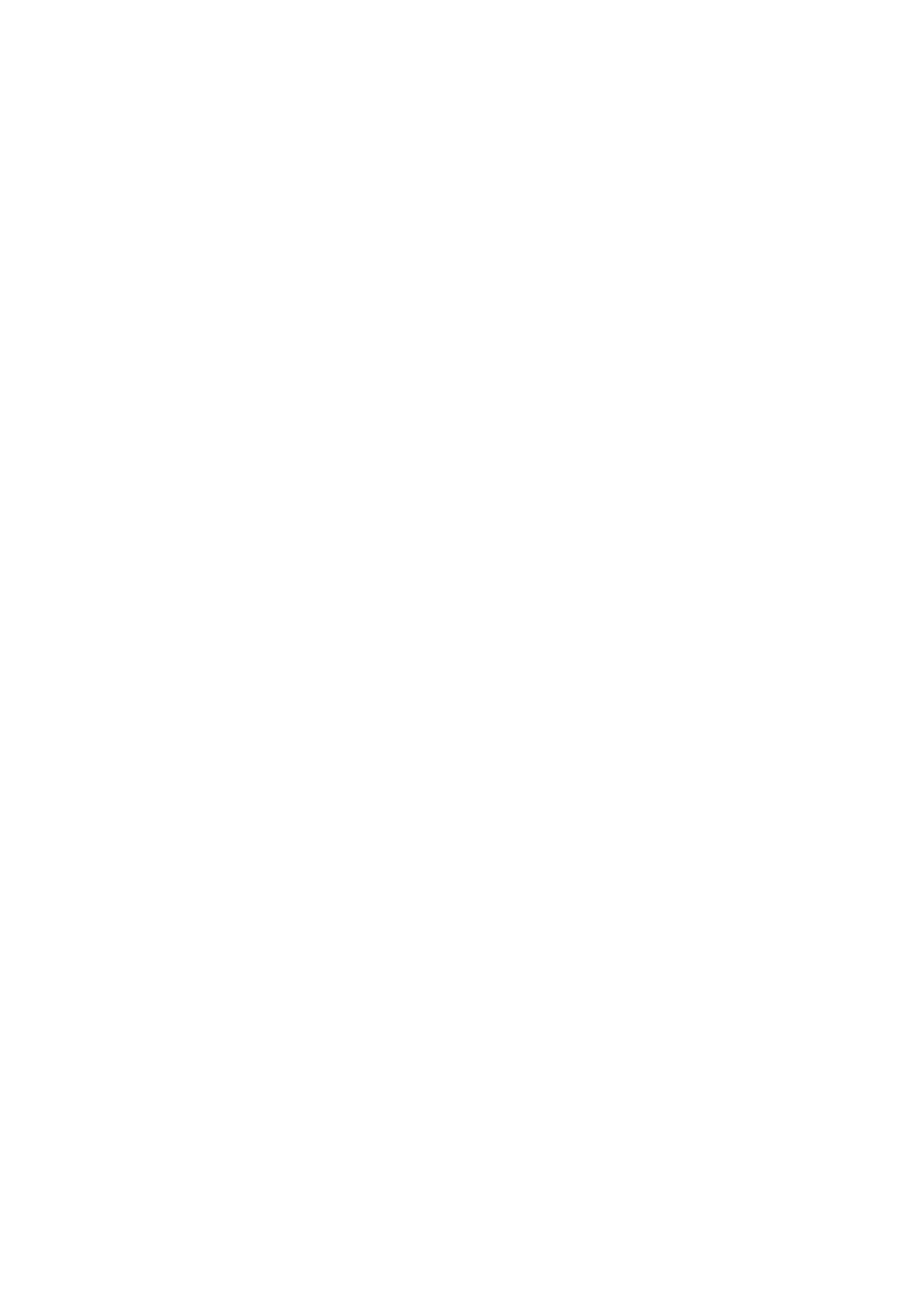# **Contents**

|              | Prologue                                                    | $\overline{5}$ |
|--------------|-------------------------------------------------------------|----------------|
| $\mathbf{1}$ | Shared memory, an elusive abstraction                       | 9              |
|              | 2 Thread-wise reasoning on shared memory concurrent systems | 17             |
|              | 3 Tools for the working semanticist                         | 41             |
| 4            | Integrating typed and untyped code in a scripting language  | 55             |
|              | Epilogue                                                    | 65             |
|              | Bibliography                                                | 67             |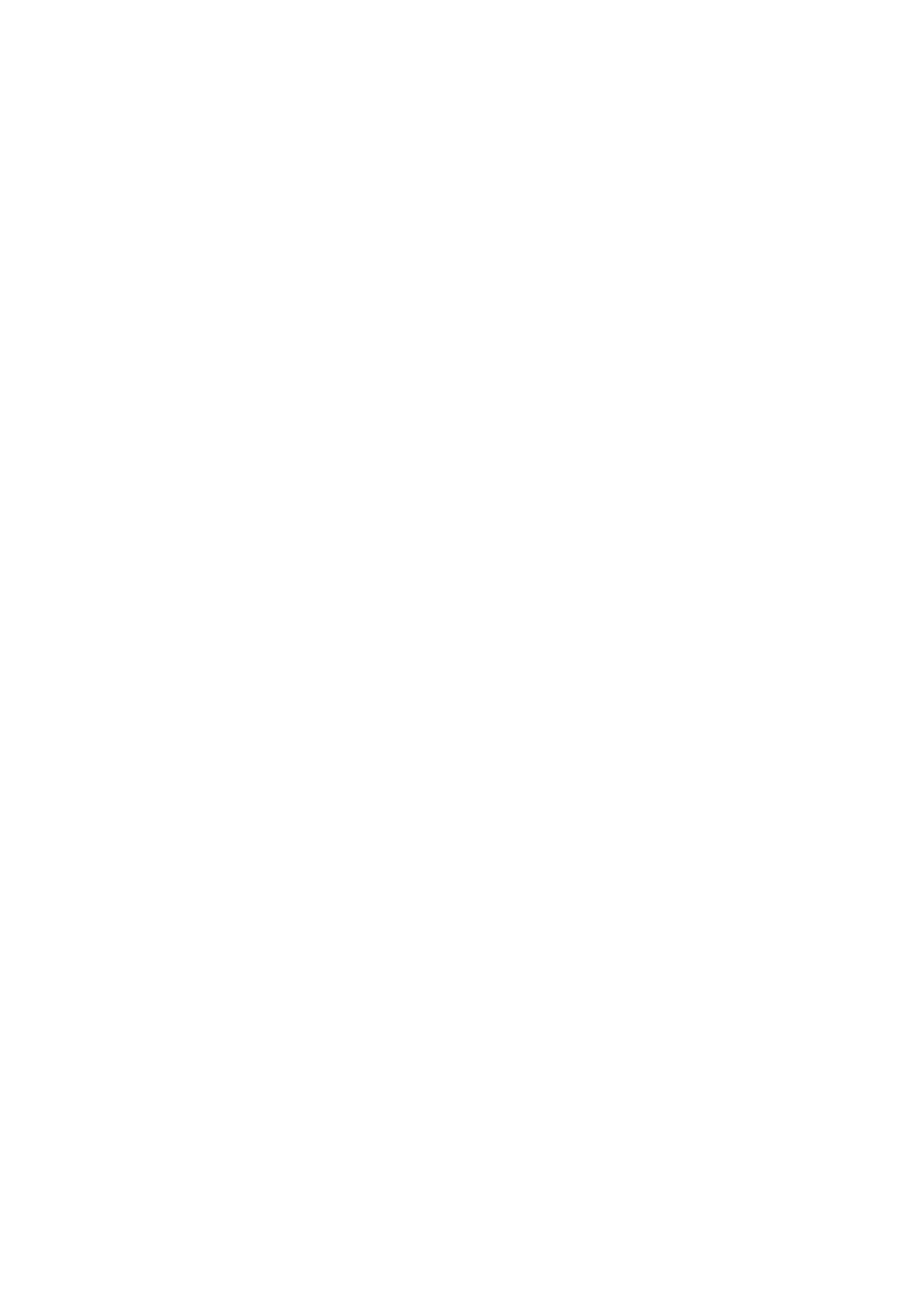## <span id="page-4-0"></span>Prologue

What's past is prologue; what to come in yours and my discharge.

I defended my PhD on proof methods for process languages in December 2003. I then spent one year as post-doc in the Computer Laboratory at the University of Cambridge and I have been employed as *chargé de recherche* in the Moscova project-team shortly thereafter. During my years at INRIA I have enjoyed a priceless freedom that allowed me to work on a wide range of topics. For this I am deeply indebted to Jean-Jacques Lévy, and later to Marc Pouzet, and to the numerous researchers and students I had the luck to meet and the pleasure to work with.

This *mêmoire d'habilitation* consciously focuses on four research directions that I am considering for the forthcoming years. To be accessible to a wider public the presentation is intentionally non-technical, details are to be found in the published papers.

For completeness, below I give a brief overview of all my research contributions since my PhD defense in 2003.

Contribution 1. Interaction between programs: safe marshalling, integration of typed and untyped code

My research on programming languages, in particular on language design and reasoning techniques for concurrent and mobile computation, began with a collaboration with Peter Sewell's group at University of Cambridge. We developed principled support for type-safe interaction between distributed programs: addressing dynamic loading, rebinding to local resources, global naming for types and terms, versioning, code and computation mobility, modularity. These ideas were realised in the Acute prototype language (available from <http://www.cl.cam.ac.uk/~pes20/acute/>), and published in [\[88,](#page-71-0) [89\]](#page-71-1).

We also released a complete specification of the Acute programming language: the lack of suitable tools for to complete this task motivated the development of tool support for semantics (presented as Contribution 2).

More recently, in collaboration with Jan Vitek (Purdue University, USA) and Tobias Wrigstad (Uppsala University, Sweden), I focused on language support for integration of typed and untyped code in the same system. For this, we introduced like types, a novel intermediate point between dynamic and static typing: occurrences of like types variables are checked statically within their scope but, as they may be bound to dynamic values, their usage is checked dynamically. This allows aggressive optimisations on the strongly typed parts of the code, while retaining freedom of programming on the untyped parts, and in turn enables initial untyped prototypes to smoothly evolve into an efficient and robust program.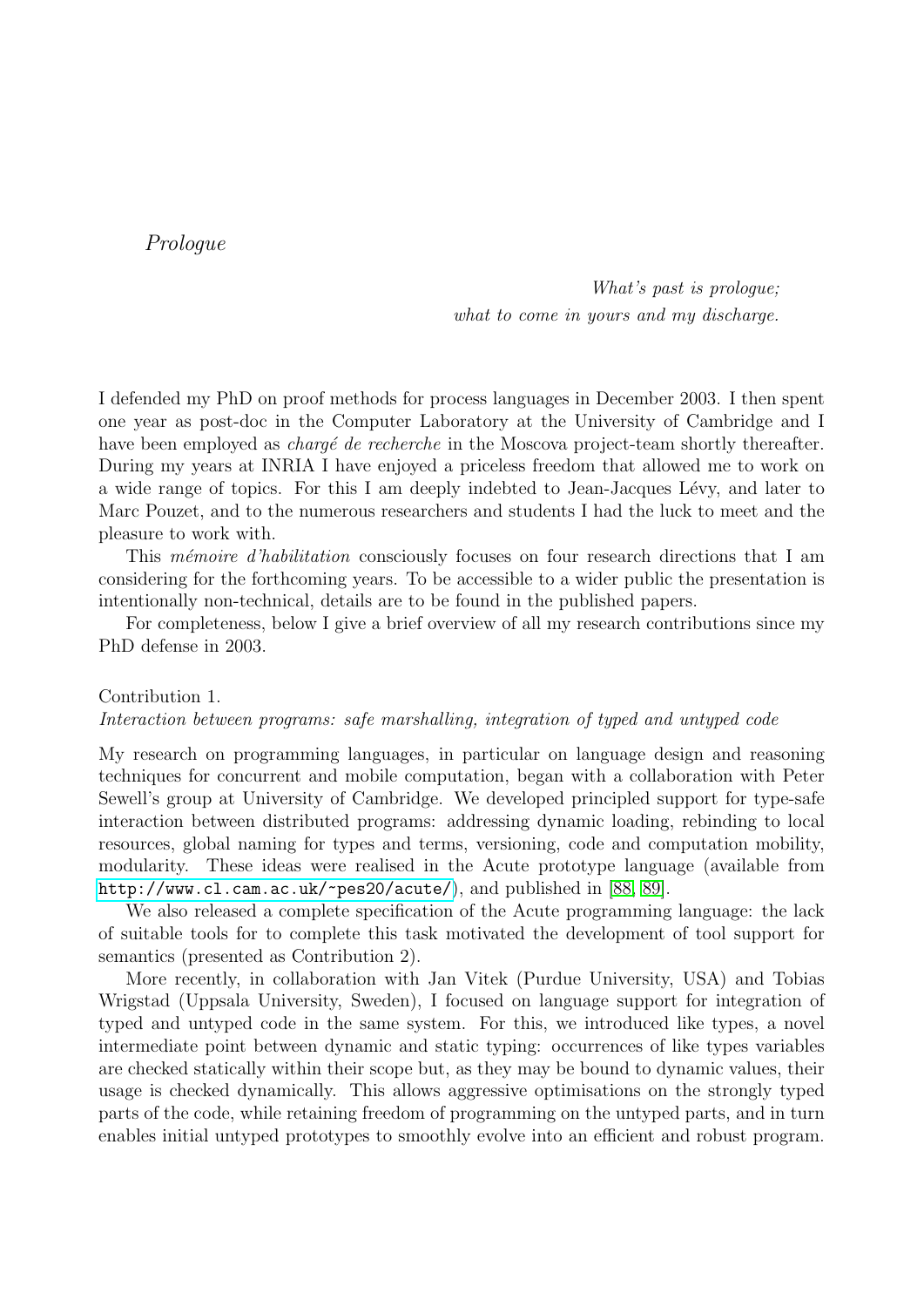In [\[109\]](#page-72-0) we provided a formal account of like types in a core object calculus and evaluated their applicability in the context of a new scripting language, called Thorn, developed at Purdue and IBM.

## Contribution 2. Tool support for semantics: Ott and Lem

Precise definitions of programming languages are needed for two main reasons: to clarify their design, for compiler writers and users, and to reason about programs. Doing this for a full language, however, is a rarely achieved challenge, partly because the mathematical artefacts needed are too large to work on without tool support. In 2006 Peter Sewell and myself designed and implemented the Ott tool for language definitions, compiling them to Coq, HOL, Isabelle/HOL, and LaTeX [\[92,](#page-71-2) [91\]](#page-71-3). Ott has been used successfully in several research projects, like the formalisation of a Java Module System, a provably sound semantics for a large OCaml core, and the work on the GHC and LLVM internal languages. The current version of Ott is about 24000 lines of OCaml; the tool (BSD licence) is available from <http://moscova.inria.fr/~zappa/software/ott>.

Ott excels at writing specifications of programming languages (i.e., inductive relations over syntax), but falls short as a general-purpose specification language. For instance, it is unsuited to define the semantics of concurrent memory accesses of multiprocessor architecture object of Contribution 4. With Scott Owens and Peter Sewell we have recently worked on a novel prototype system, called Lem, specifically designed to support pragmatic engineering of definitions of realistic computer systems. A preliminary release of Lem is described in [\[71\]](#page-69-0) and available from <http://www.cl.cam.ac.uk/~so294/lem>.

## Contribution 3.

## End-to-end proofs of concurrent imperative programs

Reasoning about concurrency, if done naively, can greatly complicate program verification tasks. In 2006, Andrew Appel (Princeton U., USA), Aquinas Hobor (Singapore U.), and myself, studied mathematical ways to factor the concurrent part of a programming language from the sequential part; in particular we designed a version of concurrent separation logic adapted to reason about Cminor, a dialect of the C programming language, used by the CompCert certified compiler [\[57,](#page-69-1) [60\]](#page-69-2). This was part of a major research project (<http://www.cs.princeton.edu/~appel/cminor>) to connect machine-verified source programs in sequential and concurrent programming languages to machine-verified optimising compilers. Our results [\[46\]](#page-68-0) were an initial step toward this ambitious goal, and motivated my investigations on the semantics of multiprocessor machine code, described in Contribution 4.

## Contribution 4.

### The semantics of multiprocessor machine code

In 2007, with Sewell et al., I started a project that aims at studying the semantics of multiprocessor machine code. Contrarily to what is usually assumed by research on concurrency, memory accesses of real multiprocessors may be reordered in various constrained ways, with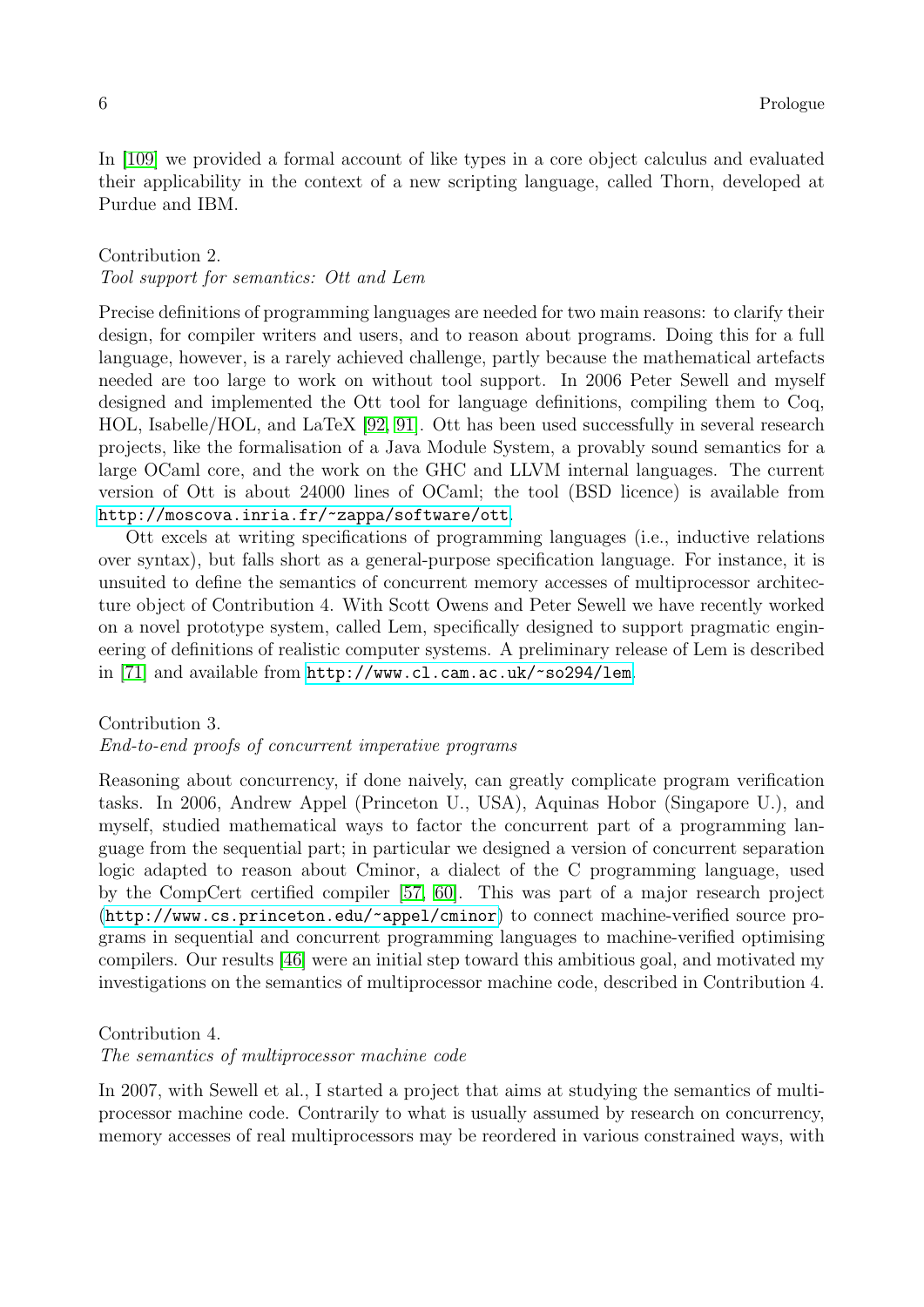## Prologue 2008 and 2008 and 2008 and 2008 and 2008 and 2008 and 2008 and 2008 and 2008 and 2008 and 2008 and 20

different processors observing the actions of others in inconsistent orders, so one cannot reason about the behaviour of such programs in terms of an intuitive notion of global time. This fundamental problem is exacerbated by the fact that the vendor specifications of processor architectures, e.g. by Intel and AMD (x86), IBM (Power), and ARM, are informal prose documents, with many ambiguities and omissions. We have developed rigorous se-

mantics for multiprocessor programs above the x86 architecture [\[81,](#page-70-0) [72,](#page-70-1) [90\]](#page-71-4), and Power and ARM [\[9,](#page-66-1) [80,](#page-70-2) [79\]](#page-70-3) (although I contributed to the Power and ARM specifications only in an initial phase). Each covers the relaxed memory model, instruction semantics, and instruction decoding, for fragments of the instruction sets, and is mechanised in HOL or Lem. A complete documentation of the project, including papers, reports, and the tools we developed, is available from <http://www.cl.cam.ac.uk/~pes20/weakmemory>.

## Contribution 5. Compilers for Relaxed-Memory Concurrency: testing and validation

Compilers sometimes generate correct sequential code but break the concurrency memory model of the programming language: these subtle compiler bugs are observable only when the miscompiled functions interact with concurrent contexts, making them particularly hard to detect. With Pankaj Pawan (Master Student from IIT Kanpur, India) and Robin Morisset (Master Student from ENS), I studied how to reduce the hard problem of hunting concurrency compiler bugs in widely used C compilers to differential testing of sequential code and build a tool that puts this strategy to work. In the process we proved correct a theory of sound optimisations in the  $C11/C+11$  memory model, covering most of the optimisations we have observed in real compilers and validating the claim that common compiler optimisations are sound in the  $C11/C++11$  memory model [\[68\]](#page-69-3). Our cmmtest tool is available from <http://www.di.ens.fr/~zappa/projects/cmmtest>. It identified several mistaken write introductions and other unexpected behaviours in the latest release of the gcc compiler.

Previously, with Jaroslav Ševčik, Viktor Vafeiadis, Suresh Jagannathan, and Peter Sewell, I studied the semantic design and verified compilation of a C-like programming language for concurrent shared-memory computation above x86 multiprocessors. The design of such a language is made surprisingly subtle by several factors: the relaxed-memory behaviour of the hardware, the effects of compiler optimisation on concurrent code, the need to support highperformance concurrent algorithms, and the desire for a reasonably simple programming model. In turn, this complexity makes verified compilation both essential and challenging. We defined a concurrent relaxed-memory semantics for ClightTSO, an extension of CompCert's Clight in which the processor memory model is exposed for high-performance code, and, building on CompCert, we implemented and validated with correctness proofs a certifying compiler from ClightTSO to x86. Papers describing our approach have been published in POPL and SAS [\[84,](#page-70-4) [104\]](#page-71-5), and in JACM [\[85\]](#page-70-5) while the development is available from <http://www.cl.cam.ac.uk/~pes20/CompCertTSO>.

## Contribution 6. Formal properties of audit logs

Many protocols rely on audit trails to allow an impartial judge to verify a posteriori some property of a protocol run. However, in current practice the choice of what data to log is left to the programmer's intuition, and there is no guarantee that it constitutes enough evidence.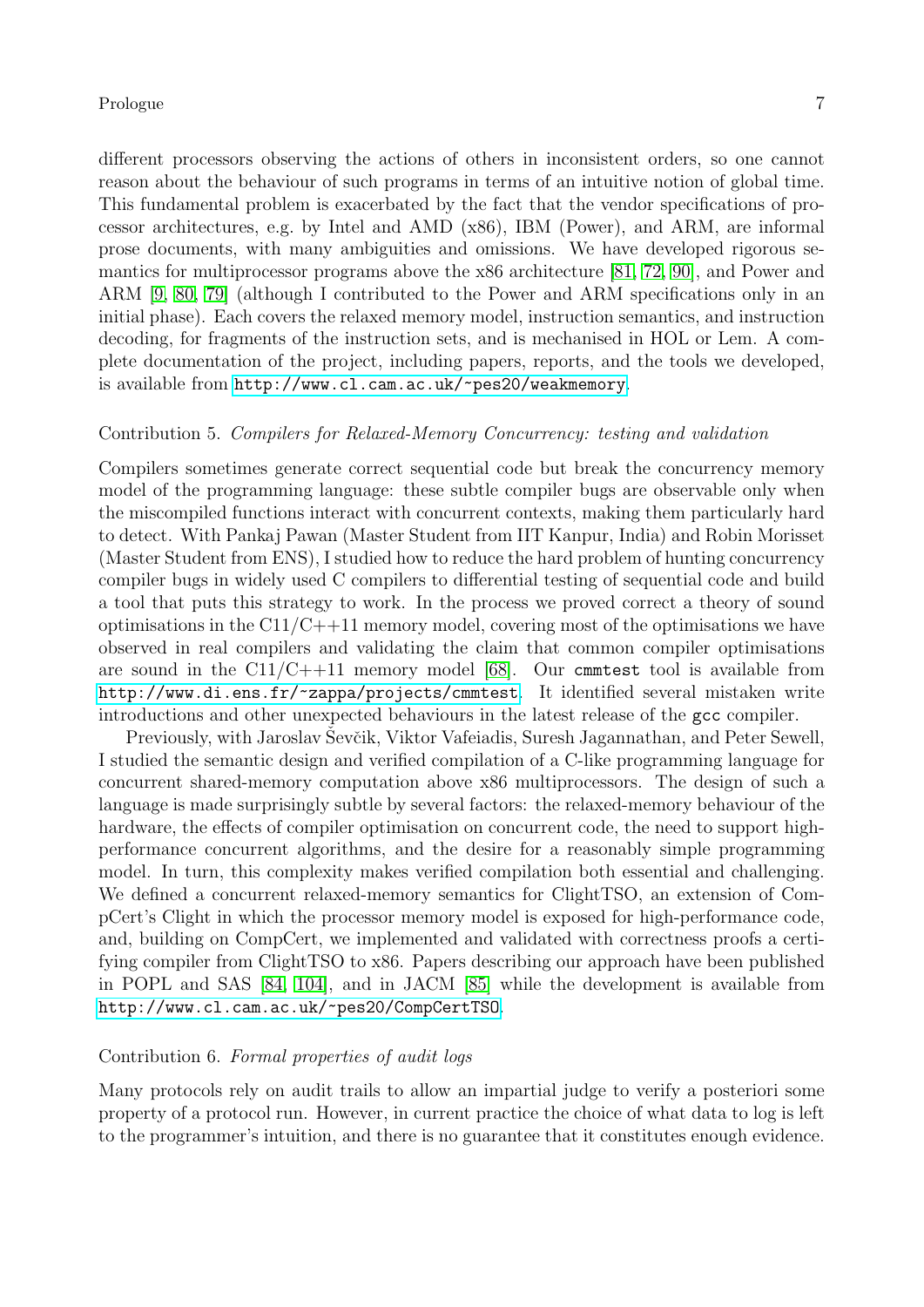Between 2007 and 2010 I pursued this direction of research in collaboration with Cédric Fournet (MSR) and Nataliya Guts (PhD student at the INRIA-MSR joint centre), at the INRIA-MSR joint centre. In a first work [\[40\]](#page-68-1), we formalised audit logs for a sample optimistic scheme, the value commitment. Then we studied a general scheme to generate audit trails. Given an  $F#$  (a dialect of OCaml) program that implements some protocol, we showed that the expected auditable properties can be specified and verified using a type system equipped with refinement types. We implemented our approach using the F7 typechecker, and we tested several protocols, including a full-scale auction-like protocol programmed in ML [\[44,](#page-68-2) [43\]](#page-68-3).

## Contribution 7. Theory of higher order processes

My early work was in concurrency theory, on the behavioural theory of higher-order processes. In 2005 I published two articles that present all my contributions to this field [\[30,](#page-67-0) [64\]](#page-69-4), in particular a full-abstraction result for the calculus of Mobile Ambients.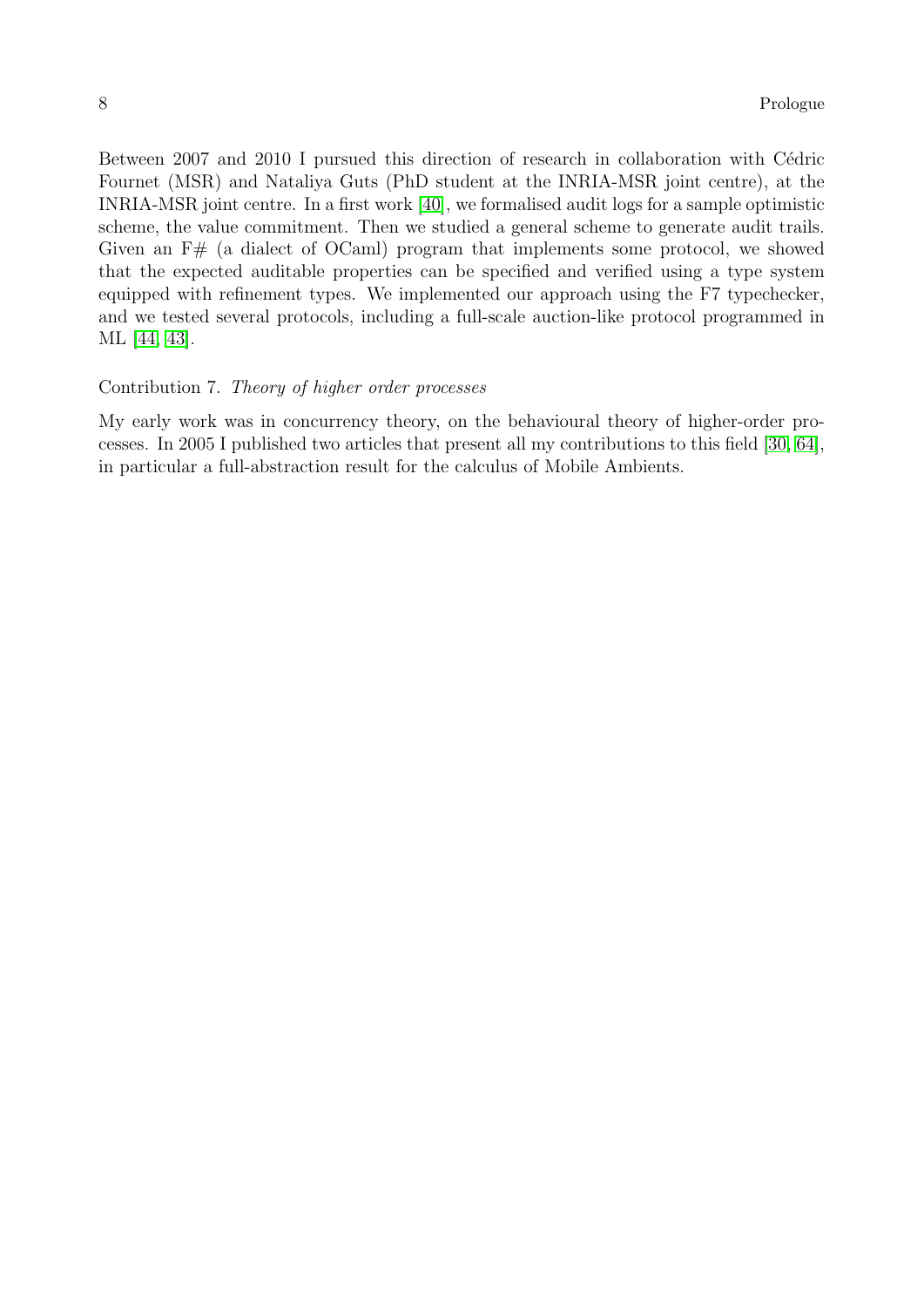# <span id="page-8-0"></span>Chapter 1

# Shared memory, an elusive abstraction

In which we show that shared memory does not exist, but should.

**Problem** Most programmers (and most researchers) assume that memory is sequentially consistent: that accesses by multiple threads to a shared memory occur in a global-time linear order. Real multiprocessors, however, use sophisticated techniques to achieve highperformance: store buffers, hierarchies of local cache, speculative execution, etc. These are not observable by single-threaded programs, but in multithreaded programs different threads may see subtly different views of memory. Such machines exhibit *relaxed*, or weak, memory models. For example, on standard Intel or AMD x86 processors, given two memory locations x and y (initially holding 0), if two processors **Proc 0** and **Proc 1** respectively write 1 to x and  $\gamma$  and then read from  $\gamma$  and  $\chi$ , as in the program below, it is possible for both to read 0 in the same execution. Is is easy to check that this result cannot arise from any interleaving of the reads and writes of the two processors.

| Proc 0                                                  | Proc 1                   |
|---------------------------------------------------------|--------------------------|
| MOV [x] $\leftarrow$ 1                                  | MOV [y] $\leftarrow$ 1   |
| MOV $EAX \leftarrow [y]$                                | MOV $EBX \leftarrow [x]$ |
| Allowed Final State: Proc $0:EAX=0 \wedge Proc 1:EBX=0$ |                          |

Microarchitecturally, one can view this as a visible consequence of *write buffering*: each processor effectively has a FIFO buffer of pending memory writes (to avoid the need to block while a write completes), so the reads from y and x can occur before the writes have propagated from the buffers to main memory.

Such optimisations (of which this is a particularly simple example) destroy the illusion of sequential consistency, making it impossible (at this level of abstraction) to reason in terms of an intuitive notion of global time.

To describe what programmers can rely on, processor vendors document architectures. These are loose specifications, claimed to cover a range of past and future actual processors, which should reveal enough for effective programming, but without unduly constraining future processor designs. In practice, however, they are typically informal-prose documents, e.g. the Intel 64 and IA-32 Architectures SDM [\[5\]](#page-66-2), the AMD64 Architecture Programmer's Manual [\[4\]](#page-66-3), or the Power ISA specification [\[6\]](#page-66-4) (SPARC and Itanium have somewhat clearer semi-formal memory models). Informal prose is a poor medium for loose specification of subtle properties, and, as we shall see, such documents are often ambiguous, sometimes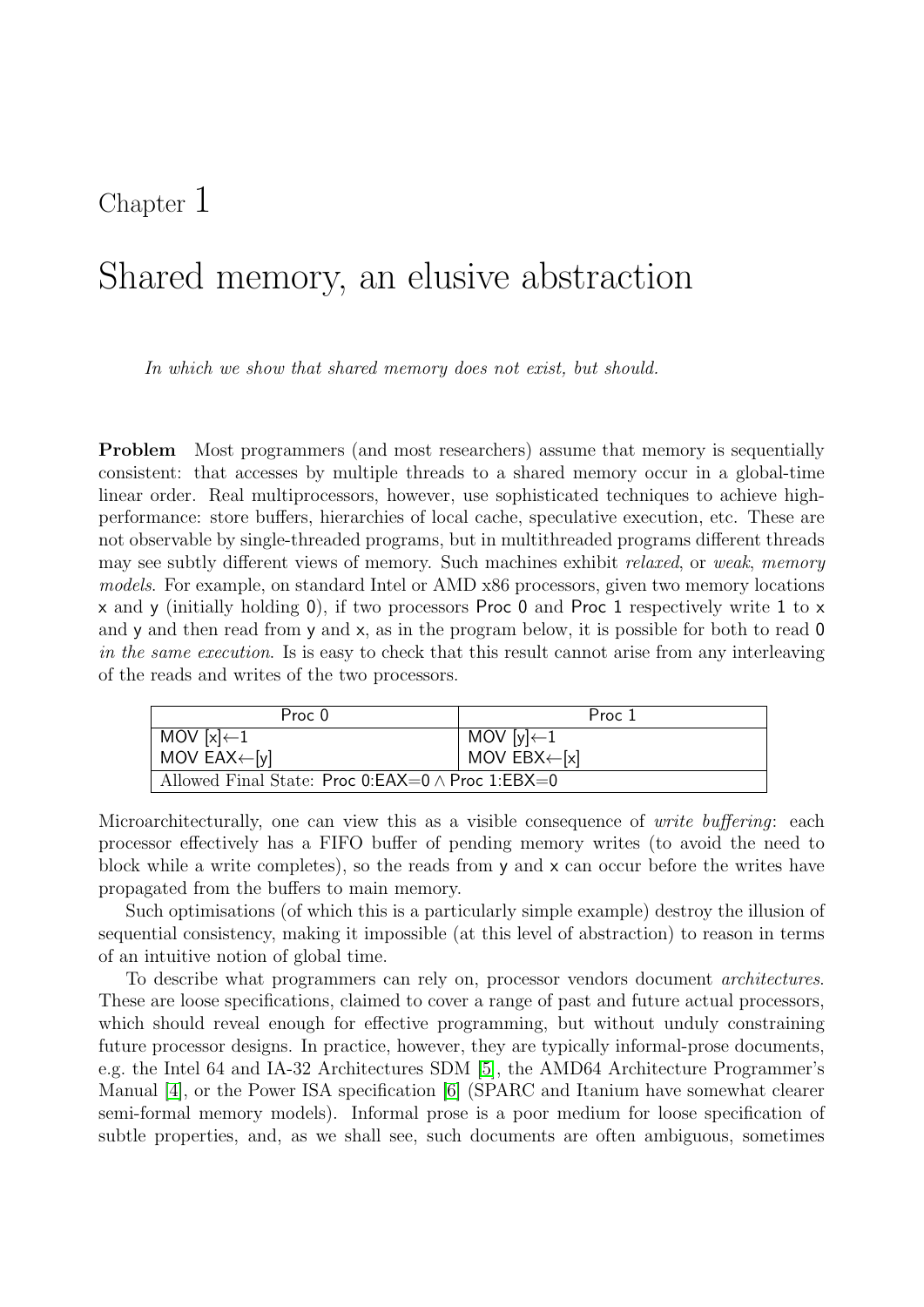incomplete (too weak to program above), and sometimes unsound (forbidding behaviour that the actual processors allow). Moreover, one cannot test programs above such a vague specification (one can only run programs on particular actual processors), and one cannot use them as criteria for testing processor implementations.

Further, different processor families (Intel 64/IA-32 and AMD64, PowerPC, SPARC, Alpha, Itanium, ARM, etc.) allow very different reorderings, and an algorithm that behaves correctly above one may be incorrect above another.

The Dream For there to be any hope of building reliable multiprocessor software, system programmers need to understand what relaxed-memory behaviour they can rely on. In an ideal world each architecture would define a mathematically precise programmer's model, to inform the intuition of systems programmers, to provide a sound foundation for rigorous reasoning about multiprocessor programs, and to give a clear correctness criterion for hardware.

## 1.1 A Short Tour of Some Real-World Memory Models, circa 2009

We got interested in weak-memory models around 2007 and we started by reading the processor documentation and related resources. Below we review the specifications of some recent, widely used, processors, focussing on the time frame between 2007 and 2009.

Intel 64/IA32 and AMD64 There have been several versions of the Intel and AMD documentation, some differing radically; we contrast them with each other, and with our knowledge of the behaviour of the actual processors.

Pre-IWP (before Aug. 2007) Early revisions of the Intel SDM (e.g. rev-22, Nov. 2006) gave an informal-prose model called 'processor ordering', unsupported by any litmus-test examples. It is hard to give a precise interpretation of this description, as illustrated by the animated discussion between Linux kernel developers on how to correctly implement spinlocks [\[1\]](#page-66-5), where a simple programming question turns into a microarchitectural debate.

 $IWP/AMD64-3.14/x86-CC$  In August 2007, an Intel White Paper (IWP) [\[3\]](#page-66-6) gave a somewhat more precise model, with 8 informal-prose principles supported by 10 litmus tests. This was incorporated, essentially unchanged, into later revisions of the Intel SDM (including rev.26–28), and AMD gave similar, though not identical, prose and tests [\[2\]](#page-66-7). These are essentially causal-consistency models. They allow independent readers to see independent writes (by different processors to different addresses) in different orders, as in the IRIW example below [\[22\]](#page-67-1)):

| Proc $0$                                                                                         | Proc 1                   | Proc 2                           | Proc 3                   |
|--------------------------------------------------------------------------------------------------|--------------------------|----------------------------------|--------------------------|
| MOV [x] $\leftarrow$ \$1                                                                         | MOV [y] $\leftarrow$ \$1 | MOV $EAX \leftarrow [x]$         | MOV $ECX \leftarrow [y]$ |
|                                                                                                  |                          | $\vert$ MOV EBX $\leftarrow$ [y] | MOV $EDX \leftarrow [x]$ |
| Allowed Final State: Proc 2:EAX=1 $\land$ Proc 2:EBX=0 $\land$ Proc 3:ECX=1 $\land$ Proc 3:EDX=0 |                          |                                  |                          |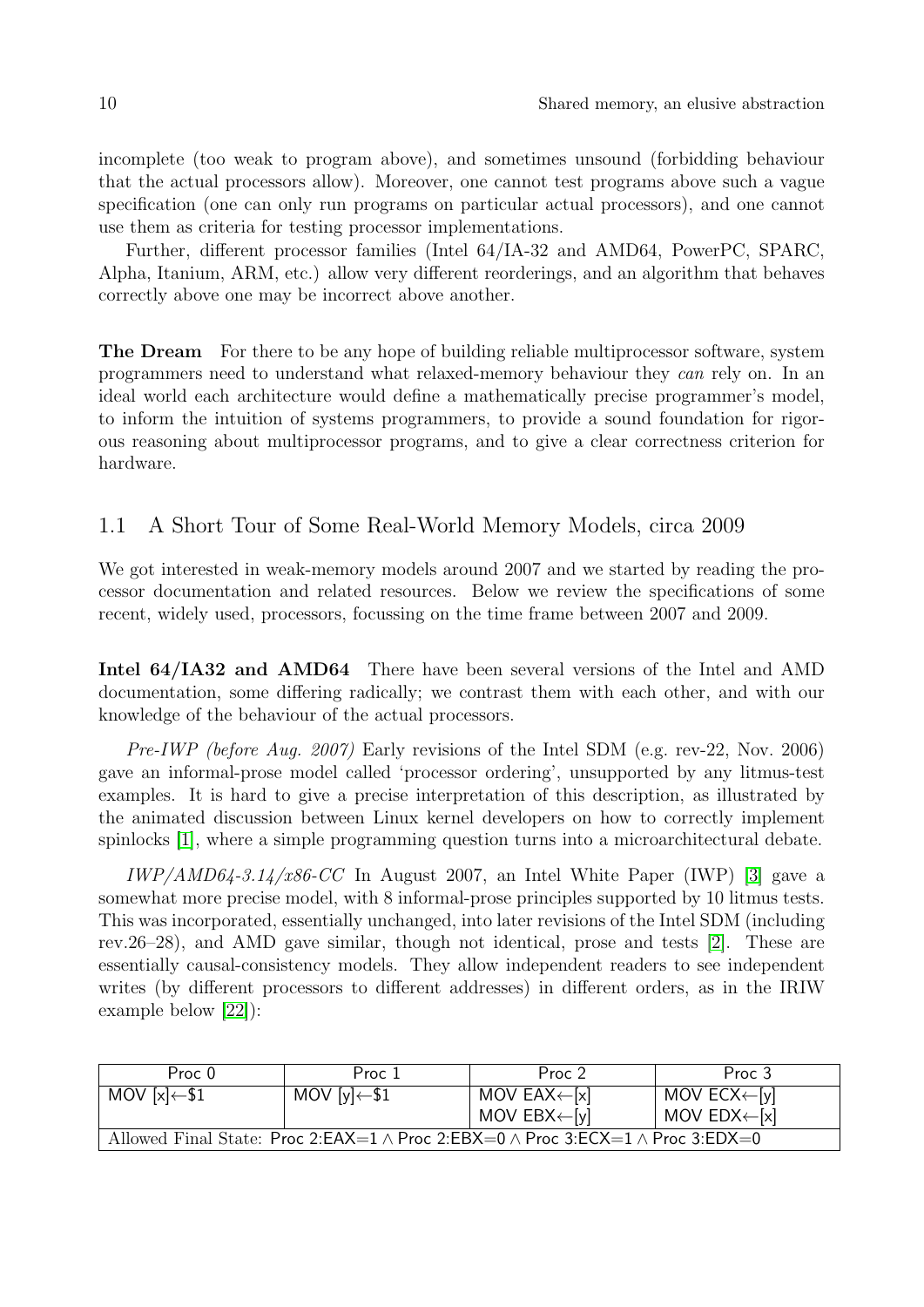but require that, in some sense, causality is respected: " $P5$ . In a multiprocessor system, memory ordering obeys causality (memory ordering respects transitive visibility)". These were the basis for our x86-CC model [\[81\]](#page-70-0), for which a key issue was giving a reasonable interpretation to this "causality". Apart from that, the informal specifications were reasonably unambiguous — but they turned out to have two serious flaws.

First, they are arguably rather weak for programmers. In particular, they admit the IRIW behaviour above but, under reasonable assumptions on the strongest x86 memory barrier, MFENCE, adding MFENCEs would not suffice to recover sequential consistency [\[81,](#page-70-0) §2.12]. Here the specifications seem to be much looser than the behaviour of implemented processors: to the best of our knowledge, and following some testing, IRIW is not observable in practice. It appears that some JVM implementations depend on this fact, and would not be correct if one assumed only the IWP/AMD64-3.14/x86-CC architecture [\[34\]](#page-68-4).

Second, more seriously, they are unsound with respect to current processors. The following example, due to Paul Loewenstein [\[63\]](#page-69-5), shows a behaviour that is observable (e.g. on an Intel Core 2 duo), but that is disallowed by x86-CC, and by any interpretation we can make of IWP and AMD64-3.14.

| Proc 0                                                               | Proc 1                 |  |
|----------------------------------------------------------------------|------------------------|--|
| MOV $[x] \leftarrow 1$                                               | MOV [y] $\leftarrow$ 2 |  |
| MOV $EAX \leftarrow [x]$                                             | MOV $[x] \leftarrow 2$ |  |
| MOV $EBX \leftarrow [y]$                                             |                        |  |
| Allowed Final State: Proc 0:EAX=1 $\land$ Proc 0:EBX=0 $\land$ [x]=1 |                        |  |

To see why this may be allowed by multiprocessors with FIFO write buffers, suppose that first the Proc 1 write of  $[y]=2$  is buffered, then Proc 0 buffers its write of  $[x]=1$ , reads  $[x]=1$ from its own write buffer, and reads  $[y]=0$  from main memory, then Proc 1 buffers its  $[x]=2$ write and flushes its buffered  $[y]=2$  and  $[x]=2$  writes to memory, then finally Proc 0 flushes its [x]=1 write to memory.

Intel SDM rev-29 (Nov. 2008) and rev-30 (Mar. 2009) Subsequent x86 vendor specifications, as revisions 29 and 30 of the Intel SDM (these are essentially identical, and we are told that there will be a future revision of the AMD specification on similar lines) are in a similar informal-prose style to previous versions, again supported by litmus tests, but are significantly different from  $IWP/AMD64-3.14/x86-CC$ . First, the IRIW final state above is forbidden [Example 7-7, rev-29], and the previous coherence condition: "P6. In a multiprocessor system, stores to the same location have a total order" has been replaced by: "P9. Any two stores are seen in a consistent order by processors other than those performing the stores".

Second, the memory barrier instructions are now included, with "P11. Reads cannot pass LFENCE and MFENCE instructions" and "P12. Writes cannot pass SFENCE and MFENCE instructions".

Third, same-processor writes are now explicitly ordered (we regarded this as implicit in the IWP  $P2.$  Stores are not reordered with other stores"): "P10. Writes by a single processor are observed in the same order by all processors".

This specification appears to deal with the unsoundness, admitting the behaviour pointed out by Lowenstein, but, unfortunately, it is still problematic. The first issue is, again, how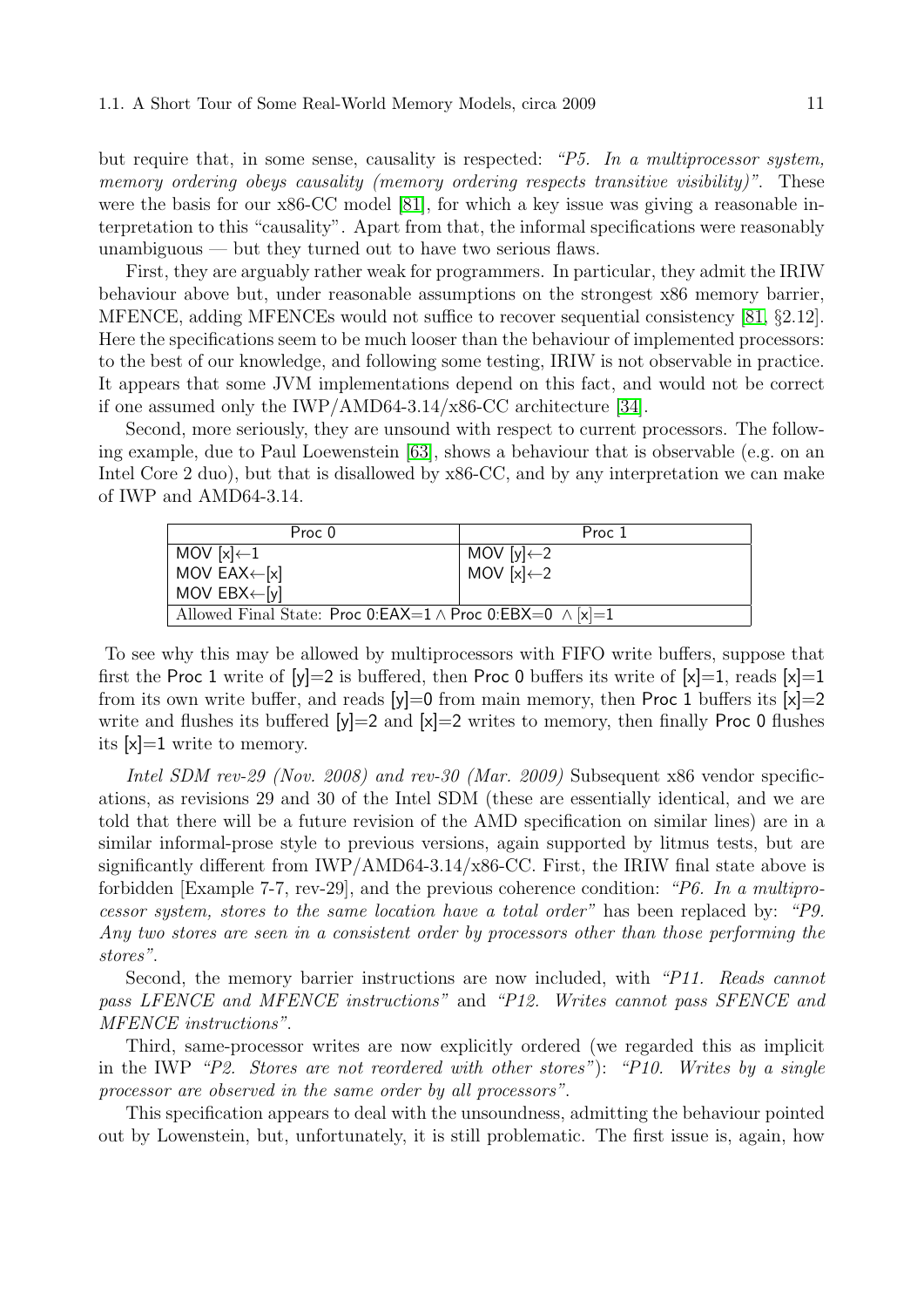to interpret "causality" as used in P5. The second issue is one of weakness: the new P9 says nothing about observations of two stores by those two processors themselves (or by one of those processors and one other). This is illustrated by the example below, from [\[73\]](#page-70-6).

| Proc 0                               | Proc 1                   |
|--------------------------------------|--------------------------|
| MOV $[x] \leftarrow 1$               | MOV $[x] \leftarrow 2$   |
| MOV $EAX \leftarrow [x]$             | MOV $ESX \leftarrow [x]$ |
| Forbid: $0:EAX = 2 \wedge 1:EBX = 1$ |                          |

This has final states that were not allowed in x86-CC, and we would be surprised if they were allowed by any reasonable implementation (they are not allowed in a pure write-buffer implementation). We have not observed them on actual processors, and programming above a model that permitted them would be problematic. However, rev-29 appears to allow them.

Following this, we proposed an  $x86-TSO$  model [\[73,](#page-70-6) [90\]](#page-71-4), similar to the total store ordering model of SPARCv8 but adapted to handle x86-specific features. It is interesting to summarise the key litmus-test differences:

|             | $IWP/x86-CC$ | $rev-29$ |                     | $\vert$ x86-TSO $\vert$ actual processors |
|-------------|--------------|----------|---------------------|-------------------------------------------|
| <b>IRIW</b> | allowed      |          | forbidden forbidden | not observed                              |
| Lowenstein  | forbidden    |          | allowed allowed     | observed                                  |
| OSS09a      | forbidden    |          | allowed forbidden   | not observed                              |

**Power and ARM** In the most common programming scenario, Power and ARM have weaker models than x86, but are similar to each other. The following discussion is based on the Power ISA Version 2.05 specification [\[6\]](#page-66-4) (applicable to POWER6 and POWER5 processors) and the ARM Architecture Reference Manual [\[13\]](#page-66-8) (applicable to ARMv7 processors). A key concept in these informal-prose architecture specifications is that of accesses being "performed" (Power) or "observed" (ARM) with respect to processors. "Performed" is defined as follows [\[6,](#page-66-4) p.408]:

A load or instruction fetch by a processor or mechanism (P1) is performed with respect to any processor or mechanism  $(P2)$  when the value to be returned by the load or instruction fetch can no longer be changed by a store by P2. A store by P1 is performed with respect to P2 when a load by P2 from the location accessed by the store will return the value stored (or a value stored subsequently).

This is used in the informal semantics of barriers (sync, lwsync, eieio, DMB, DSB), and of dependencies, e.g. [\[6,](#page-66-4) Book II,§1.7.1,p.413]:

If a Load instruction depends on the value returned by a preceding Load instruction, the corresponding storage accesses are performed in program order with respect to any processor or mechanism.

Such a definition of "performed" does not lend itself to a direct formalisation. First, it implicitly refers to a notion of global time. That can be easily solved, as we are only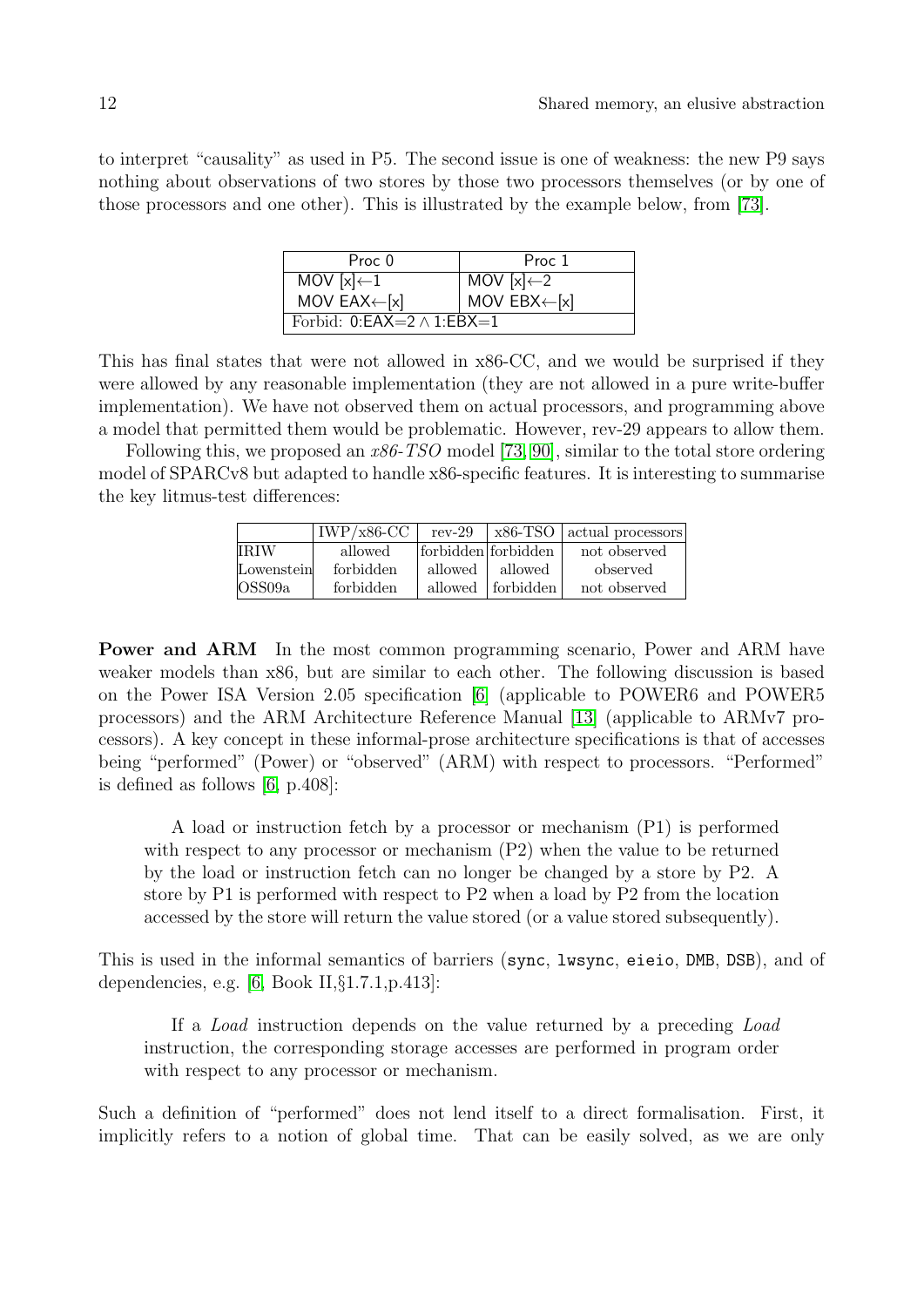#### 1.2. Towards Rigorous Memory Models 13

concerned with whether one access is performed before or after another. Second, more seriously, it is subjunctive: the first clause refers to a hypothetical store by P2, and the second to a hypothetical load by P2. A memory model should define whether a particular execution is allowed, and it would be awkward in the extreme to define this in terms of executions modified by adding such hypothetical accesses.

Several initially-plausible interpretations turn out to be too weak or unsound. One could adopt view orders, per-processor orders capturing when events become visible to each processor in its local view of time, and consider an access to be "performed" from the point where it appears in the view order. Intuitively, the visible events are those that influence the processor's behaviour, and we defined a preliminary such model [\[9\]](#page-66-1) in which we do not include other processors' loads in view orders. Doing this naively gives too weak a semantics for barriers, Alternatively, one can include other processor's read events. Again, doing so naively would be wrong: the Load/Load dependency text above suggests that the program order of two loads performed on the same processor is preserved even if they are not interleaved with a barrier instruction, but we have observed non-sequentially consistent behaviour in a variant of the IRIW example above if there is an address dependency between each pair of loads, but not if there is a barrier between each pair of loads. Adir et al. [\[7\]](#page-66-9) give a more complex model including some foreign loads in view orders, for an earlier PowerPC specification. However, none of these models accounts completely for the Power 2.05 barriers, capturing the rather subtle differences between sync and its lighter alternative lwsync, and identifying exactly what barriers are required to regain sequential consistency.

If it is this hard to give a consistent interpretation to the architecture documentation, one has to wonder whether correct low-level code could be written based on it, without additional knowledge of the processor implementations.

## 1.2 Towards Rigorous Memory Models

What, then, is the way forward? Existing real-world memory models cannot be completely trusted, and, although there exists an extensive literature on relaxed memory models, most of it does not address real processor semantics, or is not based on rigorous mathematical models. We argue that a specification for a multiprocessor or programming-language memory model should satisfy several stringent criteria.

First, it should be *precise*. It should state unambiguously what is and is not permitted. This must be with mathematical precision, not in informal prose — experience shows that the latter, even when written with great care, is prone to ambiguity and omission. The mathematical definitions should be normative parts of the architecture or language standard. Ideally, these mathematical definitions should be expressed and mechanised in a proof assistant, supporting mechanical type-checking and independently machine-checked proofs of metatheoretic results.

Second, it should be testable. Given a program, it should be possible to compute (a) whether some particular candidate execution is admitted by the memory model, and (b) the set of all such admissible executions (up to a certain length). Ideally, the algorithms for these should be derived automatically from the statement of the model, or from some provablyequivalent alternative characterisation thereof, to reduce the possibility of translation error.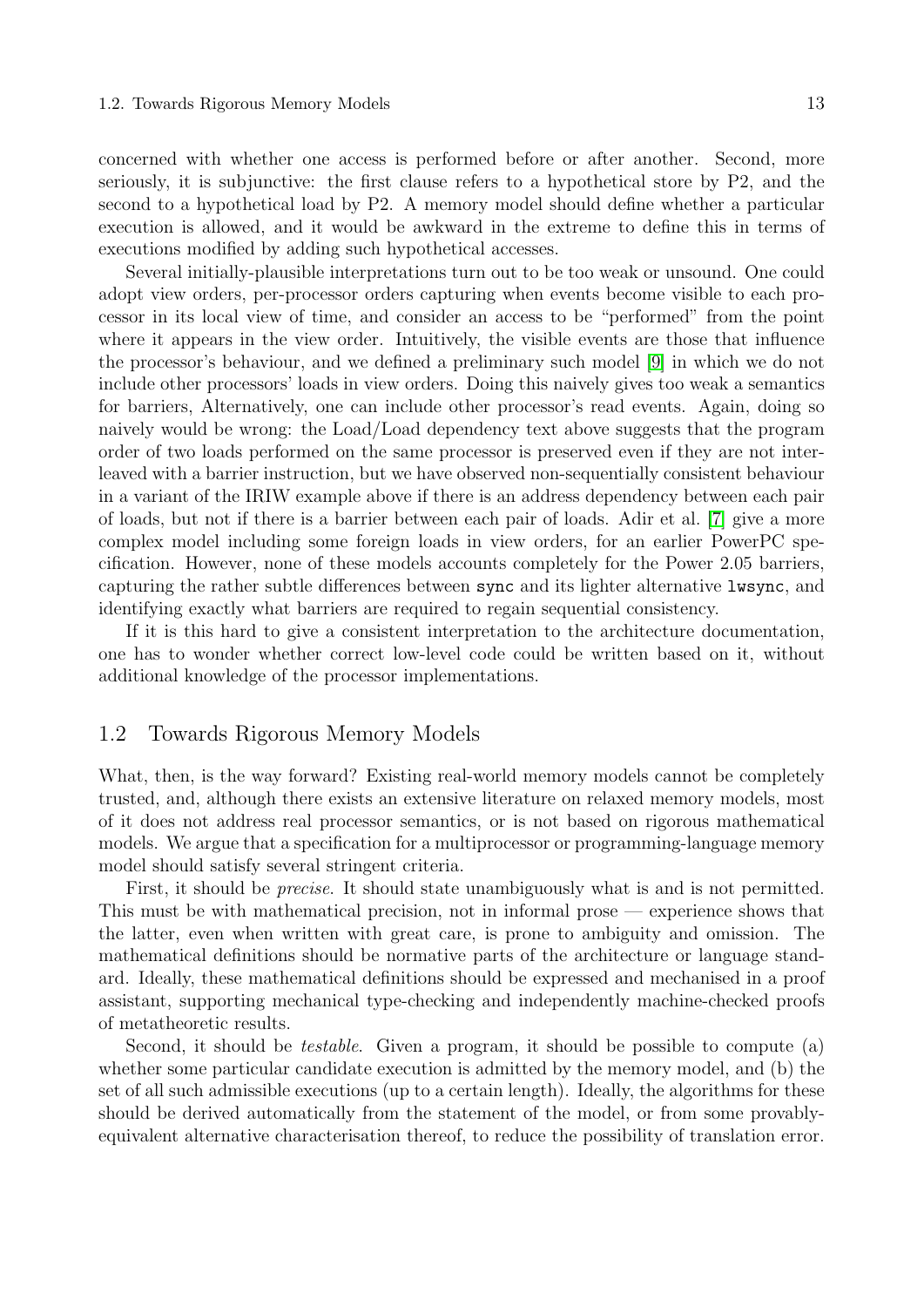Third, it should be *accurate with respect to implementations* (of processors or compilers). Given the above, this can be tested empirically, as it is easy to run programs on real hardware or a real compiler-and-hardware combination. The model should allow all the behaviours observed in practice. This testing, of the behaviour of the real implementations against the published rigorous specification, should be part of the normal development process of the processors or compilers. In principle, accuracy can also be established by proof, showing that the semantics is an accurate abstraction of a microarchitecture or compiler. That would be highly desirable, but very challenging: for modern multiprocessors and compilers, such a model would be very large, and typically also proprietary.

Fourth, it should be loose enough for future implementations: the range of permitted behaviour should be wide enough to allow reasonable developments in implementations. However, this point should not be over-emphasised at the expense of the others, as seems to have often happened in the past.

Fifth, it should be strong enough for programmers. A well-specified model should constrain the behaviours enough that reasonable programs can be shown (by informal reasoning, proof, or exhaustive symbolic emulation) to have their intended behaviour, without relying on any other knowledge of the implementations. A different and complementary approach is to formally prove metatheoretic results about the model, including data-race-freedom properties; these proofs are subtle and should be mechanised.

Sixth, it should be integrated with the semantics of the rest of the system (describing the behaviour of the processor instructions or of the phrases of the programming language). Memory models are typically presented in isolation, and this makes it all too easy to gloss over important details.

Lastly, it should be *accessible*, to concurrent programmers, hardware architects, language designers and implementors, and builders of verification tools, as the interface between these four groups. For that it should be expressed in straightforward logic, not some exotic specialised formalism, and should be extensively annotated so that it can be read by nonmathematicians. Having a precise mathematical specification will make it easier to write self-consistent tutorial documents. For processors, where possible, it seems desirable to have both an operational (or abstract machine) model and a provably equivalent axiomatic model; the former are often more comprehensible and the latter more useful for some metatheory, and an equivalence proof may detect errors and inconsistencies. However, operational models should not involve more microarchitectural detail than is necessary: it should be clearly understood that these are specifications of the programmer-visible behaviour, not descriptions of any actual microarchitecture.

## 1.3 State of the Art and the Way Forward

Since 2007 we have developed semantics for multiprocessor programs above the x86 architecture [\[81,](#page-70-0) [72,](#page-70-1) [90\]](#page-71-4), and Power and ARM [\[9,](#page-66-1) [80,](#page-70-2) [79\]](#page-70-3) (although I contributed to the Power and ARM specifications only in an initial phase). Each covers the relaxed memory model, instruction semantics, and instruction decoding for fragments of the instruction sets, and is mechanised in HOL (and more recently in the LEM language, discussed in Chapter [3\)](#page-40-0).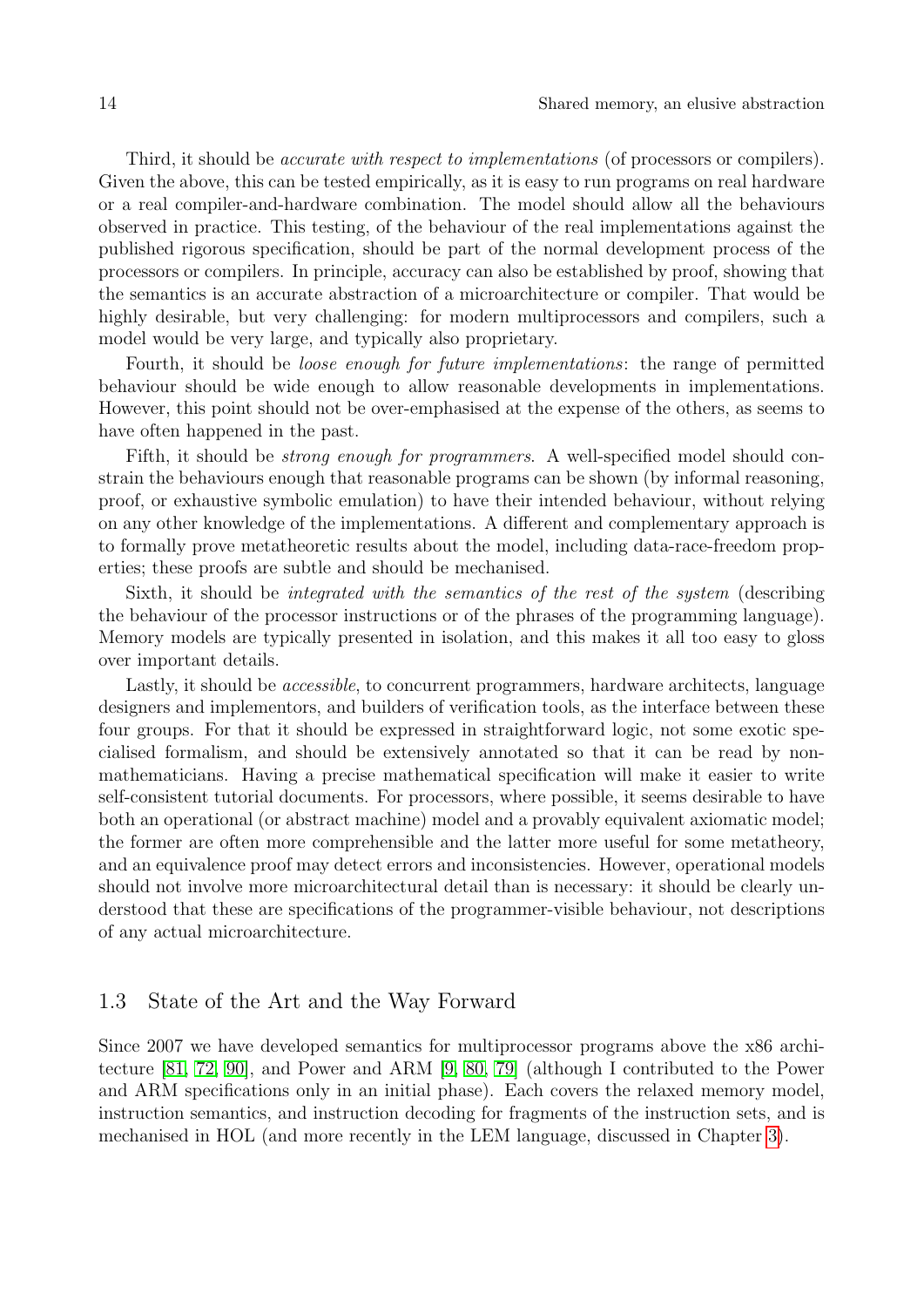Focussing on x86, at the time of writing there is consensus that the memory model for user-mode code is correctly described by our x86-TSO model. This model is precise, it gives equivalent operational and axiomatic definitions expressed in mathematical language, as a transition system the former and as constraints on relations the latter. It is testable as computing all the executions of a program is a state exploration problem; in particular the axiomatic model has been implemented in our memevents tool (today superseded by the herd tool of Maranget and Alglave) which computes the set of all valid executions of simple test programs. Accuracy with respect to implementations has been extensively tested by comparing the output of our litmus tool, that stress-tests a processor against a given litmus test, and memevents. It is hard to assess if it *loose enough for future implementations* (at least it seems compatible with the vendor intentions) but it is definitely strong enough for programmers: several subtle concurrent algorithms have been implemented, and even proved correct, on a TSO memory and a wide range of tools (from data-race detectors to compilers) can reason about TSO executions. It is easy to build web-tools to animate possible transitions and make the model *accessible*; we have been told that engineers at IBM were suddenly interested in the ARM/Power model once we made the ppcmem tool available on the web (<http://www.cl.cam.ac.uk/~pes20/ppcmem/> — it should be pointed out that the web application is mostly generated from (and kept in synch with) the Lem specification via the js\_of\_ocaml OCaml to JavaScript compiler).

However much remains to be done. Our models deal with *coherent write-back memory*, which is used by most user and OS code, but assume no exceptions, no interrupts, no misaligned or mixed-size accesses, no 'non-temporal' operations, no device memory, no selfmodifying code, and no page-table changes. These features should be rigorously modeled, and this is a non-trivial extension of our work. For instance, in our x86-TSO model the LFENCE and SFENCE memory barriers are no-ops; while in some cases not covered by our formalisation they likely are not. Also, our models cover only a limited subset of the instruction semantics. Several projects([\[60,](#page-69-2) [69,](#page-69-6) [53\]](#page-69-7) to cite just a few) formalise subsets of the x86 instruction set large enough for verification of some realistic code, but it is a shame that we do not yet dispose of a comprehensive formalisation of the x86 ISA; even worse, none integrates with the processors' relaxed-memory concurrency semantics, virtual memory or inter-processor interrupts. Additionally, an ISA model should be executable and should be designed to explore and simulate possible whole-system behaviours, as a typical application would be to use them as fast oracles to quickly check whether some behaviour is permitted or not. Preliminary experiments toward building "daemonic emulators", weighted to randomly expose allowed but rare relaxed behaviours, suggest that these can be effective and lightweight tools to debug concurrent code.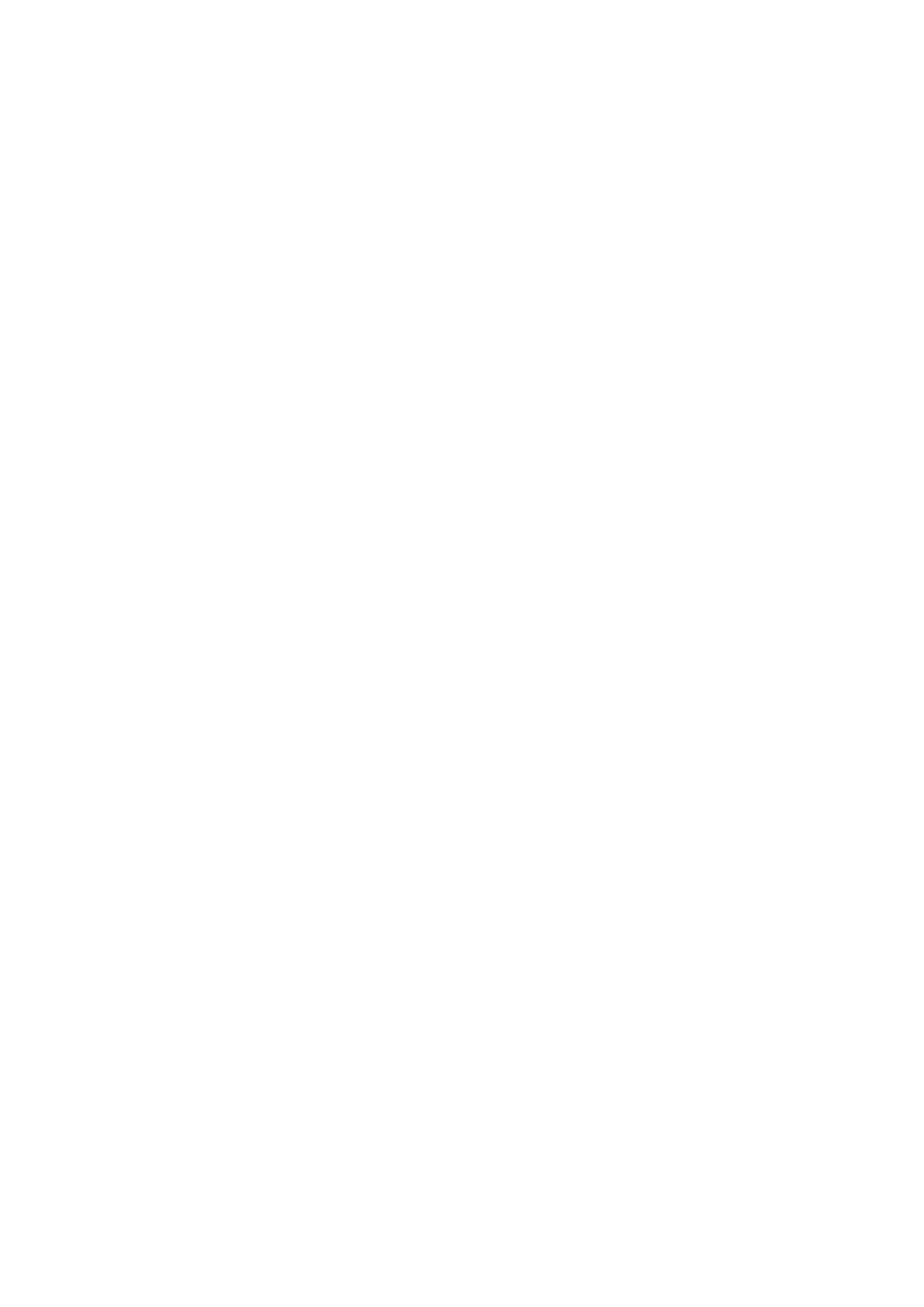# <span id="page-16-0"></span>Chapter 2

# Thread-wise reasoning on shared memory concurrent systems

In which we show how some problems can be made tractable by performing threadwise reasoning on shared memory concurrent systems, but conclude that the general case of compositional reasoning is still open despite 25 years of research in concurrency theory.

## 2.1 Hunting Concurrency Compiler Bugs

**Problem** Consider the C program in Figure [2.1.](#page-17-0) Can we guess its output? This program spawns two threads executing the functions  $th_1$  and  $th_2$  and waits for them to terminate. The two threads share two global memory locations, g1 and g2, but a careful reading of the code reveals that the inner loop of th\_1 is never executed and g2 is only accessed by the second thread, while  $g1$  is only accessed by the first thread. According to the  $C11/C++11$ standards [\[18\]](#page-67-2) this program should always print 42 on the standard output: the two threads do not access the same variable in conflicting ways, the program is data-race free, and its semantics is defined as the interleavings of the actions of the two threads. However if we compile the above code with the version 4.7.0 of gcc on an x86 64 machine running Linux, and we enable some optimisations with the -O2 flag, as in

\$ g++ -std=c++11 -lpthread -O2 -S foo.c

then, sometimes, the compiled code prints 0 to the standard output. This unexpected outcome is caused by a subtle compiler bug. If we inspect the generated assembly we discover that gcc saves and restores the content of  $g2$ , causing  $g2$  to be overwritten with 0:

```
th_1:
    movl g1(%rip), %edx # load g1 (1) into edx
    movl g2(\text{kip}), %eax # load g2 (0) into eax
    testl %edx, %edx # if g1 != 0
    jne .L2   # jump to .L2
    movl $0, g2(%rip)
    ret
.L2: movl %eax, g2(%rip) # store eax (0) into g2xorl %eax, %eax # return 0 (NULL)
    ret
```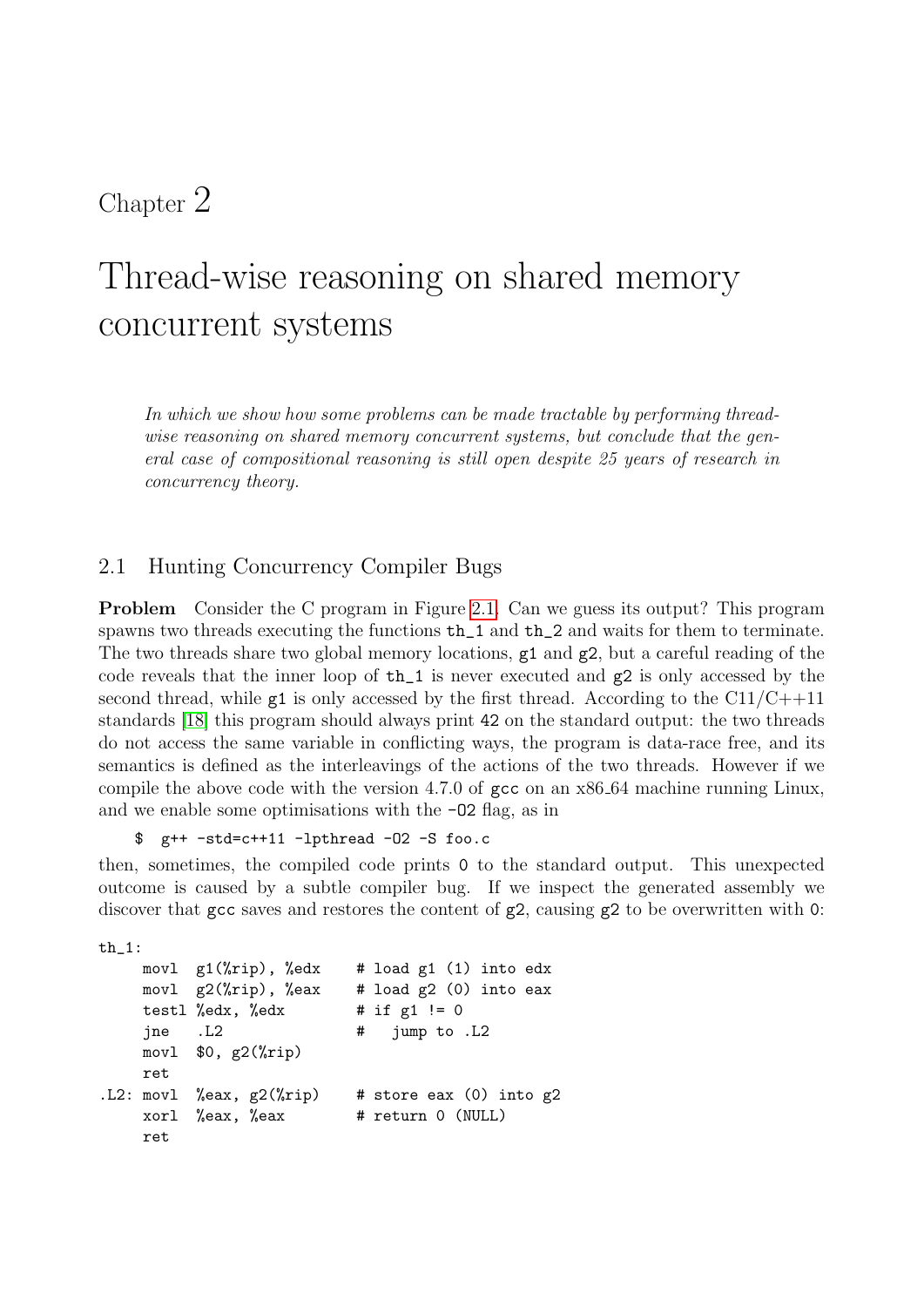```
#include <stdio.h>
#include <pthread.h>
int g1 = 1; int g2 = 0;
void *th_1(void *p) {
  int l;
 for (1 = 0; 1 != 4; 1++) {
    if (g1 != 0) return NULL;
    for (g2 = 0; g2 \ge 26; ++g2);
 }
}
void *th_2(void *p) {
 g2 = 42;printf("%d\n",g2);
}
int main() {
 pthread_t th1, th2;
 pthread_create(&th1, NULL, th_1, NULL);
 pthread_create(&th2, NULL, th_2, NULL);
  (void)pthread_join (th1, NULL);
  (void)pthread_join (th2, NULL);
}
```
<span id="page-17-0"></span>Figure 2.1: foo.c, a concurrent program miscompiled by gcc 4.7.0.

This optimisation is sound in a sequential world because the extra store always rewrites the initial value of  $g_2$  and the final state is unchanged. However, as we have seen, this optimisation is unsound in a concurrent context as that provided by  $th_2$  and the C11/C++11 standards forbid it.

How can we build assurance in widely used implementations of C and  $C++$  such as  $\gcd$ and clang?

The Dream In an ideal world mainstream compilers would be bug-free. In practice differential random testing proved successful at hunting compiler bugs. The idea is simple: a test harness generates random, well-defined, source programs, compiles them using several compilers, runs the executables, and compares the outputs. The state of the art is represented by the Csmith tool by Yang, Chen, Eide and Regehr [\[110\]](#page-72-1), which over the last four years has discovered hundreds of bugs in widely used compilers as gcc and clang. However this work cannot find concurrency compiler bugs like the one we described above: despite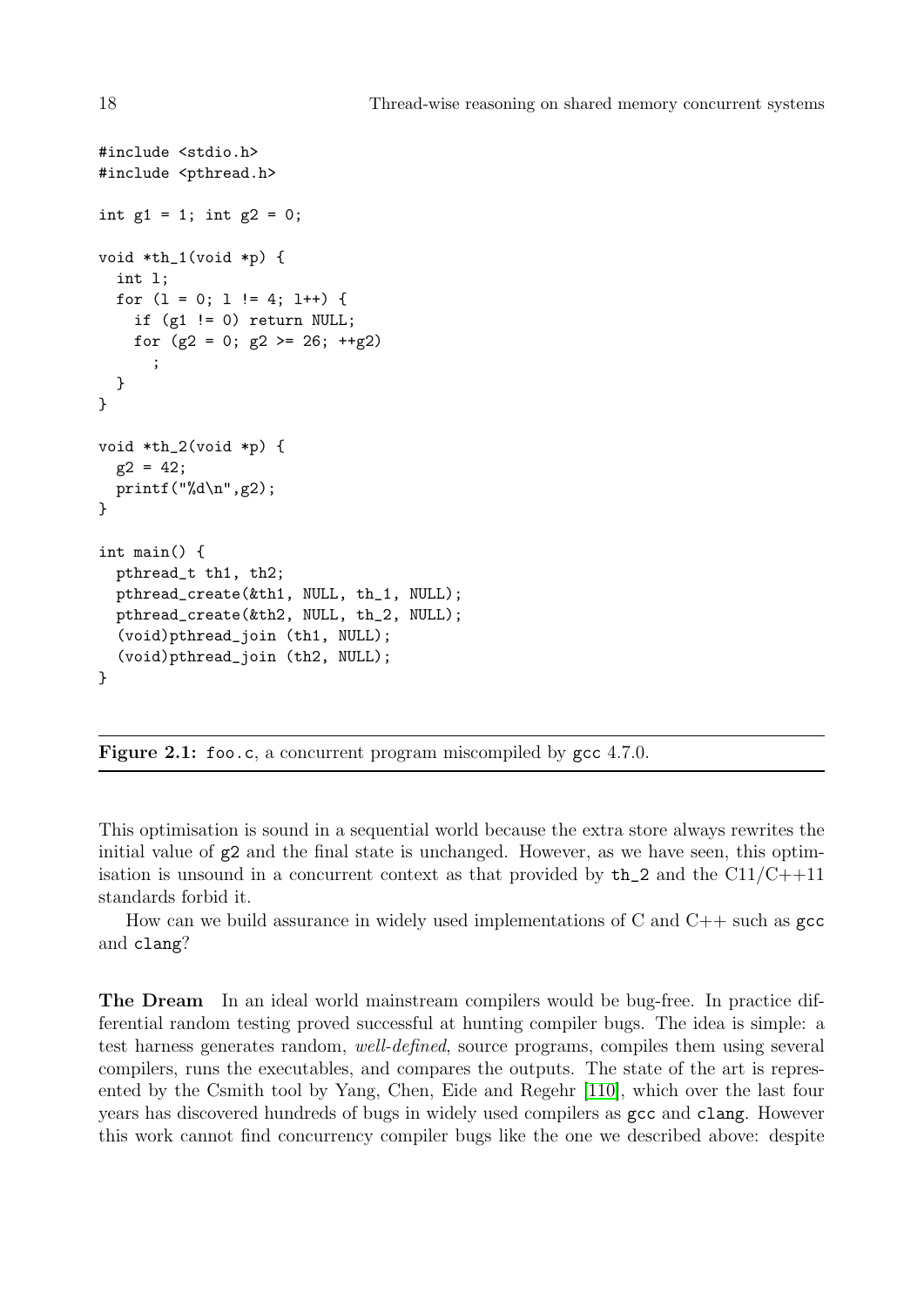### 2.1. Hunting Concurrency Compiler Bugs 19

being miscompiled, the code of th\_1 still has correct behaviour in a sequential setting. A step toward fulfilling the dream is to have a tool analogous to Csmith that via differential random testing of C and C++ compilers detects and reports concurrency compiler bugs.

Random testing for concurrency compiler bugs A naive approach to extend differential random testing to concurrency bugs would be to generate concurrent random programs, compile them with different compilers, record all the possible outcomes of each program, and compare these sets. This works well in some settings, such as the generation and comparison of litmus tests to test hardware memory models; see for instance the work by Alglave et al. [\[10\]](#page-66-10). However this approach is unlikely to scale to the complexity of hunting  $C11/C++11$ compiler bugs. Concurrent programs are inherently *non-deterministic* and optimisers can compile away non-determism. In an extreme case, two executables might have disjoint sets of observable behaviours, and yet both be correct with respect to a source  $C11$  or  $C++11$ program. The correctness check cannot just compare the final checksum of the different binaries but must check that all the behaviours of a compiled executable are allowed by the semantics of the source program. The Csmith experience suggests that surprisingly large program sizes (∼80KB) are needed to maximise the chance of hitting corner cases of the optimisers; at the same time they must exhibit subtle interaction patterns (often unexpected, as in the example above) while being well-defined (in particular data-race free). Capturing the set of all the behaviours of such large scale concurrent programs is tricky as it can depend on rare interactions in the scheduling of the threads, and computing all the behaviours allowed by the  $C11/C+11$  semantics is even harder.

Despite this, we show that differential random testing can be used successfully for hunting concurrency compiler bugs. First, C and C++ compilers must support separate compilation and the concurrency model allows any function to be spawned as an independent thread. As a consequence compilers must always assume that the *sequential* code they are optimising can be run in an *arbitrary concurrent context*, subject only to the constraint that the whole program is well-defined (race-free on non-atomic accesses, etc.), and can only apply optimisations which are sound with respect to the concurrency model. Second, it is possible to characterise which optimisations are correct in a concurrent setting by observing how they eliminate, reorder, or introduce, memory accesses in the traces of the sequential code with respect to a reference trace. Combined, these two remarks imply that testing the correctness of compilation of concurrent code can be reduced to validating the traces generated by running optimised sequential code against a reference (unoptimised) trace for the same code.

We illustrate this idea with program foo.c from Figure [2.1.](#page-17-0) Traces only report accesses to global (potentially shared) memory locations because optimisations affecting only the thread-local state cannot induce concurrency compiler bugs. The reference trace on the left for  $th_1$  initialises  $g_1$  and  $g_2$  and loads the value 1 from  $g_1$ :

|             | Init g1 1   |  |
|-------------|-------------|--|
| Init g1 1   | Init $g2$ 0 |  |
| Init $g2$ 0 | Load $g11$  |  |
| Load $g11$  | Load $g2$ 0 |  |
|             | Store g2 0  |  |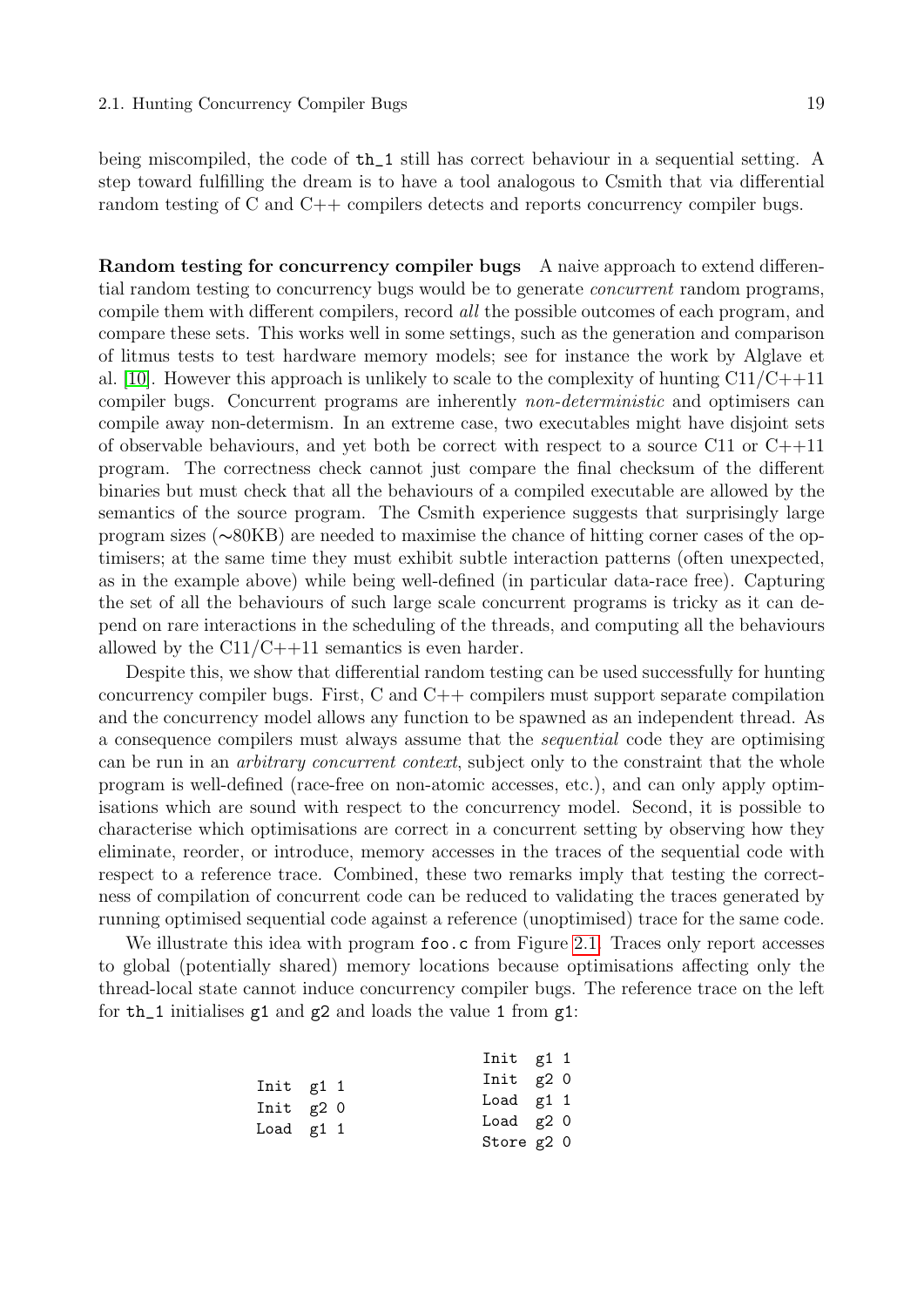```
const unsigned int g3 = 0UL;
long long g4 = 0x1;
int g6 = 6L;
unsigned int g5 = 1UL;
void f(){
  int *18 = kg6;int l36 = 0x5E9D070FL;
 unsigned int l107 = 0xAA37C3ACL;
 g4 &= g3;
 g5++;
 int *l102 = &l36;
 for (g6 = 4; g6 < (-3); g6 += 1);1102 = \&g6;*1102 = ((*18) & (1107 << 7) * (*1102));}
```
This randomly generated function generates the following traces if compiled with gcc -00 and  $\gcd$  -02.



All the events in the optimised trace can be matched with events in the reference trace by performing valid eliminations and reorderings of events. Eliminated events are struck-off while the reorderings are represented by the arrows.

<span id="page-19-0"></span>Figure 2.2: successful matching of reference and optimised traces

while the trace of the gcc  $-02$  generated code on the right instead performs an extra load and store to  $g2$ . Since arbitrary store introduction is provably incorrect in the C11/C++11 concurrency model we can detect that a miscompilation happened. Figure [2.2](#page-19-0) shows another example, of a randomly generated C function together with its reference trace and an optimised trace. In this case it is possible to match the reference trace (on the left) against the optimised trace (on the right) by a series of sound eliminations and reordering of actions.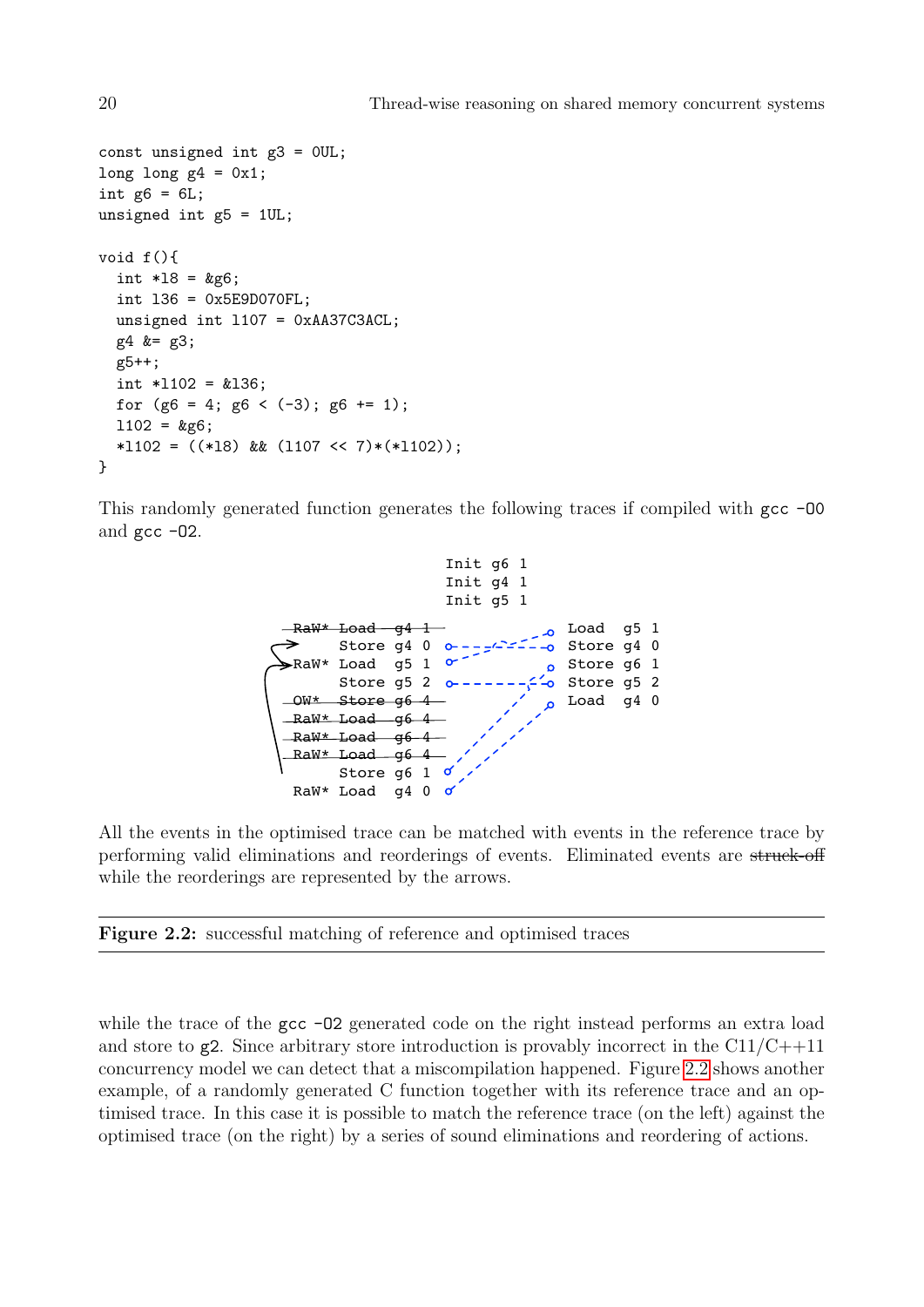A theory of sound optimisations in the  $C11/C+11$  memory model This approach to compiler testing crucially relies on a compositional theory of sound optimisations over executions of  $C11/C+11$  programs: we must characterise which thread-local optimisations are sound in an arbitrary non-racy concurrent context.

Compiler optimisations are usually described as program transformations over an intermediate representation of the source code; a typical compiler performs literally hundreds of optimisation passes. Although it is possible to prove the correctness of individual transformations, this presentation does not lend itself to a thorough characterisation of what program transformations are valid.

In a source program each thread consists of a sequence of instructions. During the execution of a program, any given static instruction may be iterated multiple times (for example due to looping) and display many behaviours. For example reads may read from different writes and conditional branches may be taken or not. We refer to each such instance of the dynamic execution of an instruction as an instruction instance. More precisely, each instruction instance performs zero, one, or more shared memory accesses, which we call actions. We account for all the differing ways a given program can execute by identifying a source program with the set of sets of all the actions (annotated with additional information as described below) it can perform when it executes in an arbitrary context. We call the set of the actions of a particular execution an opsem and the set of all the opsems of a program an opsemset. For instance, the snippet of code below:

 $x = 1$ ;  $y = 1$ ; if  $(x == y)$  { $x = 42$ ;}

has, among others, the two opsems below:



The opsem on the left corresponds to an execution where the reads read the last values written by the thread itself; the opsem on the right accounts for an arbitrary context that concurrently updated the value of y to 2. Nodes represent actions and black arrows show the sequenced-before relation, which orders actions (by the same thread) according to their program order. The sequenced-before relation is not total because the order of evaluation of the arguments of functions, or of the operands of most operators, is underspecified in C and C++. The memory accesses are non-atomic, as denoted by the NA label.

We can then characterise the effect of arbitrary optimisations of source code directly on opsemsets. On a given opsem, the effect of any transformation of the source code is to eliminate, reorder, or introduce actions. If the optimiser performs constant propagation, the previous code is rewritten as:

 $x = 1$ ;  $y = 1$ ; if  $(1 == 1){x = 42}$ ;

and its unique opsem is depicted here on the right. This opsem can be obtained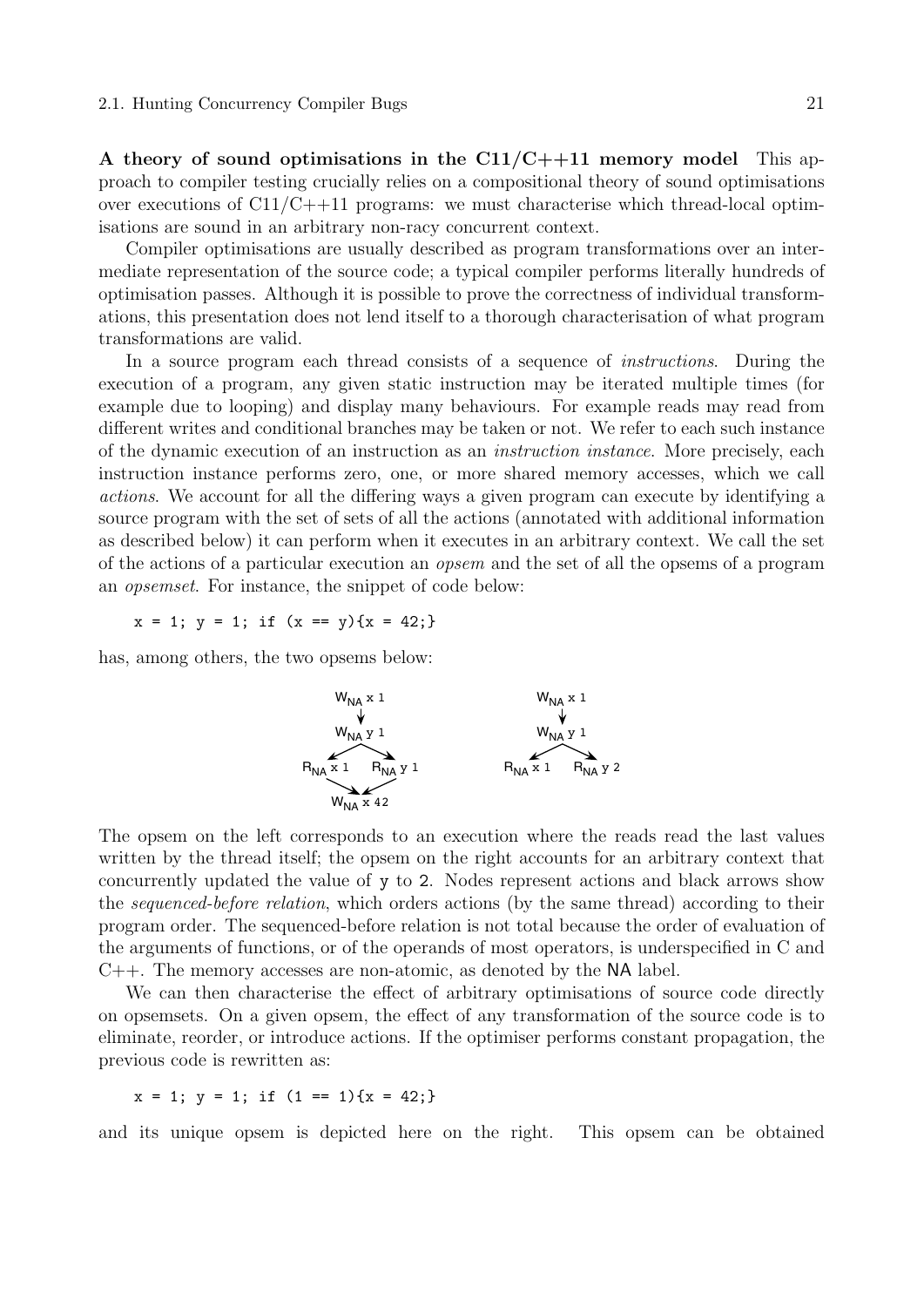

<span id="page-21-0"></span>Figure 2.3: effect of loop invariant code motion (LIM) on an opsem

 $W_{NA}$  x 1  $W_{NA}$  y 1  $W<sub>NA</sub>$  x 42 from the one above on the left by eliminating the two read actions. A more complex example is shown in Figure [2.3,](#page-21-0) where the loop on the left is optimised by LIM. The figure shows opsems for the initial state  $z=0$ ,  $y=3$  assuming that the code is not run in parallel with an interfering context. Here the effect of the LIM optimisation is not only to remove some actions (in blue) but also to reorder the write to x.

An opsem captures a possible execution of the program, so by applying a transformation to an opsem we are actually optimising one particular execution. Lifting pointwise this definition of semantic transformations to opsemsets enables optimising all the execution paths of a program, one at a time, thus abstracting from actual source program transformation.

Overview of the  $C11/C+11$  memory model To understand the theory of sound optimisations we give a high-level overview of the  $C11/C+11$  memory model as formalised by Batty et al. [\[17\]](#page-67-3), defining opsems, opsemsets and executions.

Let  $l$  range over locations (which are partitioned into non-atomic and atomic),  $v$  over values and  $tid \in \{1..n\}$  over thread identifiers. We consider the following actions:

mem\_ord,  $\mu$  ::= NA | SC | ACQ | REL | R/A | RLX  $\phi \ ::= \ {\sf R}_\mu \, l \, v \mid {\sf W}_\mu \, l \, v \mid {\sf Lock} \, l \mid {\sf Unlock} \, l \mid {\sf Fence}_\mu \mid {\sf RMW}_\mu \, l \, v_1 \, v_2$ actions  $::= \text{aid}, \text{tid:}\phi$ 

The possible actions are loads from and stores to memory, lock and unlock of a mutex, fences, and read-modify-writes of memory locations. Each action is identified by an action identifier aid (ranged over by  $r, w, \ldots$ ) and specifies its thread identifier tid, the location l it affects,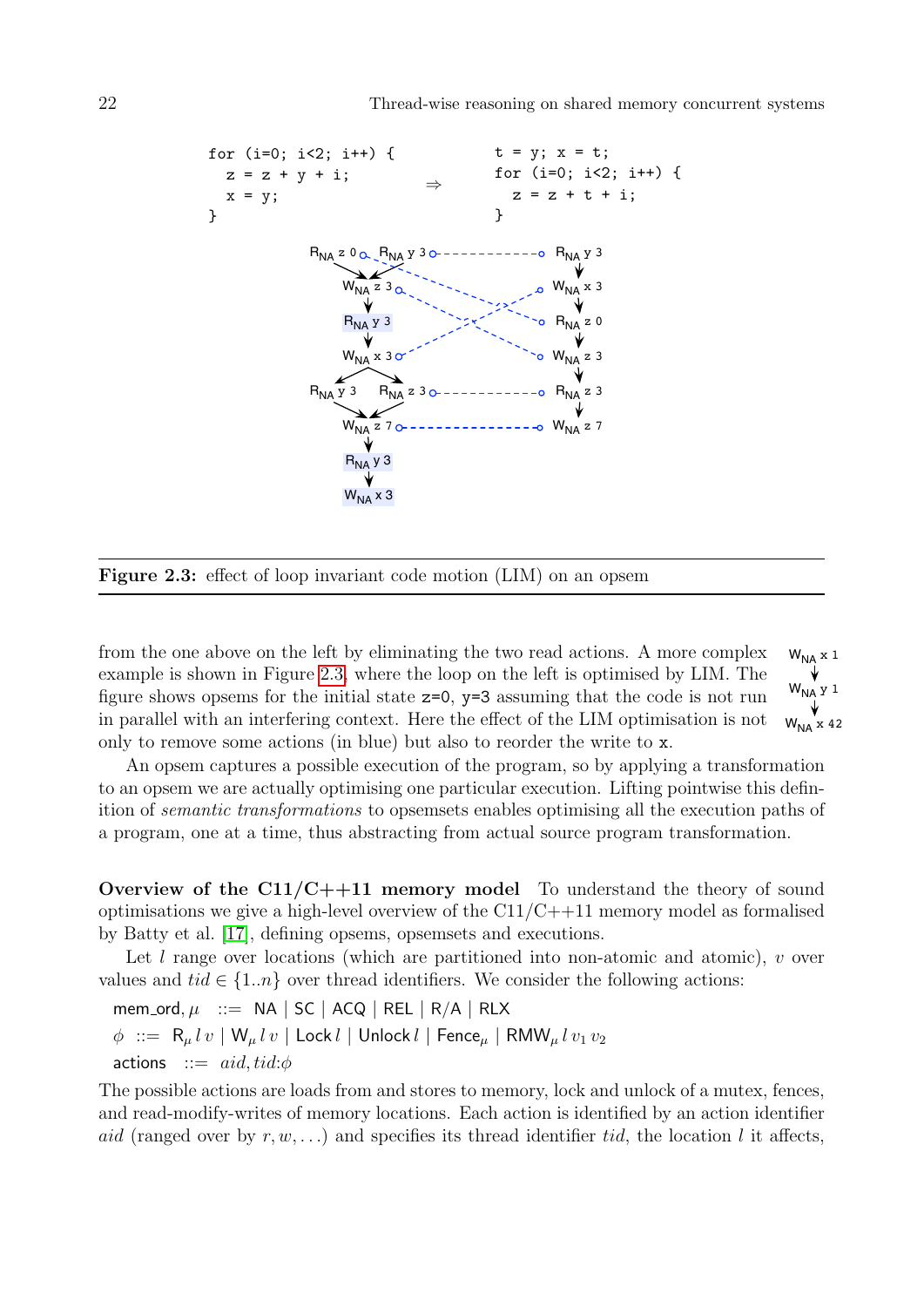the value read or written v (when applicable), and the memory-order  $\mu$  (when applicable).<sup>[1](#page-22-0)</sup> In the drawings we omit the action and thread identifiers.

The thread-local semantics identifies a program with a set of *opsems* (ranged over by O): triples (A, sb, asw) where  $A \in P$ (actions) and sb, asw  $\subseteq A \times A$  are the sequenced-before and additional-synchronised-with relations. Sequenced-before (denoted sb) was introduced above; it is transitive and irreflexive and only relates actions by the same thread; *additional*synchronised-with (denoted asw) contains additional edges from thread creation and thread join, and in particular orders initial writes to memory locations before all other actions in the execution.

The thread-local semantics assumes that all threads run in an arbitrary concurrent context which can update the shared memory at will. This is modelled by reads taking unconstrained values. We say that a set of opsems  $S$  is *receptive* if, for every opsem  $O$ , for every read action  $r, t: \mathsf{R}_{\mu} \, l \, v$  in the opsem O, for all values  $v'$  there is an opsem O' in S which only differs from O because the read r returns  $v'$  rather than  $v$ , and for the actions that are sequenced-after  $r$ . Intuitively a set of opsems is receptive if it defines a behaviour for each possible value returned by each read.

We call the set of all the opsems of a program an *opsemset*, ranged over by  $P$ . The thread local semantics ensures that opsemsets are receptive. Opsems and opsemsets are subject to several well-formedness conditions, e.g. atomic accesses must access only atomic locations, which we omit here and can be found in [\[17\]](#page-67-3). We additionally require opsemsets to be sb-prefix closed, assuming that a program can halt at any time. Formally, we say that an opsem  $O'$  is an sb-prefix of an opsem  $O$  if there is an injection of the actions of  $O'$  into the actions of  $O$  that behaves as the identity on actions, preserves sb and asw, and, for each action  $x \in O'$ , whenever  $x \in O$  and  $y \lt_{\text{sb}} x$ , it holds that  $y \in O'$ .

Executions The denotation of each thread in an opsem is agnostic to the behaviour of the other threads of the program: the thread-local semantics takes into account only the structure of every thread's statements, not the semantics of memory operations. In particular, the values of reads are chosen arbitrarily, without regard for writes that have taken place. The memory model filters inconsistent opsems by constructing additional relations and checking the resulting candidate executions against the axioms of the model. For this an execution witness (denoted by  $W$ ) for an opsem specifies an interrelationship between memory actions of different threads via three relations: reads-from  $(rf)$  relates a write to all the reads that read from it; the *sequential consistent order* (sc) is a total order over all SC actions; and modification order (mo) – or coherence – is the union of a per-location total order over writes to each atomic location. From these, the model infers the relations *synchronises-with* (denoted sw), which defines synchronisation and is described in detail below, and happensbefore (denoted hb), showing the precedence of actions in the execution. Key constraints on executions depend on the happens-before relation, in particular a *non-atomic read* must not read any write related to it in hb other than its immediate predecessor. This property

<span id="page-22-0"></span><sup>&</sup>lt;sup>1</sup>we omit *consume* atomics: their semantics is intricate (e.g. happens-before is not transitive in the full model) and at the time of writing no major compiler profits from the their weaker semantics, treating consume as acquire. By general theorems [\[16\]](#page-67-4), our results remain valid in the full model.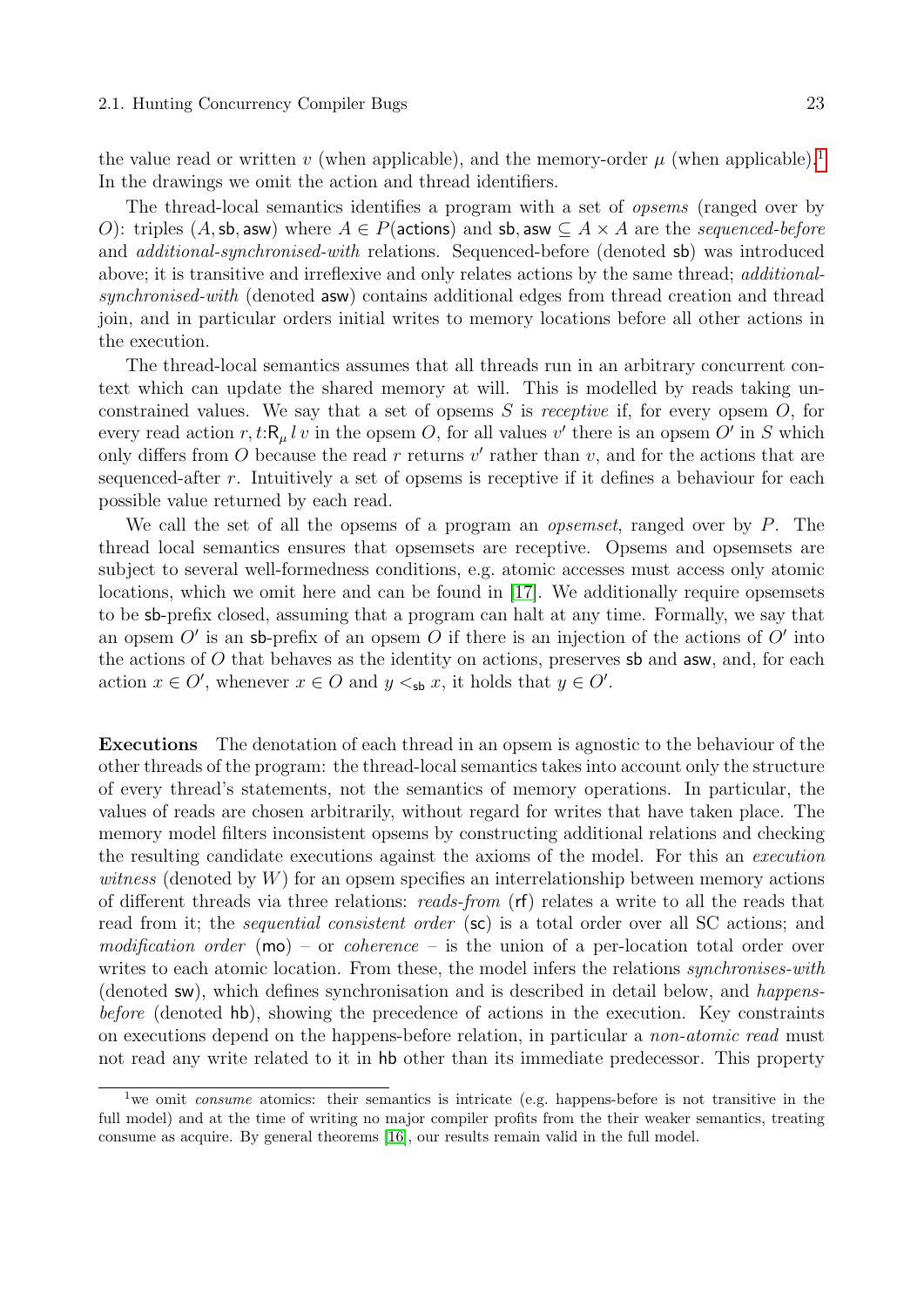is called *consistent non-atomic read values*, and for writes  $w_1$  and  $w_2$  and a read r accessing the same non-atomic location, the following shapes are forbidden:

$$
w_1 \xrightarrow{\text{hb}} w_2 \xrightarrow{\text{hb}} r \qquad r \xrightarrow{\text{hb}} w
$$

For atomic accesses the situation is more complex, and atomic reads can read from hbunrelated writes.

Happens-before is a partial relation defined as the transitive closure of sb, asw and sw:  $hb = (sb \cup asw \cup sw)^{+}.$ 

We refer to a pair of an opsem and witness  $(O, W)$  as a *candidate execution*. A pair  $(O, W)$  that satisfies a list of *consistency predicates* on these relations (including consistent non-atomic read values) is called a *pre-execution*. The model finally checks if none of the pre-executions contain an undefined behaviour. Undefined behaviours arise from unsequenced races (two conflicting accesses performed by the same thread not related by sb), *indeterm*inate reads (an access that does not read a written value), or data races (two conflicting accesses not related by hb), where two accesses are *conflicting* if they are to the same address and at least one is a non-atomic write. Programs that exhibit an undefined behaviour (e.g. a data-race) in one of their pre-executions are undefined; programs that do not exhibit any undefined behaviour are called *well-defined*, and their semantics is given by the set of their pre-executions.

Synchronisation Synchronisation between threads is captured by the sw relation. The language provides two mechanisms for establishing synchronisation between threads and enabling race-free concurrent programming: mutex locks and low-level atomics. The semantics of mutexes is intuitive: the sc relation, part of the witness, imposes a total order over all lock and unlock accesses, and a synchronised-with (sw) edge is added between every unlock action, and every lock of the same mutex that follows it in sc-order. Low-level atomics are specific to  $C/C++$  and designed as an escape hatch to implement high-performance racy algorithms. Atomic operations do not race with each other, by definition, and their semantics is specified by a memory-order attribute. Sequentially consistent atomics have the strongest semantics: all SC reads and writes are part of the total order sc (acyclic with hb). An SC read can only read from the closest sc-preceding write to the same location. Although sc and hb must be compatible, sc is not included in hb. Sequentially consistent atomics, as well as release-acquire atomics, generate synchronisation edges, which are included in hb. This is best explained for a classic message-passing idiom. Imagine that one thread writes some (perhaps multi-word) data x and then an atomic flag a, while another waits to see that flag write before reading the data:

$$
x=0; \text{ atomic } a=0
$$
\n
$$
x = 1;
$$
\n
$$
a. \text{store}(1, \text{ rel}); \qquad \qquad \begin{array}{c} \text{while } (0 == a.\text{load}(acq)) & \{\} ; \\ \text{int } r = x; \end{array}
$$

The synchronisation between the release and acquire ensures that the sender's write of x will be seen by the receiver. Below we depict a typical opsem for this program; we represent the asw relation with the double horizontal line: the init actions are asw-before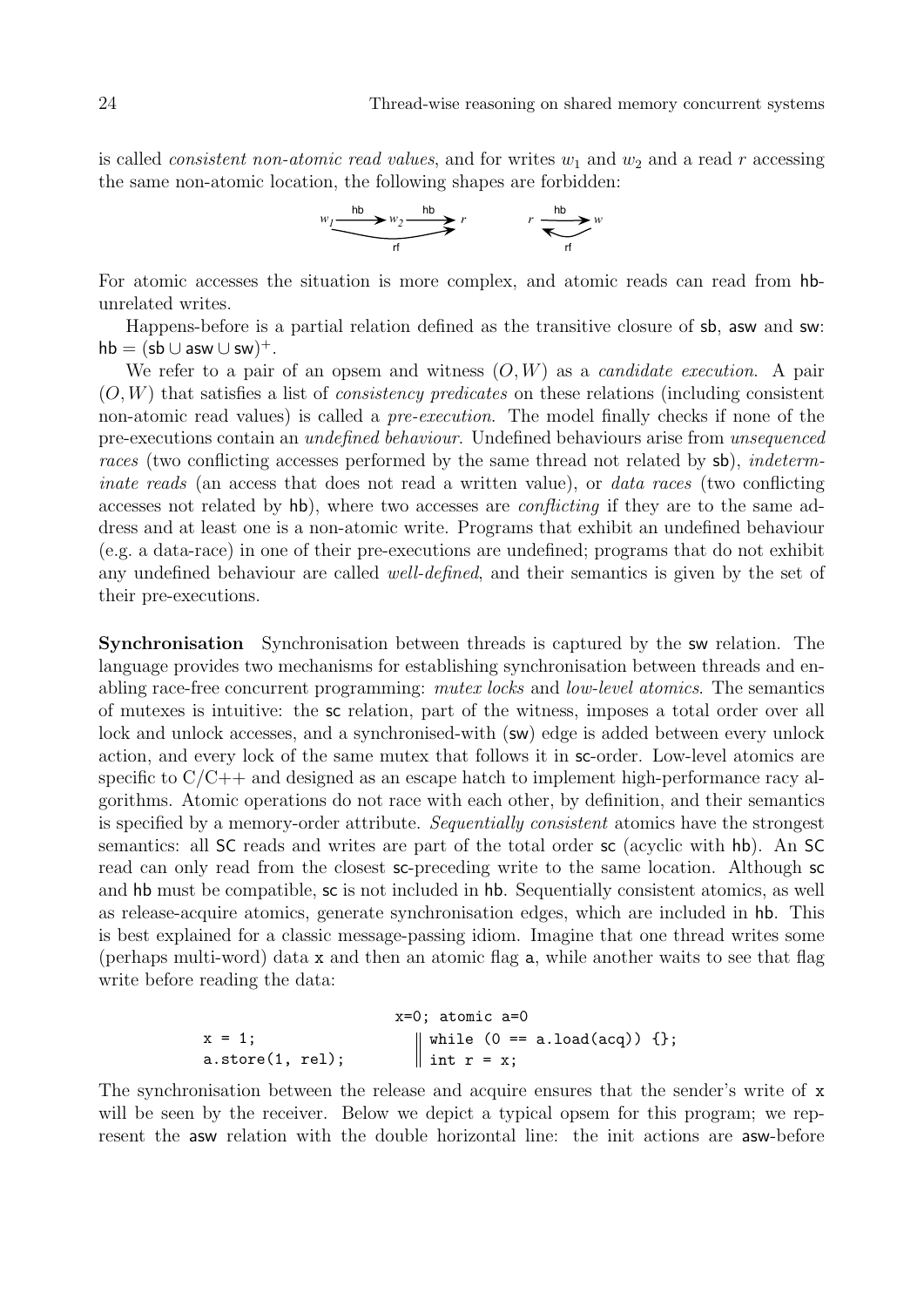### 2.1. Hunting Concurrency Compiler Bugs 25

all other events. The witness has an rf arrow between the write-release and read-acquire on a to justify that the read returns 1. A read between a write-release and a read-acquire generates an sw edge. Since hb includes sb and sw, the write of 1 to x is the last write in the hb order before the read of the second thread, which is then forced to return 1. Relaxed atomics instead do not generate synchronisation edges sw; they are only forbidden to read from the future, i.e. from writes later in hb.



**Observable behaviour** The  $C11/C+11$  memory model does not explicitly define the observable behaviour of an execution. We extend the model with a special atomic location called world, and model the observable side-effects of the program (e.g., writes on stdout) by relaxed writes to that location. The relaxed attribute guarantees that these accesses are totally ordered with each other, as captured by the mo relation. As a result, the observable behaviour of a pre-execution is the restriction of the mo relation to the distinguished world location. If none of its pre-executions exhibit an undefined behaviour, then the observable behaviour of a program is the set of all observable behaviours of its executions.

Sound Optimisations in the C Memory Model C and C++ are shared-memoryconcurrency languages with explicit thread creation and implicit sharing: any location might be read or written by any thread for which it is reachable from variables in scope. It is the programmer's responsibility to ensure that such accesses are race-free. This implies that compilers can perform optimisations that are not sound for racy programs and common thread-local optimisations can still be done without the compiler needing to determine which accesses might be shared.

Sevcik showed that a large class of elimination and reordering transformations are correct (that is, do not introduce any new behaviour when the optimised code is put in an arbitrary data-race free context) in an idealised DRF model [\[82,](#page-70-7) [83\]](#page-70-8). We adapt and extend his results to optimise non-atomic accesses in the  $C11/C+11$  memory model. As we have discussed, we classify program transformations as *eliminations*, reorderings, and *introductions* over opsemsets.

In this document we focus on eliminations, criteria for reorderings and introductions can be found in [\[68\]](#page-69-3). The semantic elimination transformation is general enough to cover optimisations that eliminate memory accesses based on data-flow analysis, such as common subexpression elimination, induction variable elimination, and global value numbering, including the cases when these are combined with loop unrolling.

**Definition 2.1.1** An action is a release if it is an unlock action, an atomic write with memory-order REL or SC, a fence or read-modify-write with memory-order REL, R/A or SC.

Semantically, release actions can be seen as potential sources of sw edges. The intuition is that they "release" permissions to access shared memory to other threads. Symmetrically, acquire actions can be seen as potential targets of sw edges; the intuition is that they "acquire" permissions to access shared memory from other threads.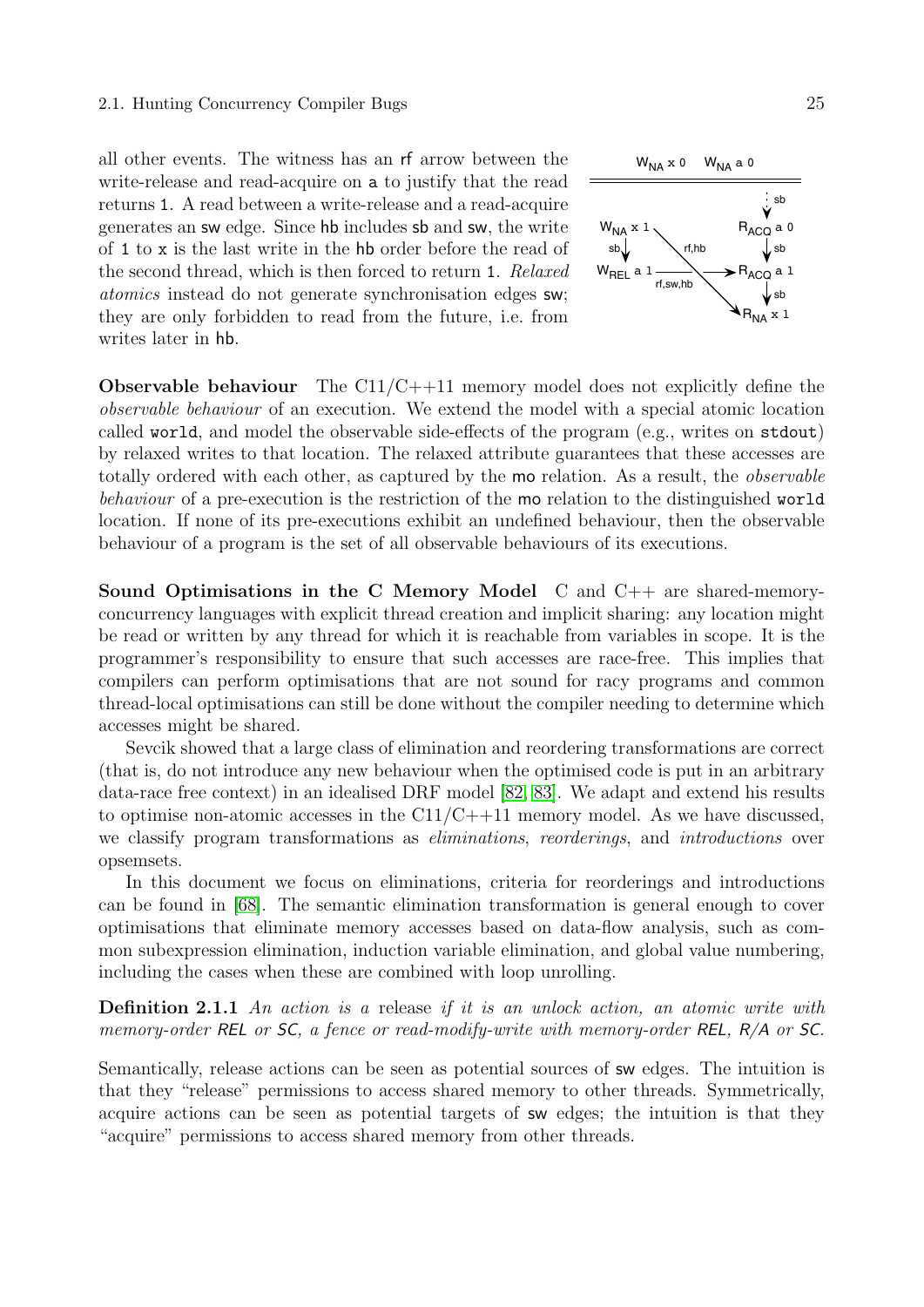**Definition 2.1.2** An action is an acquire if it is a lock action, or an atomic read with memory-order ACQ or SC, or a fence or read-modify-write with memory order ACQ, R/A or SC.

A key concept is that of a same-thread release-acquire pair :

**Definition 2.1.3** A same-thread release-acquire pair *(shortened st*-release-acquire pair) is a pair of actions  $(r, a)$  such that r is a release, a is an acquire, and  $r <_{\text{sh}} a$ .

Note that these may be to different locations and never synchronise together. To understand the role they play in optimisation soundness, consider the code on the left, running in the concurrent context on the right:

```
x=0; atomic a1, a2=0
x = 1;
a1.store(1,rel);
while(0 == a2.load(acq)) {};
x = 2:
                                           while (0 == a1.load(acq)) {};
                                           printf("%i",x);
                                           a2.store(1,rel);
```
All executions have similar opsems and witnesses, depicted below (we omitted rf arrows from initialisation writes). No consistent execution has a race and the only observable behaviour is

printing 1. Eliminating the first store to x (which might appear redundant as x is later overwritten by the same thread) would preserve DRF but would introduce a new behaviour where 0 is printed. However, if either the release or the acquire were not in between the two stores, then this context would be racy (respectively between the load performed by the print and the first store, or between the load and the second store) and it would be correct to optimise away the first write. More generally, the proof of the Theorem [2.1.7](#page-27-0) below clearly shows that the presence of an intervening same-thread release-acquire is a necessary condition to allow a discriminating context to interact with a thread without introducing data races.



**Definition 2.1.4** A read action a, t: $R_{NA}$  l v is eliminable in an opsem O of the opsemset P if one of the following applies:

- Read after Read (RaR): there exists another action r, t:  $R_{NA}$  l v such that  $r \leq_{sb} a$ , and there does not exist a memory access to location l or a st-release-acquire pair sb-between r and a;
- Read after Write (RaW): there exists an action w, t: $W_{NA}$  lv such that w  $\lt_{sb}$  a, and there does not exist a memory access to location l or a st-release-acquire pair  $\mathsf{sb}\text{-}between$  w and a;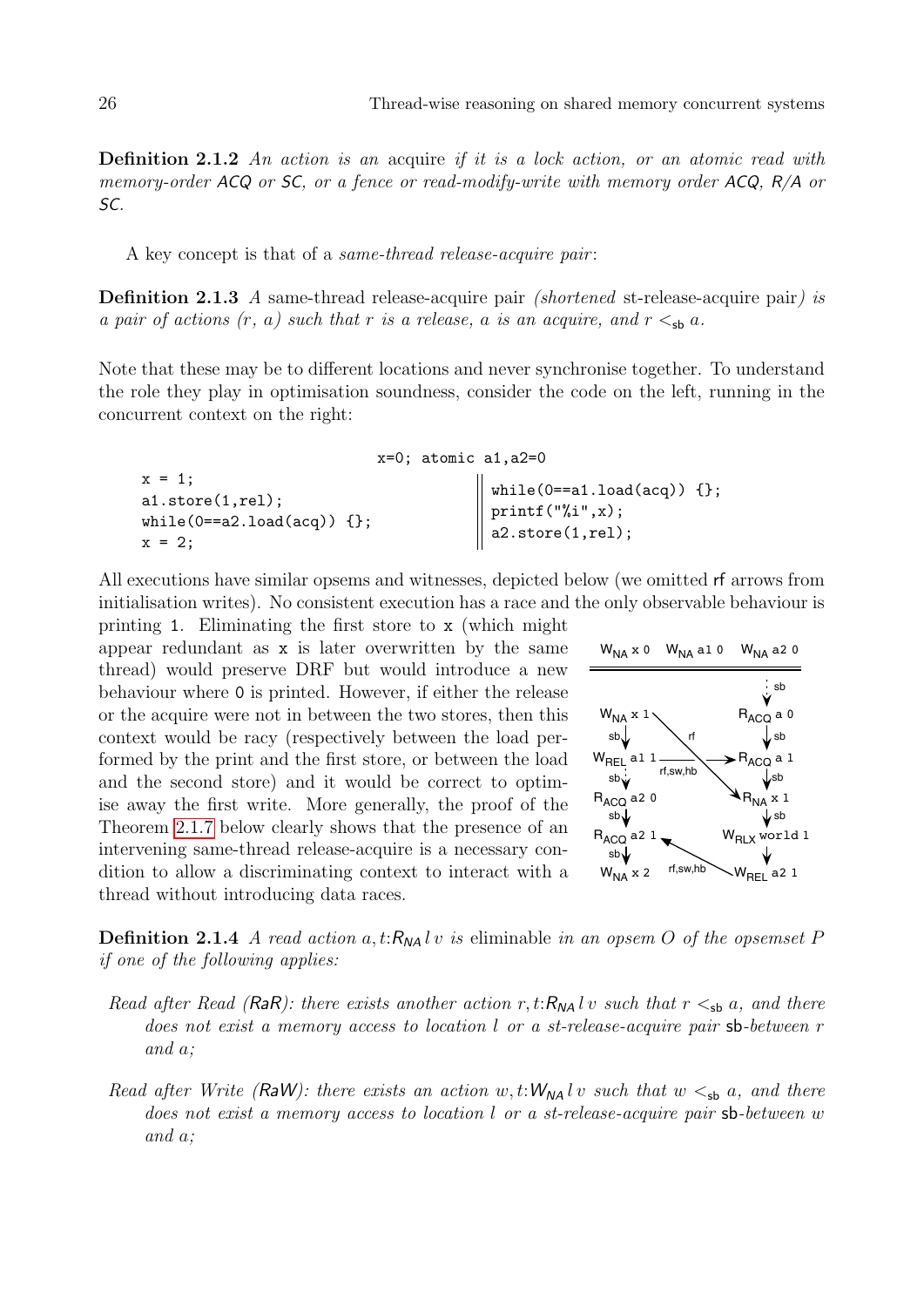Irrelevant Read (IR): for all values v' there exists an opsem  $O' \in P$  and a bijection f between actions in O and actions in O', such that  $f(a) = a'$ ,  $t:R_{NA} \, l \, v'$ , for all actions  $u \in O$ different from a,  $f(u) = u$ , and f preserves sb and asw.

A write action  $a, t: W_{NA} \, l \, v$  is eliminable in an opsem O of the opsemset P if one of the following applies:

- Write after Read (WaR): there exists an action r, t:  $R_l v$  such that  $r \leq_{sb} a$ , and there does not exist a memory access to location l or a st-release-acquire pair  $\mathsf{s}$ b-between r and a;
- Overwritten Write (OW): there exists another action w, t:  $W_{NA}$  l v' such that  $a <_{sb} w$ , and there does not exist a memory access to location l or a st-release-acquire pair sb-between a and w;
- Write after Write (WaW): there exists another action w, t:  $W_{NA}$  l v such that  $w <_{sb} a$ , and there does not exist a memory access to location l or a st-release-acquire pair sb-between w and a.

Note that the OW rule is the only rule where the value can differ between the action eliminated and the action that justifies the elimination. The IR rule can be rephrased as "a read in an execution is irrelevant if the program admits other executions (one for each value) that only differ for the value returned by the irrelevant read". We have observed all these cases being performed by the gcc and clang compilers.

**Definition 2.1.5** An opsem O' is an elimination of an opsem O if there exists a injection  $f: O' \to O$  that preserves actions, sb, and asw, and such that the set  $O \setminus f(O')$  contains exactly one eliminable action. The function f is called an unelimination.

To simplify the proof of Theorem [2.1.7](#page-27-0) the definition above allows only one elimination at a time (this avoids a critical pair between the rules OW and WaW whenever we have two writes of the same value to the same location), but, as the theorem shows, this definition can be iterated to eliminate several actions from one opsem while retaining soundness. The definition of eliminations lifts pointwise to opsemsets:

**Definition 2.1.6** An opsemset  $P'$  is an elimination of an opsemset  $P$  if for all opsem  $O' \in P'$  there exists an opsem  $O \in P$  such that  $O'$  is an elimination of  $O$ .

In the previous section we did not describe all the intricacies of the  $C11/C+11$  model but our theory takes all of them into account. For example, a release fence followed by an atomic write behaves as if the write had the REL attribute, except that the sw edge starts from the fence action. Another example is given by release sequences: if an atomic write with attribute release is followed immediately in mo-

order by one or more relaxed writes in the same thread (to the same location), and an atomic load with attribute acquire readsfrom one of these relaxed stores, an sw edge is created between the write release and the load acquire, analogously to the case where the acquire reads directly from the first write. These subtleties must

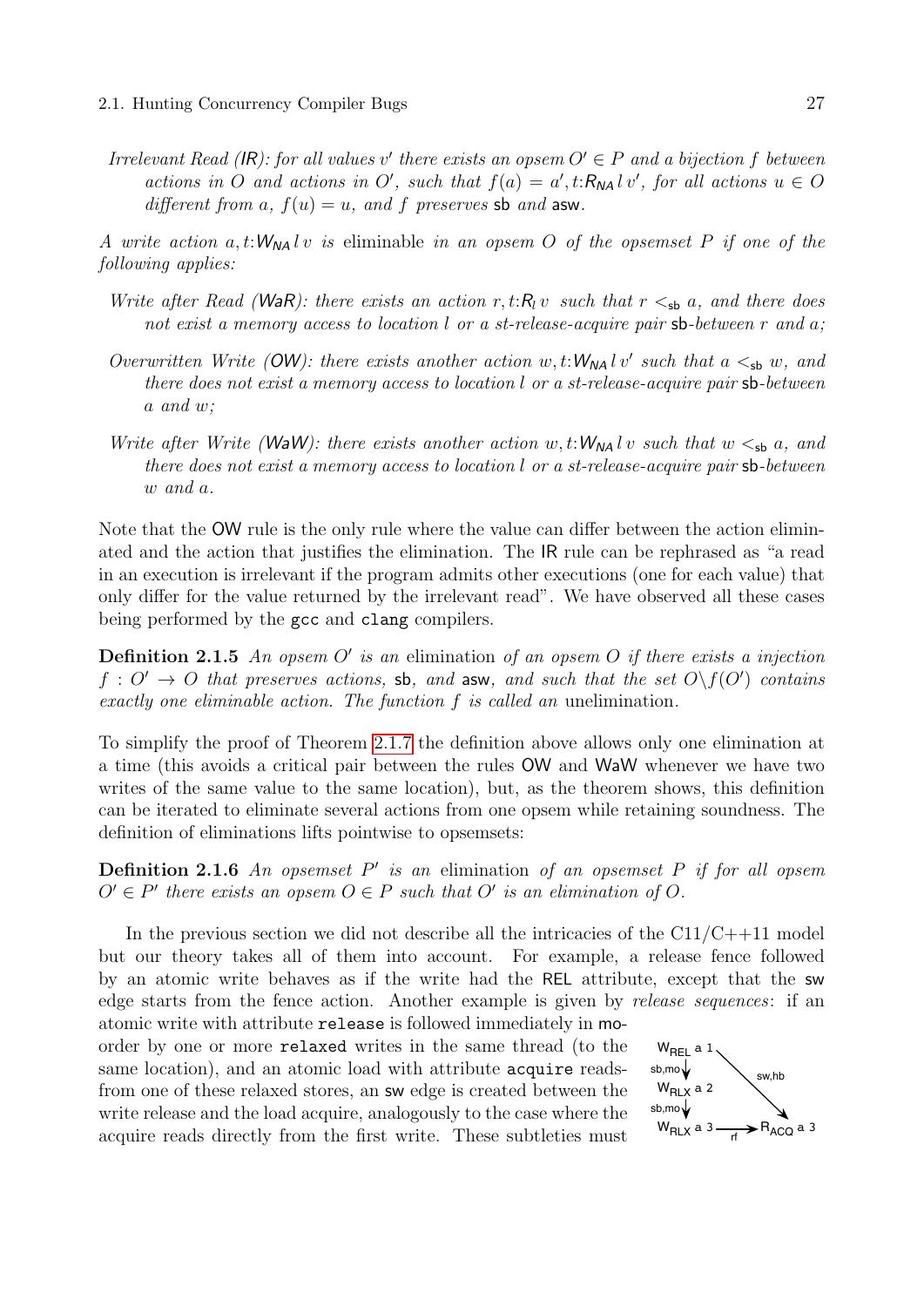be taken into account in the elimination correctness proof but do

not invalidate the intervening same-thread release-acquire pair criterion. This follows from a property of the  $C11/C++11$  design that makes every sw edge relate a release action to an acquire action. For instance, in the program below it is safe to remove the first write to x as OW, because all discriminating contexts will be necessarily racy:

```
a1.store(1,rel);
x = 1:
a1.store(2,rlx);
while(0 == a2.load(acq)) {};
x = 2;
```


We establish that our semantic transformations have the following properties: any execution of the transformed opsemset has the same observable behaviour of some execution of the original opsemset, and the transformation preserves data-race freedom. As C11 and  $C++11$  do not provide any guarantee for racy programs we cannot prove any result about out-of-thin-air value introduction.

<span id="page-27-0"></span>**Theorem 2.1.7** Let the opsemset  $P'$  be an elimination of the opsemset  $P$ . If  $P$  is welldefined, then so is  $P'$ , and any execution of  $P'$  has the same observable behaviour of some execution of P.

We sketch the structure of the proof; details can be found online [\[32\]](#page-67-5). Let the opsemset P' be an elimination of the opsemset P, and let  $(O', W')$  be an execution of P' (that is, a pair of an opsem and a witness). Since  $P'$  is an elimination of  $P$ , there is at least one opsem  $O \in P$  such that  $O'$  is an elimination of  $O$ , and an unelimination function f that injects the events of the optimised opsem into the events of the unoptimised opsem. We build the mo and sc relations of the witness of O by lifting the mo' and  $sc'$  relations of the witness  $W'$ : this is always possible because our program transformations do not alter any atomic access. Analogously it is possible to build the rf relation on atomic accesses by lifting the rf' one. To complete the construction of the witness we lift the  $rf'$  relation on non-atomic events as well, and complete the rf relation following the case analysis below on the eliminated events in  $O$ :

- RaR: if i is a read action eliminated with the RaR rule because of a preceding read action r, and  $w <_{\sf rf} r$ , then add  $w <_{\sf rf} i$ ;
- RaW: if  $i$  is a read action eliminated with the RaW rule because of a preceding write action w, then add  $w <_{\sf rf} i$ ;
- IR: if i is an irrelevant read, and there is a write event to the same location that happens before it, then let  $w$  be a write event to the same location maximal with respect to hb and add  $w <_{\sf rf} i$ ;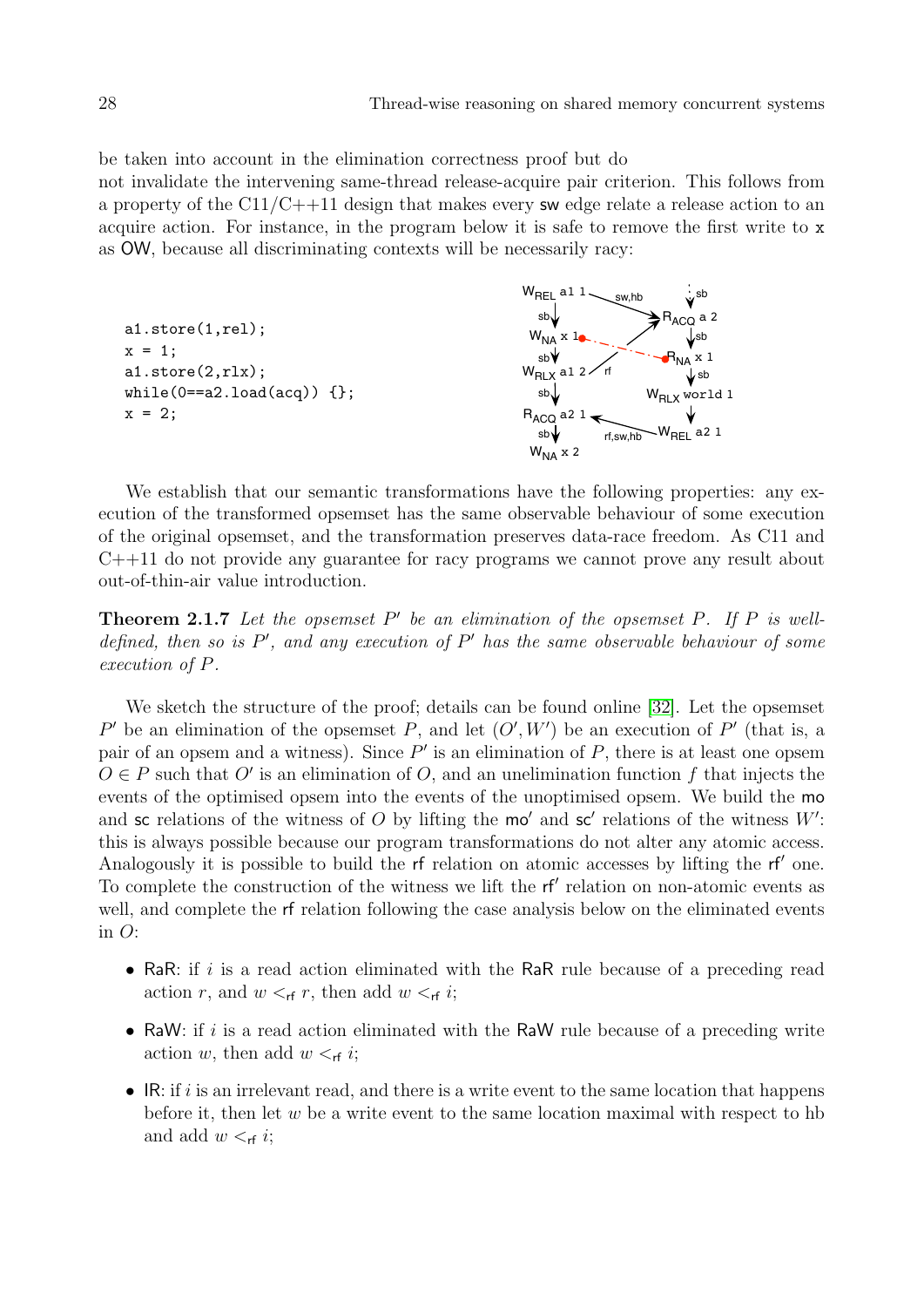## 2.1. Hunting Concurrency Compiler Bugs 29

- OW: rf is unchanged;
- WaW: if  $i$  is a write event eliminated by the WaW rule because of the preceding write event w, then for all actions r such that  $w <_{rf'} r$  and  $i <_{hb} r$ , replace  $w <_{rf} r$  by  $i <_{rf} r$ ;
- WaR: if i is a read event eliminated by the WaR rule, then every read of the same value at the same location, that happens-after i and that either read from a write  $w <_{hb} i$ or does not read from any write, now reads from i.

This completes the construction of the witness  $W$  and in turn of the candidate execution  $(O, W)$  of P. We must now prove that  $(O, W)$  is consistent, in particular that it satisfies consistent non-atomic read values, for which the construction has been tailored. This proceeds by a long case disjunction that relies on the following constructions:

- the absence of a release-acquire pair between two accesses  $a$  and  $b$  in the same thread guarantees the absence of an access c in another thread with  $a \lt_{hb} c \lt_{hb} b$ .
- in some cases the candidate execution  $(O, W)$  turns out to have conflicting accesses a and b that are not ordered by hb. We use the fact that opsemsets are receptive and closed under sb-prefix to build another candidate pre-execution of P where a and b are still hb-unordered, but for which we can prove it is a pre-execution (not necessarily with the same observable behaviour). From this we deduce that  $P$  is not data-race free and ignore these cases.

By construction the pre-execution  $(O, W)$  has the same observable behaviour as  $(O', W')$ ; we conclude by showing that  $(O', W')$  can not have undefined behaviours that  $(O, W)$  does not have.

The cmmtest tool Building on the theory of the previous section, we designed and implemented a bug-hunting tool called cmmtest. The tool performs random testing of C and C++ compilers, implementing a variant of Eide and Regehr's access summary testing [\[35\]](#page-68-5). A test case is any well-defined, sequential C program; for each test case, cmmtest:

- 1. compiles the program using the compiler and compiler optimisations that are being tested;
- 2. runs the compiled program in an instrumented execution environment that logs all memory accesses to global variables and synchronisations;
- 3. compares the recorded trace with a reference trace for the same program, checking if the recorded trace can be obtained from the reference trace by valid eliminations, reorderings and introductions.

We tested the latest svn version of the 4.7 and 4.8 branches of the gcc compiler with the cmmtest tool. We reported several concurrency bugs (including bugs no. 52558, 54149, 54900, and 54906 in the gcc bugzilla), which have all been promptly fixed by the gcc developers. In one case the bug report highlights an obscure corner case of the gcc optimiser, as shown by a discussion on the  $\mathtt{gcc\text{-}patches}$  mailing list $^2$  $^2$ . In all cases the bugs were wrongly introduced

<span id="page-28-0"></span> $^{2}$ <http://gcc.gnu.org/ml/gcc-patches/2012-10/msg01411.html>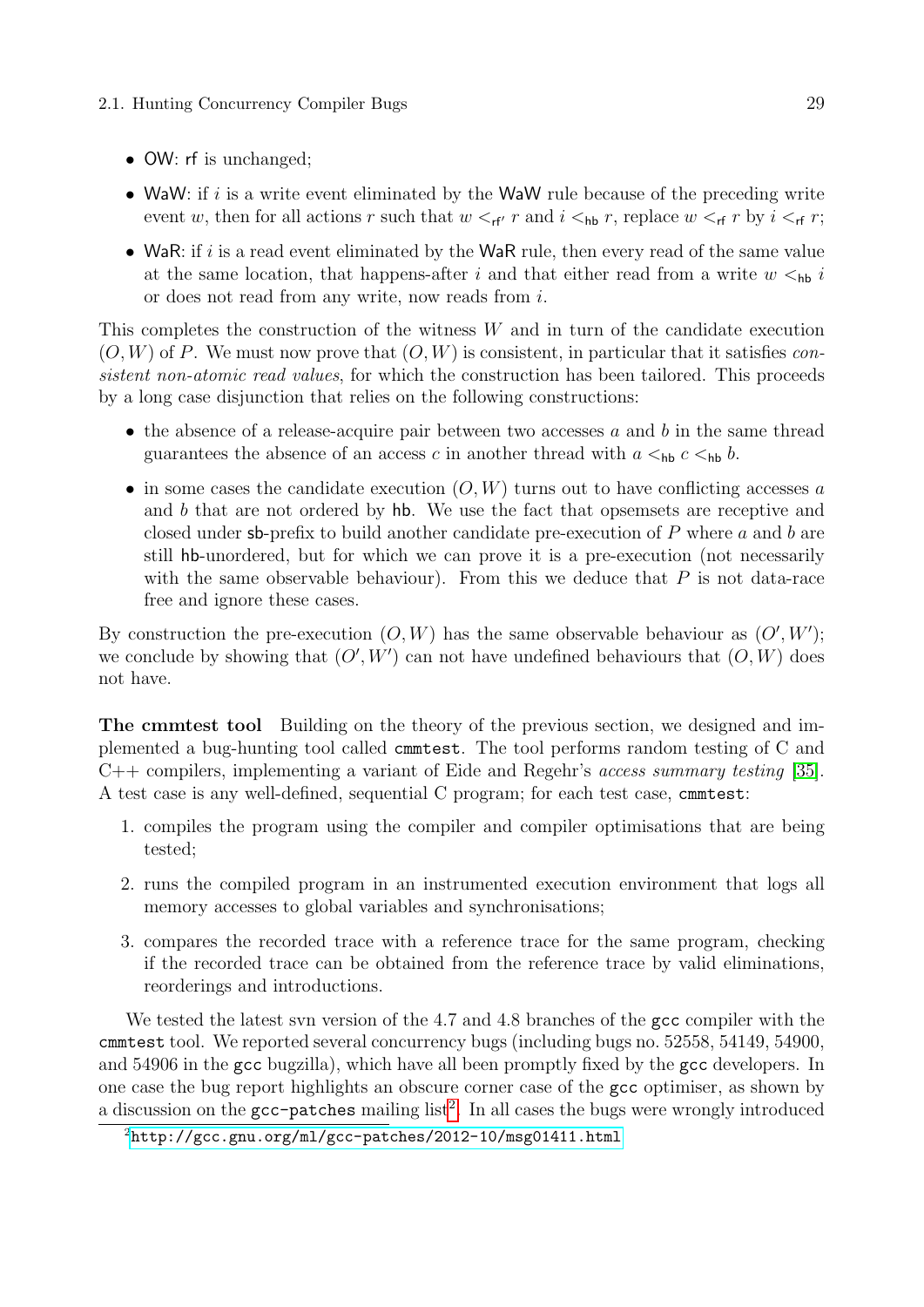writes, speculated by the LIM or IFCVT (if-conversion) phases, similar to the example in Figure [2.1.](#page-17-0) These bugs do not only break the  $C11/C+11$  memory model, but also the Posix DRF-guarantee which is assumed by most concurrent software written in C and  $C_{++}$ . The corresponding patches are activated via the ---param allow-store-data-races=0 flag, which will eventually become default standard for  $\text{-std=cl1}$  or  $\text{-std=cl+11}$  flags. All these are silent wrong-code bugs for which the compiler issues no warning.

The matching algorithm of the cmmtest tool can be easily modified to check for compiler invariants rather than for the most permissive sound optimisations, and makes possible to catch unexpected compiler behaviours. For instance, in the current phase of development, gcc forbids all reorderings of a memory access with an atomic one. Once we baked this invariant into cmmtest, in less than two hours of testing on an 8-core machine we found a sample program that breaks the above invariant.

We stress that none of these could have been found using the existing compiler testing methods.

## 2.2 Semantic engineering to reuse thread-local reasoning

Problem Reasoning on sequential code is hard enough. When we move from sequential to concurrent computation is it possible to reuse existing large developments relative to the sequential case?

In this section we go through two case studies in which semantic engineering enables the reuse in a concurrent setting of large parts of existing proofs about sequential computation.

#### 2.2.1 Reusing CompCert's sequential correctness proofs in CompCertTSO

In the sequential setting, verified compilation has recently been shown to be feasible by Leroy et al.'s CompCert [\[59,](#page-69-8) [60\]](#page-69-2). CompCert 1.5, our starting point, is a verified compiler from a sequential C-like language, Clight, to PowerPC and ARM assembly language  $[58]^3$  $[58]^3$ .

We consider verified compilation in the setting of concurrent programs with a realistic relaxed memory model, and build CompCertTSO, a verified compiler for relaxed memory concurrency on the x86 architecture, derived from CompCert 1.5. It compiles a C-like language called ClightTSO, derived from CompCert's Clight [\[20\]](#page-67-6), that exposes the x86 hardware load and store operations and synchronisation primitives to the programmer, so ClightTSO loads and stores inherit the hardware relaxed-memory TSO behaviour.

Although the semantic design of ClightTSO turns out to involve a surprisingly delicate interplay between the relaxed memory model, the behaviour of block allocation and free, and the behaviour of pointer equality, in this section we focus on the semantic engineering that made CompCertTSO possible. Relaxed memory models are complex in themselves, and a verified compiler such as CompCert is complex even in the sequential case; to make verified compilation for a concurrent relaxed-memory language feasible we have to pay great attention to structuring the semantics of the source and target languages, and the compiler and any correctness proof, to separate concerns and re-use as much as possible. As we shall

<span id="page-29-0"></span><sup>&</sup>lt;sup>3</sup>More recent CompCert versions start from a higher-level *CompCert C* language and add an  $x86$  target.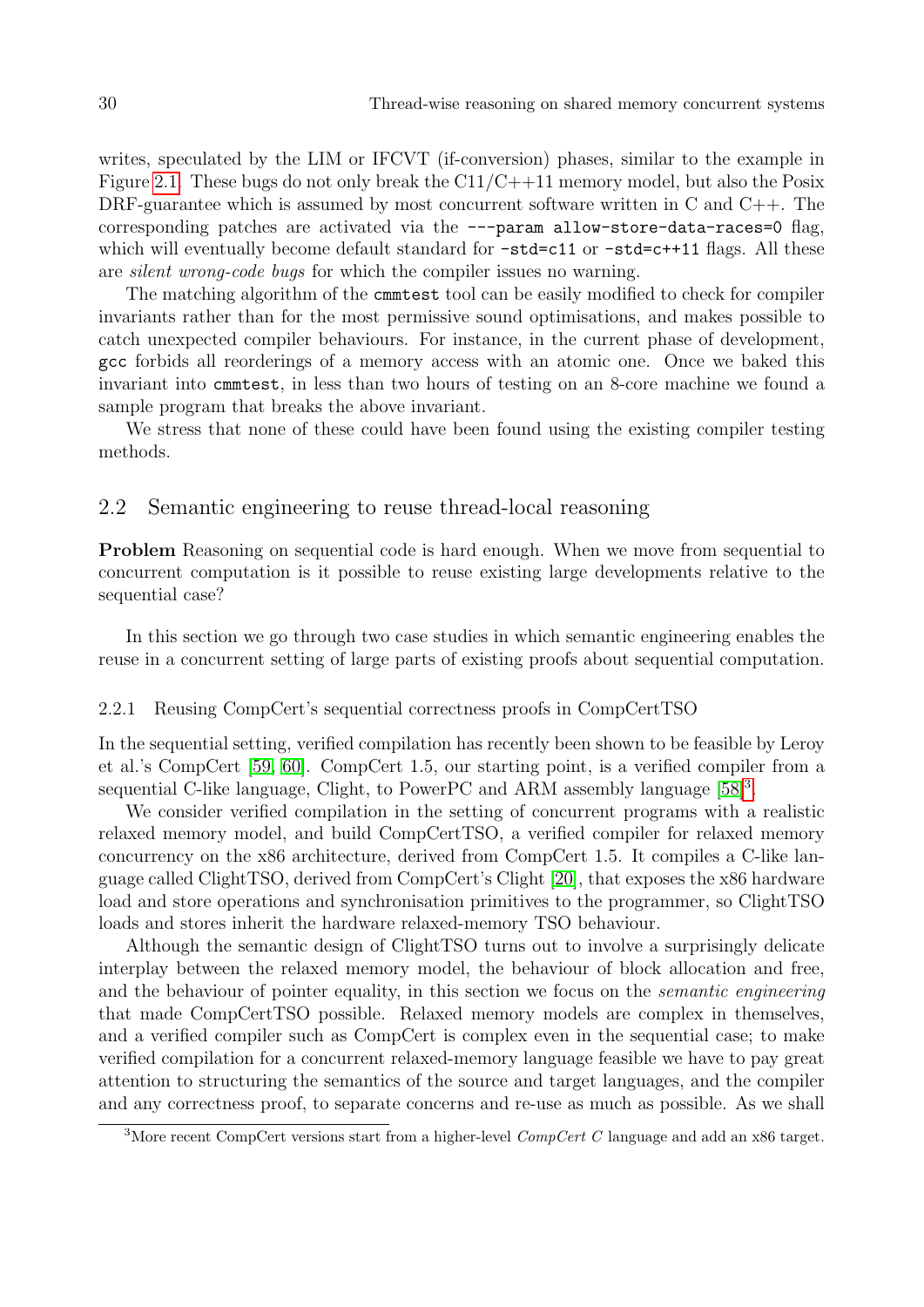see, thread-wise reasoning will allow us to reuse CompCert's proofs for all compiler phases that do not modify memory accesses.

Correctness statement The first question is the form of the correctness theorems that we would like the compiler to generate. We confine our attention to the behaviour of whole programs, leaving a compositional understanding of compiler correctness for relaxed-memory concurrency (e.g. as in the work of Benton and Hur for sequential programs [\[19\]](#page-67-7)) as a problem for future work. The semantics of ClightTSO and x86-TSO programs will be labelled transition systems (LTS) with internal  $\tau$  transitions and with visible events for call and return of external functions (e.g. OS I/O primitives), program exit, and semantic failure:

event, ev ::= call id vs | return typ v | exit n | fail

We split external I/O into call and return transitions so that blocking OS calls can be correctly modelled.

Now, how should the source and target LTS be related? As usual for implementations of concurrent languages, we cannot expect them to be equivalent in any sense, as the implementation may resolve some of the source-language nondeterminism (c.f. [\[86\]](#page-70-9) for earlier discussion of the correctness of concurrent language implementations). For example, in our implementation, stack frames will be deterministically stack-allocated and the pointers in the block-reuse example above will always be equal. Hence, the most we should expect is that if the compiled program has some observable behaviour then that behaviour is admitted by the source semantics — an inclusion of observable behaviour.

This must be refined further: compiled behaviour that arises from an erroneous source program need not be admitted in the source semantics (e.g. if a program mutates a return address on its stack, or tries to apply a non-function). The compiled program should only diverge, indicated by an infinite trace of  $\tau$  labels, if the source program can. Moreover, without a quantitative semantics, we have to assume that the target language can run out of memory at any time. We capture all this with the following definition of LTS trace.

Traces tr are either infinite sequences of non-fail visible events or finite sequences of non-fail visible events ending with one of the following three markers: end (designating successful termination), inftau (designating an infinite execution that eventually stops performing any visible events), or oom (designating an execution that ends because it runs out of memory). The traces of a program  $p$  are given as follows:

$$
\begin{array}{rcl}\n\text{traces}(p,\mathit{args}) & \stackrel{\text{def}}{=} & \{ \ell \cdot \mathsf{end} \mid \exists s \in \mathsf{init}(p,\mathit{args}). \exists s'. \ s \stackrel{\ell}{\Rightarrow} s' \not\rightarrow \} \\
& \cup \quad \{ \ell \cdot \mathsf{inftau} \mid \exists s \in \mathsf{init}(p,\mathit{args}). \exists s'. \ s \stackrel{\ell}{\Rightarrow} s' \stackrel{\tau}{\rightarrow}^{\omega} \} \\
& \cup \quad \{ \ell \cdot tr \mid \exists s \in \mathsf{init}(p,\mathit{args}). \exists s'. \ s \stackrel{\ell}{\Rightarrow} s' \stackrel{\text{fail}}{\longrightarrow} \} \\
& \cup \quad \{ \ell \cdot \mathsf{oom} \mid \exists s \in \mathsf{init}(p,\mathit{args}). \ \exists s'. \ s \stackrel{\ell}{\Rightarrow} s' \} \\
& \cup \quad \{ \ell \mid \exists s \in \mathsf{init}(p,\mathit{args}). \ s \stackrel{\ell}{\Rightarrow} \ \text{and} \ l \ \text{is infinite} \}\n\end{array}
$$

Here  $\text{init}(p, \text{args})$  denotes the initial states for a program p when called with command-line arguments *args*; for a finite sequence  $\ell$  of non-fail visible events, we define  $s \stackrel{\ell}{\Rightarrow} s'$  to hold whenever s can do the sequence  $\ell$  of events, possibly interleaved with a finite number of  $\tau$ -events, and end in state  $s'$ ; and for a finite or infinite sequence l of non-fail visible events,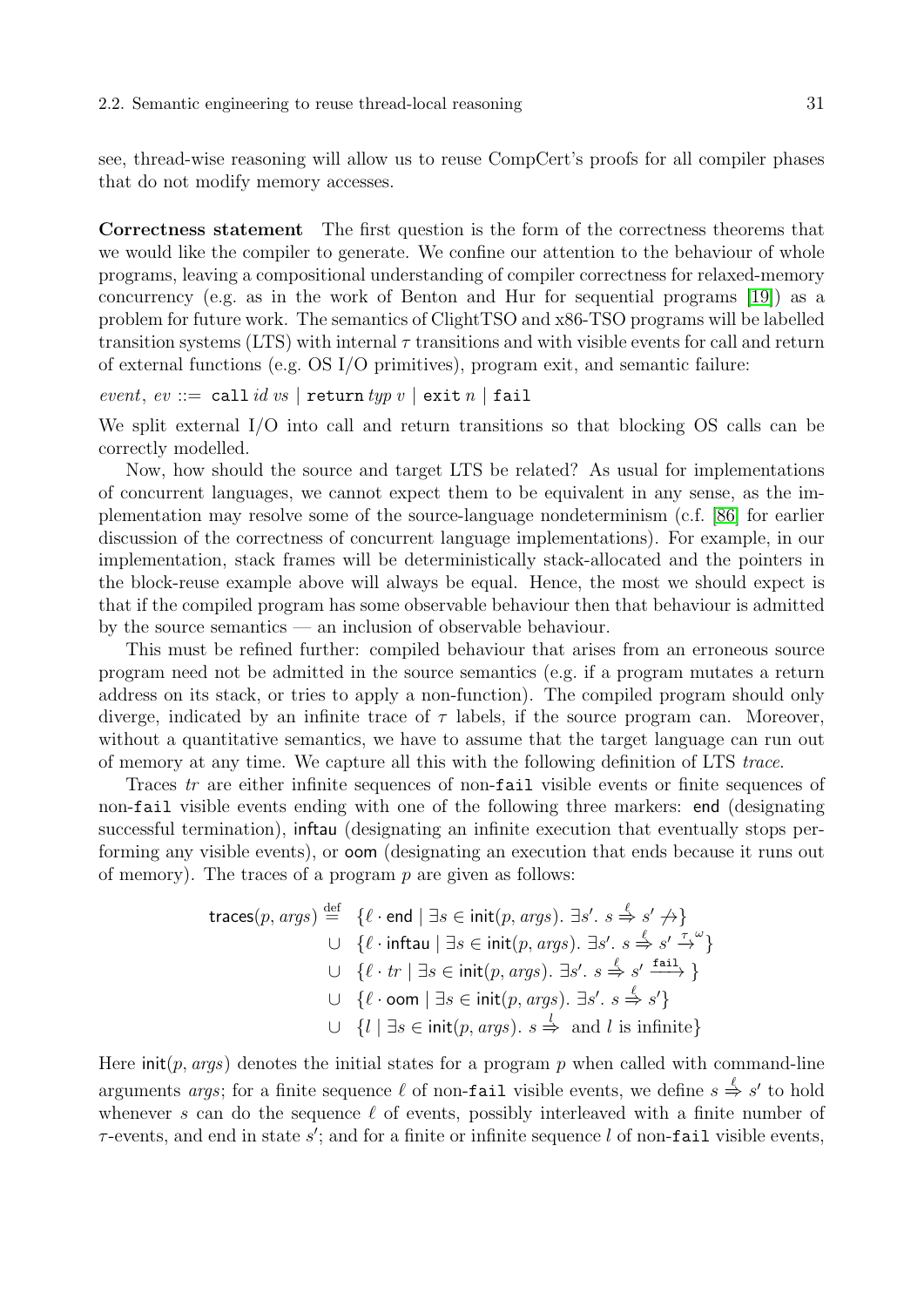we define  $s \stackrel{l}{\Rightarrow} t$  to hold whenever s can do the sequence l of events, possibly interleaved with  $\tau$ -events.

We treat failed computations as having arbitrary behaviour after their failure point, whereas we allow the program to run out of memory at any point during its execution. This perhaps-counter-intuitive semantics of oom is needed to express a correctness statement guaranteeing nothing about computations that run out of memory.

Our top-level correctness statement for a compiler compile from ClightTSO to x86-TSO, modelled as a partial function, will then be a trace inclusion for programs for which compilation succeeds, of the form

 $\forall p, args. \ defined(compile(p)) \implies traces_{x86-TSO}(compile(p), args) \subseteq traces_{ClientTSO}(p, args)$ 

where the functions traces<sub>x86-TSO</sub> and traces<sub>ClightTSO</sub> build all the traces of a given program when run with the given arguments, according to the assembly or source language semantics.

The CompCert 1.5 proof strategy ClightTSO is an extension of sequential Clight, and its compiler has to deal with everything that a Clight compiler does, except for any optimisations that become unsound in the concurrent setting. We therefore arrange our semantic definitions and proof structure to re-use as much as possible of the CompCert development for sequential Clight, isolating the parts where relaxed-memory concurrency plays a key role.

Our starting point was CompCert 1.5 which is subdivided into 13 compiler phases, each of which builds a semantic preservation proof between semantically defined intermediate languages. The overall strategy is to prove trace inclusions by establishing simulation results — more particularly, to build some kind of "downward" simulation for each phase, showing that transitions of a source program for the phase can be matched by transitions of the compiled target program; these can be composed together and combined with determinacy for the target language (there PowerPC or ARM assembly) to give an upward simulation for a complete compilation, showing that any behaviour of a compiled program is allowed by the source program semantics.[4](#page-31-0) Downward simulations are generally easier to establish than upward simulations because compiler phases tend to introduce intermediate states; a downward simulation proof does not have to characterise and relate these.

As we shall see, this strategy cannot be used directly for compilation of concurrent ClightTSO to x86, but much can be adapted.

Decomposing the proof by compiler phases Our compiler is divided into similar (but not identical) phases to CompCert 1.5, illustrated in Figure [2.4.](#page-32-0) For each phase, we define the semantics of a whole program to be an LTS as above, and inclusion of the above notion of traces also serves as the correctness criterion for each of our phases. The individual correctness results can be composed simply by transitivity of set inclusion.

<span id="page-31-0"></span><sup>4</sup>Terminology: in CompCert "forward simulation" and "backward simulation" refer to the direction of the simulation with respect to the compiler phases, thinking of compilation as "forwards". This clashes with another standard usage in which "forward" and "backward" refer to the direction of transitions. In this paper we need to discuss both, so we use "downwards" (and conversely "upwards") to refer to the direction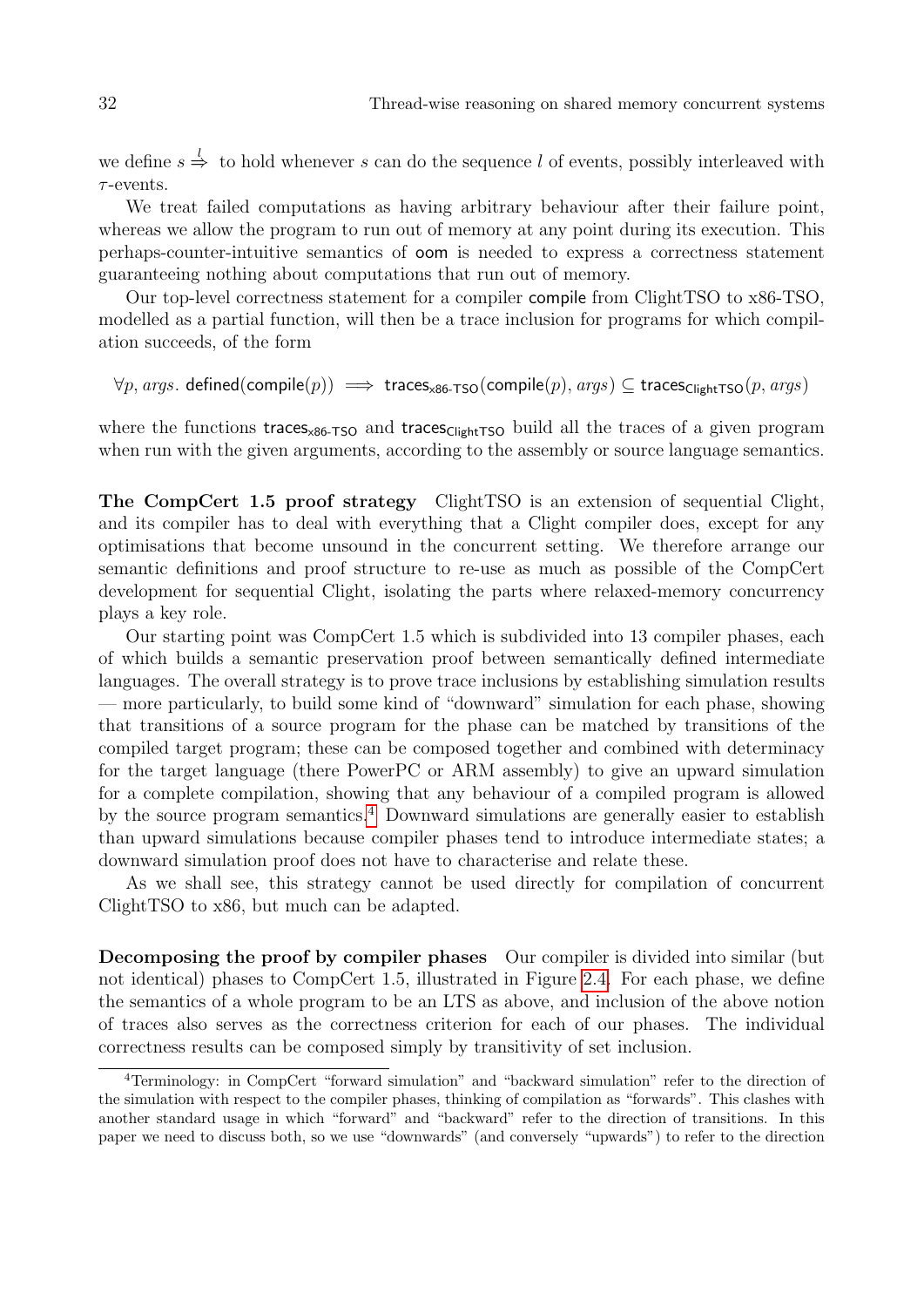

Our proof structure is indicated by single arrows for threadwise downward simulations (lifted to upward trace inclusions, shown with upwards single arrows, by Theorems [2.2.5,](#page-35-0) [2.2.7](#page-35-1) and [2.2.8\)](#page-35-2); straight double (resp. triple) arrows for direct proofs of whole-system upward simulations (resp. upward weak-tau simulation).

ClightTSO and Csharpminor perform a stack allocation for each individual variable in the program and assume an infinite memory, whereas the languages below have only finite memory. From Cstacked to MachAbstr a stack allocation occurs for each non-empty stack frame (that is, almost every function call), whereas in MachConcr and Asm a stack allocation occurs only when a thread is created.

## <span id="page-32-0"></span>Figure 2.4: CompCertTSO phases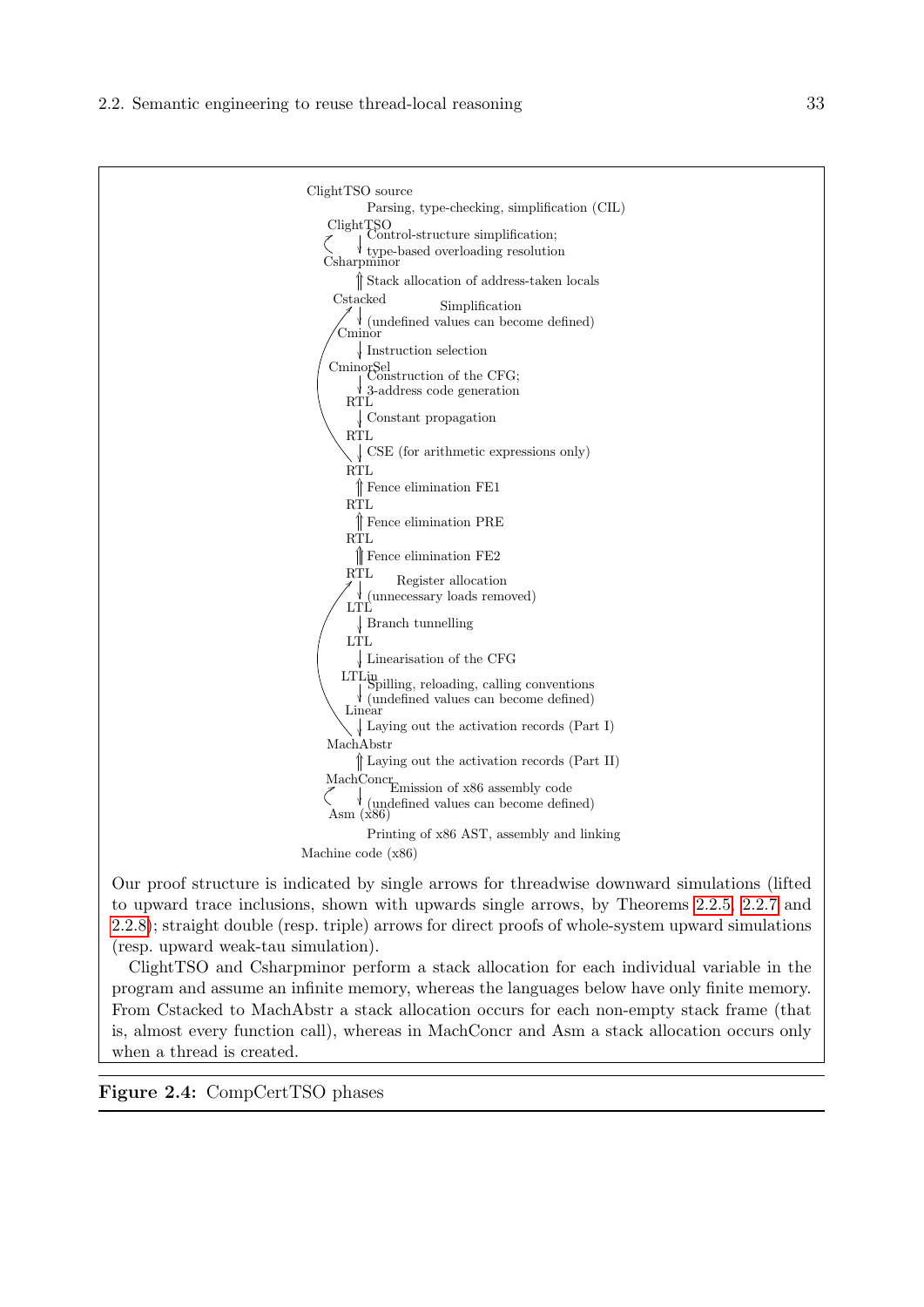Labellisation and threadwise proof In our concurrent setting the languages are not deterministic, so the CompCert approach to building upward simulations is not applicable. However, for most of the phases we can re-use the CompCert proof, more-or-less adapted, to give downward simulation results for the behaviour of a single thread in isolation — and we can make our semantics deterministic for such. We therefore 'labellise' the semantics for each level (source, target, and each intermediate language). Instead of defining transitions

$$
(s,m_{\rm SC})\longrightarrow (s',m'_{\rm SC})
$$

over configurations that combine a single-threaded program state s and a (sequentially consistent) memory  $m_{SC}$  (as most sequential language semantic definitions, including CompCert 1.5, do), we define the semantics of a single thread (split apart from the memory) as a transition system:

$$
s \xrightarrow{te} s'
$$

(together with extra structure for thread creation) where a thread event te is either an external event, as above, an interaction with memory me, an internal  $\tau$  action, the start or exit of the thread, or an out-of-memory error oom:

thread event, te ::=  $ext{ ext }$  mem me  $|\tau|$  start opt tid p vs | exit | oom

The whole-system semantics of each level is a parallel composition roughly of the form

$$
s_1 \mid \ldots \mid s_n \mid m_{\text{TSO}}
$$

of the thread states  $s_i$  and a TSO memory  $m_{\rm{TSO}}$ . The threads interact with the TSO memory by synchronising on various events: reads or writes of a pointer  $p$  with a value  $v$ of a specified memory chunk size, allocations and frees of a memory block at a pointer  $p$ , various error cases, and thread creation.<sup>[5](#page-33-0)</sup> Analogously to the events of the previous section, these transitions are in the style of the 'early' transition system for value-passing CCS [\[66\]](#page-69-10): a thread doing a memory read will have a transition for each possible value of the right type. For example, here is the ClightTSO rule for dereferencing a pointer:

access-mode 
$$
ty' = By_value
$$
  $c$   
\n $typ = type_of_chunk$   $c$   
\nVal.has\_type  $v$   $typ$   
\n $p \cdot [ * _{t}^{ty'}] \cdot \kappa_e|_{\rho} \xrightarrow{mem (read p c v)} v \cdot \kappa_e|_{\rho}$    
\nLOADBYVALUE

The conclusion has a start state with a pointer value p in an expression continuation  $[*_{-}^{t y'}] \cdot \kappa_{e}$ headed by a dereference at a ClightTSO type  $ty'$ . The first premise finds the access mode of that type: here it must be accessed by value and has a chunk c (specifying  $int/float$ , size, and signedness). The second premise collapses this onto an internal type  $\it typ$  (just int/float, because internal values do not record their size or signedness). The third premise

of compilation, reserving "forwards" and "backwards" for the direction of transitions. (Notwithstanding this, the CompCertTSO sources retain the CompCert usage.)

<span id="page-33-0"></span><sup>5</sup>For the purposes of this section the exact definition of the semantics of the TSO memory is irrelevant, details can be found in [\[74\]](#page-70-10) and [\[85\]](#page-70-5).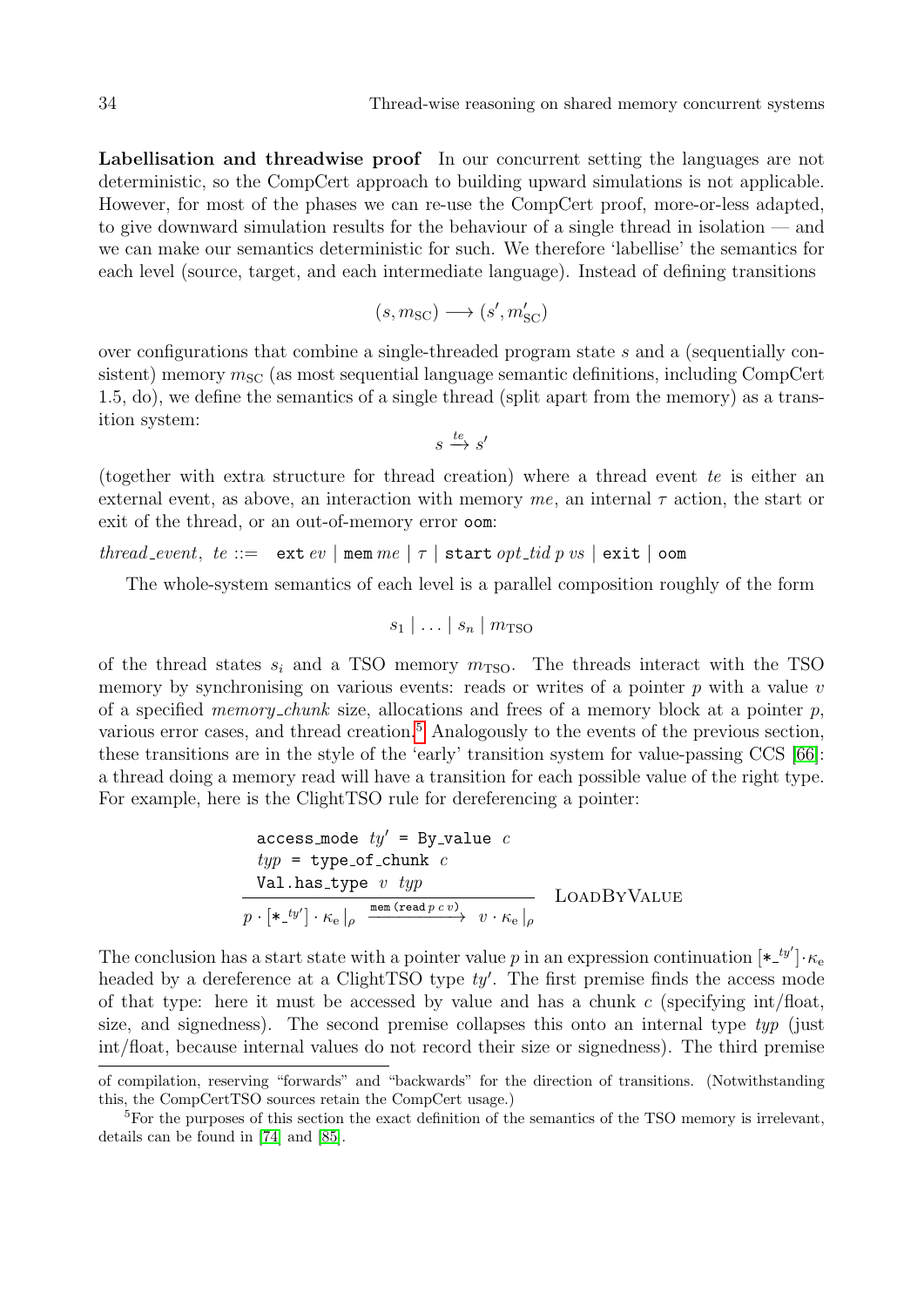### 2.2. Semantic engineering to reuse thread-local reasoning 35

allows an arbitrary value v of type  $typ$ . Then the conclusion has a transition labelled with a memory read, at pointer p, of that value v, as a chunk c, to a state with v in the remaining continuation. (There is a further subtlety here. One might think that the rule should also check that  $v$  represents a value of type  $ty'$ , not just that it has internal type  $typ$ . That check could be added here, but in fact we have it in the TSO machine. The premises do suffice to ensure a receptiveness property, which is what we really need of the thread semantics.)

External events of the threads (and of the TSO machine) are exposed directly as the whole-system behaviour.

This conceptually simple change to a labellised semantics separates concerns: compiler phases that do not substantially affect the memory accesses of the program can be proved correct per-thread and those results lifted to the whole system by a general result below, leaving only the two remaining main phases and three fence optimisation phases that require proofs that really involve the TSO machine.

More in detail, for the phases that do not substantially change memory accesses, we establish whole-system trace inclusions from threadwise downward simulations in three steps. First, we observe that a downward simulation from a receptive language to a determinate language implies the existence of upward simulation and use this to obtain threadwise upward simulation. Then we lift the threadwise upward simulation to a whole-system upward simulation. Finally, we establish trace inclusion from the whole-system upward simulation.

We say that two labels are of the same kind, written  $te \approx te'$  if they only differ in input values. In our case,  $te \times te'$  if (i) te and te' are reads from the same memory location (but not necessarily with the same value), or (ii) te and te' are external returns, or (iii)  $te = te'$ .

**Definition 2.2.1** A thread LTS is receptive if  $s \stackrel{te}{\to} t$  and  $te' \simeq te$  implies  $\exists t'$ .  $s \stackrel{te'}{\to} t'$ .

**Definition 2.2.2** A thread LTS is determinate if  $s \stackrel{te}{\to} t$  and  $s \stackrel{te'}{\to} t'$  implies te  $\lt \infty$  te' and, moreover, if te = te', then  $t = t'$ .

<span id="page-34-0"></span>**Definition 2.2.3** A relation R between the states of two thread LTSs S and T is a threadwise downward simulation if there is a well-founded order  $\lt$  on the states of S such that if given any  $s, s' \in S$ ,  $t \in T$  and label te, whenever  $s \stackrel{te}{\rightarrow} s'$  and  $s R t$ , then either

- 1.  $te = \texttt{fail}$ , or
- 2.  $\exists t'.\; t \stackrel{\tau}{\rightarrow}^* \stackrel{te}{\rightarrow} \stackrel{\tau}{\rightarrow}^* t' \wedge s' \; R \; t', \; or$
- 3.  $te = \tau \wedge s' R t \wedge s' < s$ .

<span id="page-34-1"></span>**Definition 2.2.4** A relation  $R$  is a threadwise upward simulation if there is a well-founded order  $\langle$  on T such that whenever  $t \stackrel{te}{\rightarrow} t'$  and s R t, then either

1.  $\exists s'. s \stackrel{\tau * te}{\rightarrow} s' \wedge s' R t', or$ 2.  $\exists s'$ .  $s \xrightarrow{\text{fail}} s'$ , or 3.  $te = \tau \wedge s \ R \ t' \wedge t' < t$ .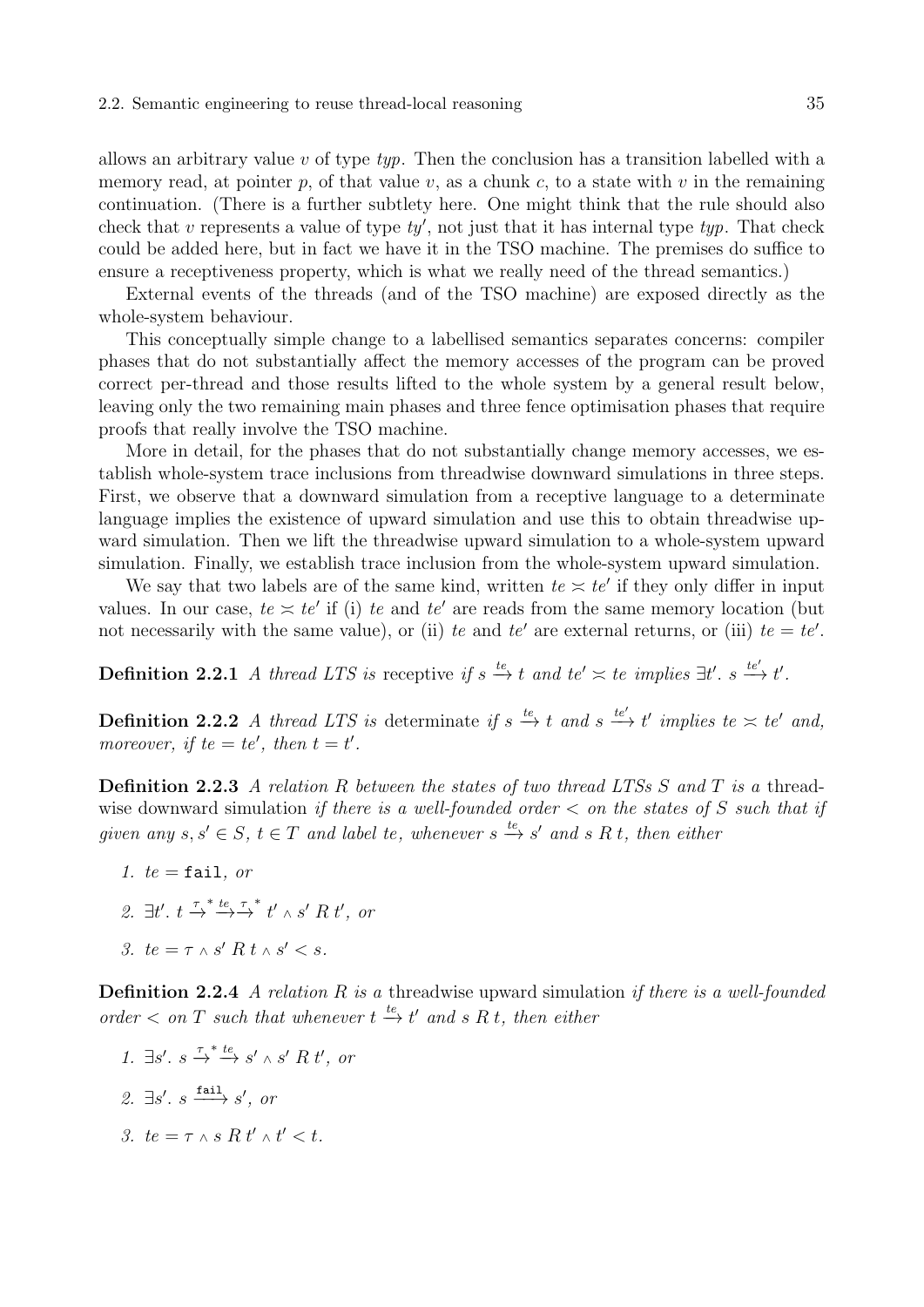Moreover, if  $t \nrightarrow (t \text{ is stuck})$  and  $s R t$ , then  $s \nrightarrow or \exists s'$ .  $s \xrightarrow{\text{fail}} s'$ .

Note the subtle asymmetry in handling errors: if a source state signals an error or gets stuck, both the upward simulation and downward simulation hold. In contrast, the target states' errors must be reflected in the source to make the upward simulation hold. This is necessary to allow compilers to eliminate errors but not to introduce them.

<span id="page-35-0"></span>**Theorem 2.2.5** If R is a threadwise downward simulation from S to T, S is receptive, and  $T$  is determinate, then there is a threadwise upward simulation that contains  $R$ .

Eliding details of initialisation and assumptions on global environments, we have:

**Definition 2.2.6** A relation R: States(S)  $\times$  States(T), equipped with a well-founded order  $<$  on States(T), is a measured upward simulation if, whenever s R t and t  $\stackrel{ev}{\longrightarrow} t'$ , then either

- 1.  $\exists s'. s \stackrel{\tau^*}{\longrightarrow} s' \stackrel{\text{fail}}{\longrightarrow} (s \text{ can reach a semantic error}),$  or
- 2.  $\exists s'. s \stackrel{\tau^*}{\rightarrow} \stackrel{ev}{\rightarrow} s' \wedge s' R t'$  (s can do a matching step), or
- 3.  $ev = \tau \wedge t' < t \wedge s \cdot R \cdot t'$  (t stuttered, with a decreasing measure).

<span id="page-35-1"></span>**Theorem 2.2.7** A threadwise upward simulation can be lifted to a whole-system measured upward simulation, for the composition of the threads with the TSO machine.

<span id="page-35-2"></span>Theorem 2.2.8 A whole-system upward simulation implies trace inclusion.

A concluding remark. This case-study additionally shows how working with full-scale systems requires to deal with swarms of cases: compare for instance the defining clauses in the definition of traces, the condition to establish a simulation, or the LOADBYVALUE transition rule, with the analgous definitions for similar results on idealised process calculi. To make the situation worse, it is often the case that general theorems require to be specialised to take into account peculiar cases. For instance, to establish correctness of compiler phases that remove dead variable loads and concretise undefined values, we have also proved variants of Theorems [2.2.5](#page-35-0) and [2.2.7](#page-35-1) for suitably modified Definitions [2.2.3](#page-34-0) and [2.2.4.](#page-34-1) However today advances in formal methods and proof assistants make these difficulties tractable, and research should not oversimply the complexity of modern systems.

2.2.2 Thread-wise reasoning via oracular semantics

In [\[46\]](#page-68-0) we designed and proved sound a concurrent separation logic for an extension of Cminor with threads and locks, called Concurrent Cminor. The semantics of Concurrent Clight is given by a whole-system transition relation of the form:

$$
(s_1, \ldots, s_n, m_{\rm SC}) \longrightarrow (s'_1, \ldots, s'_n, m'_{\rm SC})
$$

where the  $s_i$  denote the local state of thread i and  $m_{SC}$  is the (sequentially consistent) shared memory. However, a triple  $\{P\}c\{Q\}$  in separation logic (or even a compiler), considers a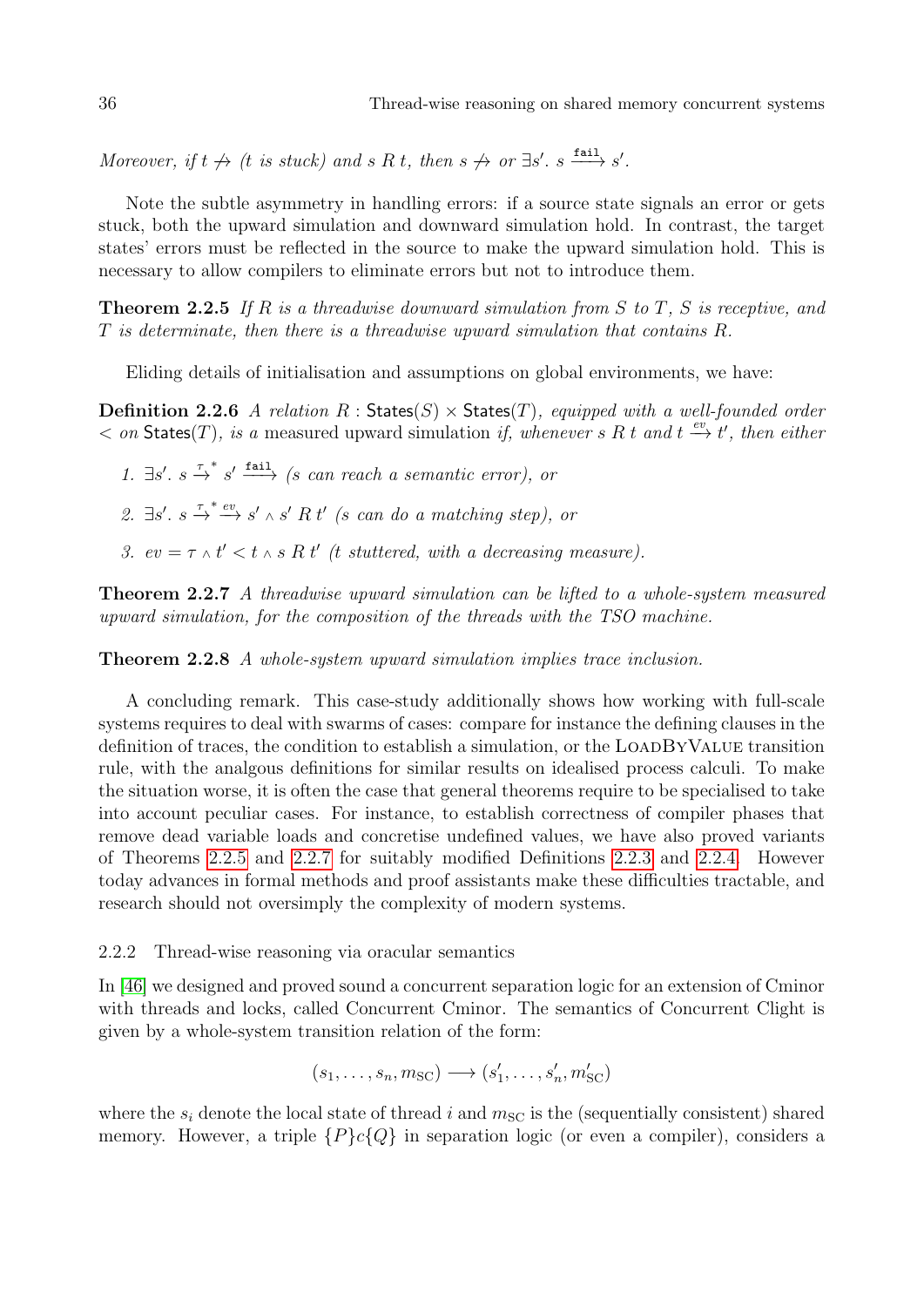single thread at a time and we need a deterministic sequential semantics that knows how to handle concurrent communications. In Concurrent Cminor only well-synchronised programs are defined, so most semantic rules of single-thread computation are unaffected by other threads.

A general technique to build the desired semantics is to rely on an oracular machine, where the oracle, denoted by  $\Omega$ , contains a schedule, represented as a list of thread indexes to be run at each context switch and denoted by  $\mathcal{O}$ , and a list of the threads with their local state  $\bar{s}$ . In other terms the oracle knows the concurrent environment and the schedule of the threads so that it can deterministically simulate the execution of the concurrent environment up-to the point when control is returned to the thread under consideration (if ever). The reductions thus have the form

$$
(\Omega, s_i, m_{\rm SC}) \longmapsto (\Omega', s'_i, m'_{\rm SC})
$$

The semantics of single-thread computation is straightforward and does not affect the oracle; when the oracular machine gets to a concurrent instruction instead it builds the concurrent machine  $(\bar{s}, s_i, m_{\rm SC})$  and reduces it following the  $\longrightarrow$  transition, at each step picking the thread whose index is specified by the schedule. If the schedule returns the control to thread *i*, for instance in state  $(\bar{s}', s_i, m'_{\rm SC})$  with remaining schedule  $\mathcal{V}'$ , then the oracular machine returns the oracular state  $((\bar{s}', \bar{0}'), s_i, m'_{\rm SC})$  and the thread under consideration now knows how the global memory has been modified by the environment.

Classical reasoning is unavoidable within the oracular semantics: determining if control will return to a given thread reduces to the halting problem. The nonconstructivity of this operational semantics is not a bug: the oracular semantics is not an interpreter but a specification for correctness proofs of compilers and program logics. Proofs still have to quantify over all oracles: the oracular machine does not simplify the contextual reasoning but the oracular step is used to keep "unimportant" details of the concurrent machine from interfering with proofs about the sequential language (which can then be reused), and as such can be seen as another example of how *semantic engineering* can make large proofs tractable.

# 2.3 The way forward

In the previous sections we have seen three cases where it is possible to perform thread-wise reasoning, exploiting wither the relationship between the events performed by the to-beproved equivalent system or a global knowledge of the environment.

However, a general technique for compositional reasoning for shared memory concurrent systems is still missing. The previously unpublished discussion that follow explores the complexity of the general case and makes a case for the way forward.

Consider this simple model of shared memory concurrent systems:

- shared memory locations are denoted by  $x,y,z,...$
- values, denoted by v range over some finite subset of the naturals, e.g.  $\{0,1\}$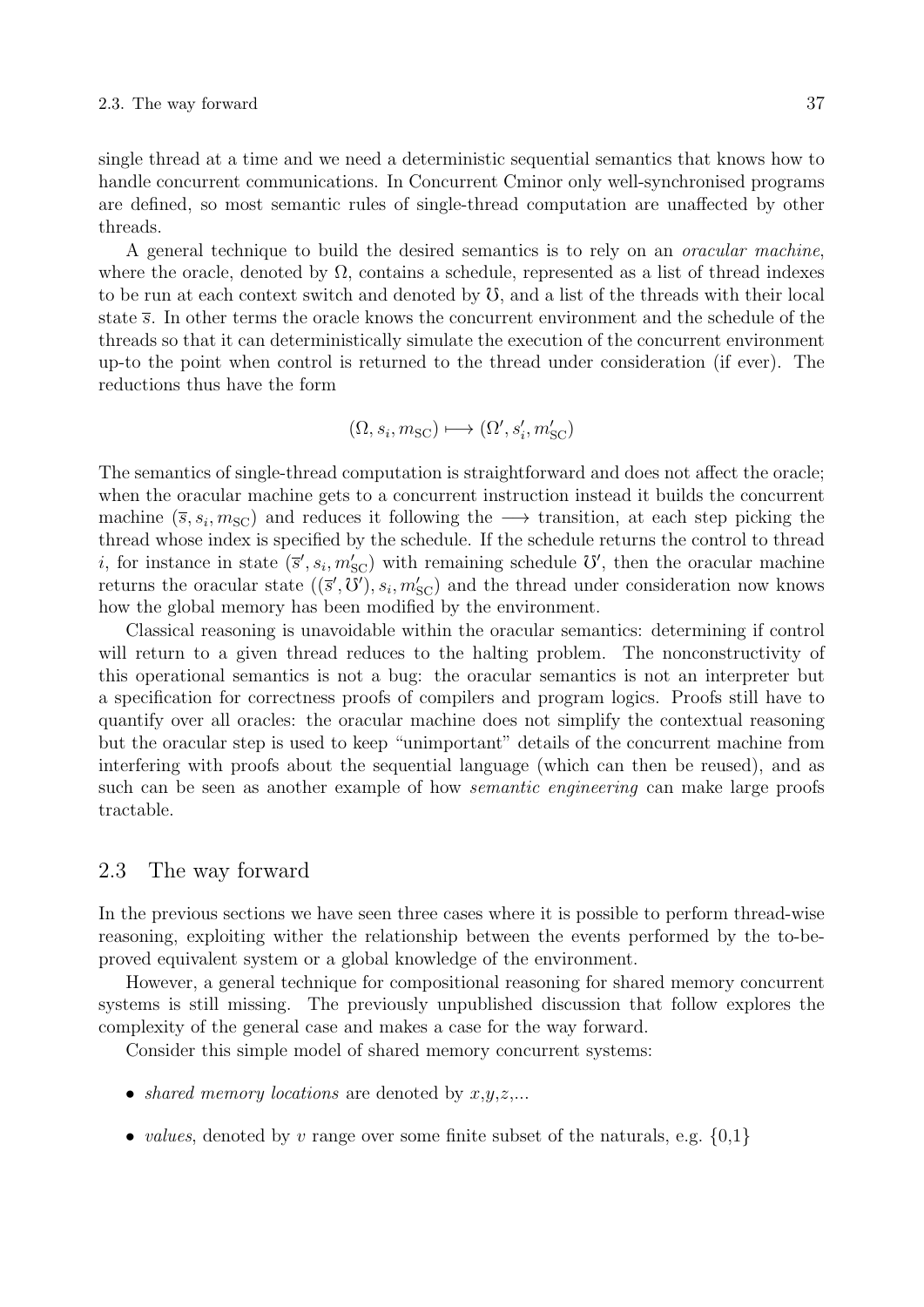- actions, ranged over by a, comprise internal reductions (denoted  $\tau$ ), writing value v to the shared memory location x (denoted by  $W x v$ ), and reading value v from the shared memory location x (denoted by  $\mathbb{R} x v$ ).
- threads, ranged over by P,Q are LTSs over actions. We denote transitions as  $P_1 \stackrel{a}{\rightarrow} P_2$ . For convenience we assume threads have no infinite paths, but we assume at least that they are receptive: for all reachable  $P'$ , if  $P' \xrightarrow{\text{Rx } v} P''$  then forall values v', there exists P''' such that P'  $\xrightarrow{\text{R} x v'} P'''$ . Parallel composition of threads P|Q is their free interleaving:

$$
\frac{P \stackrel{a}{\rightarrow} P'}{P|Q \stackrel{a}{\rightarrow} P'|Q} \qquad \qquad \frac{Q \stackrel{a}{\rightarrow} Q'}{P|Q \stackrel{a}{\rightarrow} P|Q'}
$$

- store (denoted by s) is a function from locations to values. In the default initial store, denoted  $s_0$ , all locations map to a given value, e.g. 0.
- composition of a process with a store, denoted  $P \parallel s$  is an unlabelled transition system

$$
\frac{P \xrightarrow{\text{R}xv} P' \quad s(x) = v}{P \parallel s \to P' \parallel s} \qquad \frac{P \xrightarrow{\text{W}xv} P'}{P \parallel s \to P' \parallel (s + (x \to v))} \qquad \frac{P \xrightarrow{\tau} P'}{P \parallel s \to P' \parallel s}
$$

• the *final states* of a thread  $P$ , denoted fs $(P)$ , are defined as

 $fs(P) = \{s \mid P \parallel s_0 \rightarrow^* P \parallel s \nleftrightarrow\}$ 

(we are in linear time and we ignore nonterminating executions).

We define *observational congruence* based on those as:

equivalence  $P \cong P'$  iff forall  $Q$ .  $\text{fs}(P|Q) = \text{fs}(P'|Q)$ 

**preorder**  $P \lt_c P'$  iff forall  $Q$ .  $\text{fs}(P|Q) \subseteq \text{fs}(P'|Q)$ 

Is it possible to give a characterisation of  $P \cong P'$  that does not involve the quantification on the arbitrary context  $Q$ ? In the previous sections we have seen cases in which this possible, for instance when  $P'$  is obtained from  $P$  via a compiler optimisation. But what about the general case when  $P$  and  $P'$  are a priori unrelated? Is it possible to perform contextual reasoning on concurrent shared memory programs? As far as we know, this fundamental, and apparently innocent, question is still open. Below we list some examples of equivalent processes.

• It holds that

$$
W x 1.W x 1 + W x 1 \cong W x 1.W x 1
$$
 (write suttering)

but

$$
W x 1.W y 1.W x 1.W y 1 + W x 1.W y 1 \ncong W x 1.W y 1.W x 1.W y 1
$$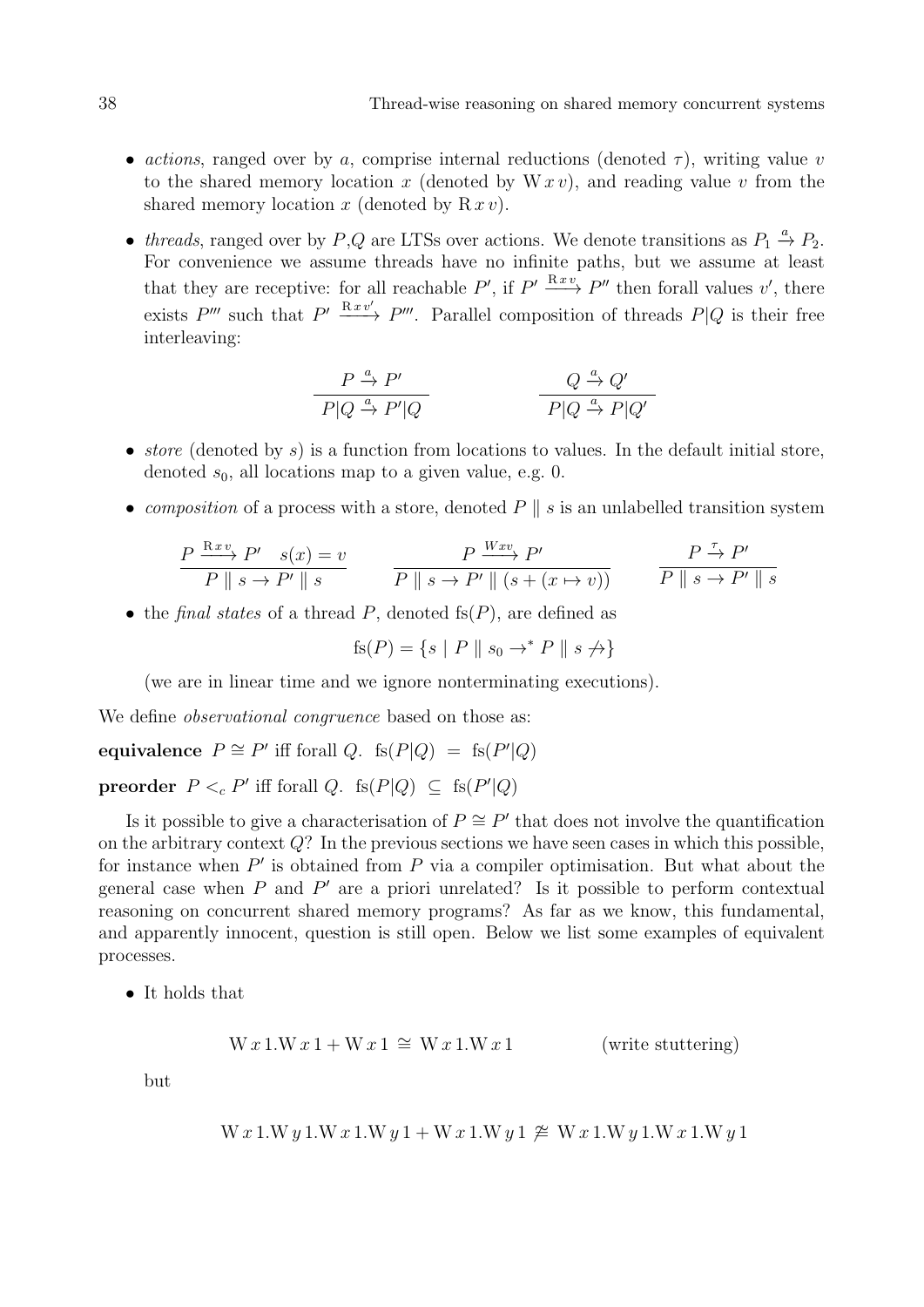2.3. The way forward 39

• It holds that

$$
R x 0.W z 1 + R x 1.W z 1 \cong W z 1
$$
 (irrelevant reads)

and

$$
R x 0.(R y 0.W z 1 + R y 1.W z 1) + R x 1.(R y 0.W z 1 + R y 1.W z 1) \approx W z 1
$$

• It holds that

$$
W x 1 + W x 2 \approx R y 0. (W x 1 + W x 2) + R y 1.W x 1
$$

but are these processes  $P1 = W y 1$  and  $P2 = Ry 0.W y 1 + Ry 1$  equivalent?

• In some cases equivalences are true for boring reasons, here are some general laws:

$$
P <_{c} P + Q \qquad P <_{c} P' \Rightarrow P + Q <_{c} P' + Q \qquad P <_{c} Q \Rightarrow P + Q \cong Q
$$

For the write-only case the equation

$$
\mathbf{W} \, x \, 1 <_{c} \mathbf{W} \, x \, 1. \mathbf{W} \, x \, 1
$$

holds for an interesting reason: the rhs can always choose to do its writes close together in order to match any behaviour of the lhs. In turn this implies write stuttering by the third general rule above.

• It is possible to remove writes if they can write any value without introducing new behaviour, i.e.,

 $P \leq_c W y 0.P + W y 1.P$  provided that 0 1 are the only possible values.

This is in the same direction as the "interesting" direction of irrelevant reads above, i.e.  $Wz <_{c} R x 0.Wz + R x 1.Wz$ , and for roughly the same reason: it we consider an execution of  $P|C$  then we pay attention to what values y (or x respectively) has, and build a matching trace of  $Q|C$  in which we write (or read, respectively) exactly those values, thereby having no effect.

• Let traceset of WRITE-CHAOS be the set of all possible finite (i.e., terminating) sequences of writes. Then it would be the case that

$$
W x 0
$$
.**WRITE-CHAOS**  $\cong$   $W y 0$ .**WRITE-CHAOS**

• The threads  $P = R x 0.(\text{W } z 0 + \text{W } z 1) + R x 1.\text{W } z 0$  and  $Q = W z 0 + R x 1.\text{W } z 0 +$  $R x 0.W z 1$  should be equated by  $\cong$  (I conjecture).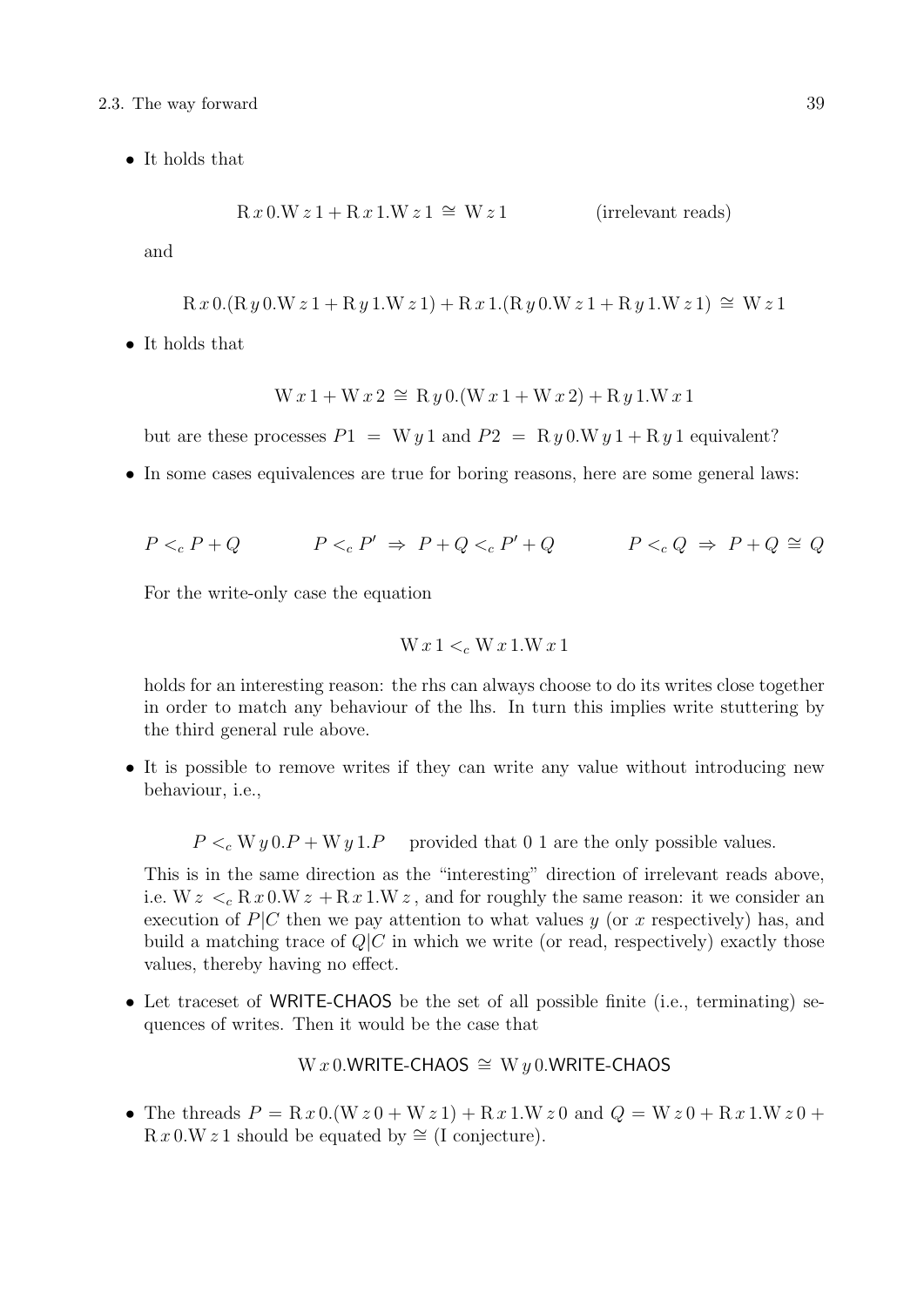These examples show that the equational theory of shared memory processes is nontrivial. As far as we know, the only published attempt at characterising it is given by Brookes in [\[25\]](#page-67-0), which shows that it is possible to build a normal form by saturating with respect two relations he calls stuttering and mumbling, and that equivalence coincides with equality of normal forms. However Brookes setup is not satisfactory: Brookes has assignments (including their expressions) that evaluate atomically, so the  $(s_i, s'_i)$  parts of his traces correspond to reads of (part or possibly all of) the shared state  $s_i$  together with an atomic update giving the new shared state  $s_i'$ . This gives the observed the power to atomically read and update the whole state, which is unrealistic.

Our attempt at giving a characterisation of process congruence while considering reads in isolation resulted in the collection of examples above and not much else, but this is a fundamental problem and it is surprising that it does not have a satisfactory solution after 25 years of research in concurrency theory.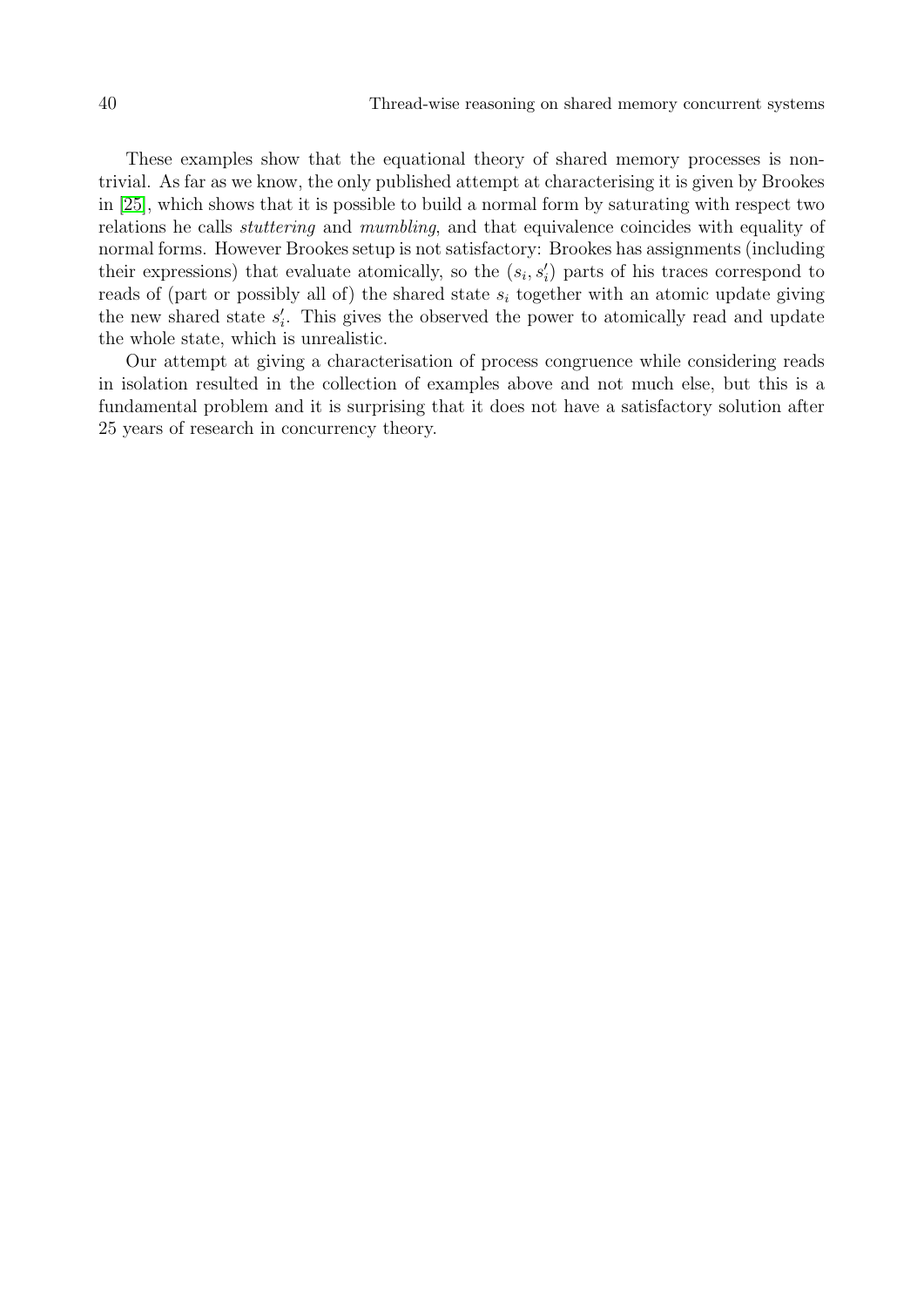# Chapter 3

# Tools for the working semanticist

In which we design tools to write better programming language papers.

**Problem** Writing a precise semantic definition of a full-scale programming language is a challenging task that has been done only rarely, despite the many potential benefits. Indeed, Standard ML remains, 19 years after publication, the shining example of a language that is defined precisely and is at all widely used [\[67\]](#page-69-0). The recent  $R^6RS$  Scheme standard [\[98\]](#page-71-0) contains a (non-normative) operational semantics for a large part of the language, but even languages such as Haskell [\[76\]](#page-70-0) and OCaml [\[61\]](#page-69-1), though designed by programming language researchers and in large part based on mathematical papers, rely on prose descriptions.

Precise semantic definitions are rare for several reasons, but one important reason is that the metalanguages that are available for expressing semantic definitions are not designed for this application, making it much harder than necessary to work with large definitions. There are two main choices for a metalanguage:

- (1) Informal mathematics, expressed in LATEX (by far the most common option).
- (2) Formalised mathematics, in the language of a proof assistant such as Coq, HOL, Isabelle/HOL, or Twelf [\[33,](#page-67-1) [47,](#page-68-0) [50,](#page-68-1) [102\]](#page-71-1).

For a small calculus either can be used without much difficulty. A full language definition, however, might easily be 100 pages or 10000 lines. At this scale the syntactic overhead of LATEX markup becomes very significant, getting in the way of simply reading and writing the definition source. The absence of automatic checking of sanity properties becomes a severe problem — in our experience with the Acute language  $[87, 89]$  $[87, 89]$ , just keeping a large definition internally syntactically consistent during development is hard, and informal proof becomes quite unreliable, as highlighted by the POPLmark challenge [\[15\]](#page-66-0). Further, there is no support for relating the definition to an implementation, either for generating parts of an implementation, or for testing conformance. Accidental errors are almost inescapable [\[52,](#page-68-2) [78\]](#page-70-2).

Proof assistants help with automatic checking, but come with their own problems. The sources of definitions are still cluttered with syntactic noise, non-trivial encodings are often needed (e.g. to deal with subgrammars and binding, and to work around limitations of the available polymorphism and inductive definition support), and facilities for parsing and pretty printing terms of the source language are limited. Typesetting of definitions is supported only partially and only in some proof assistants, so one may have the problem of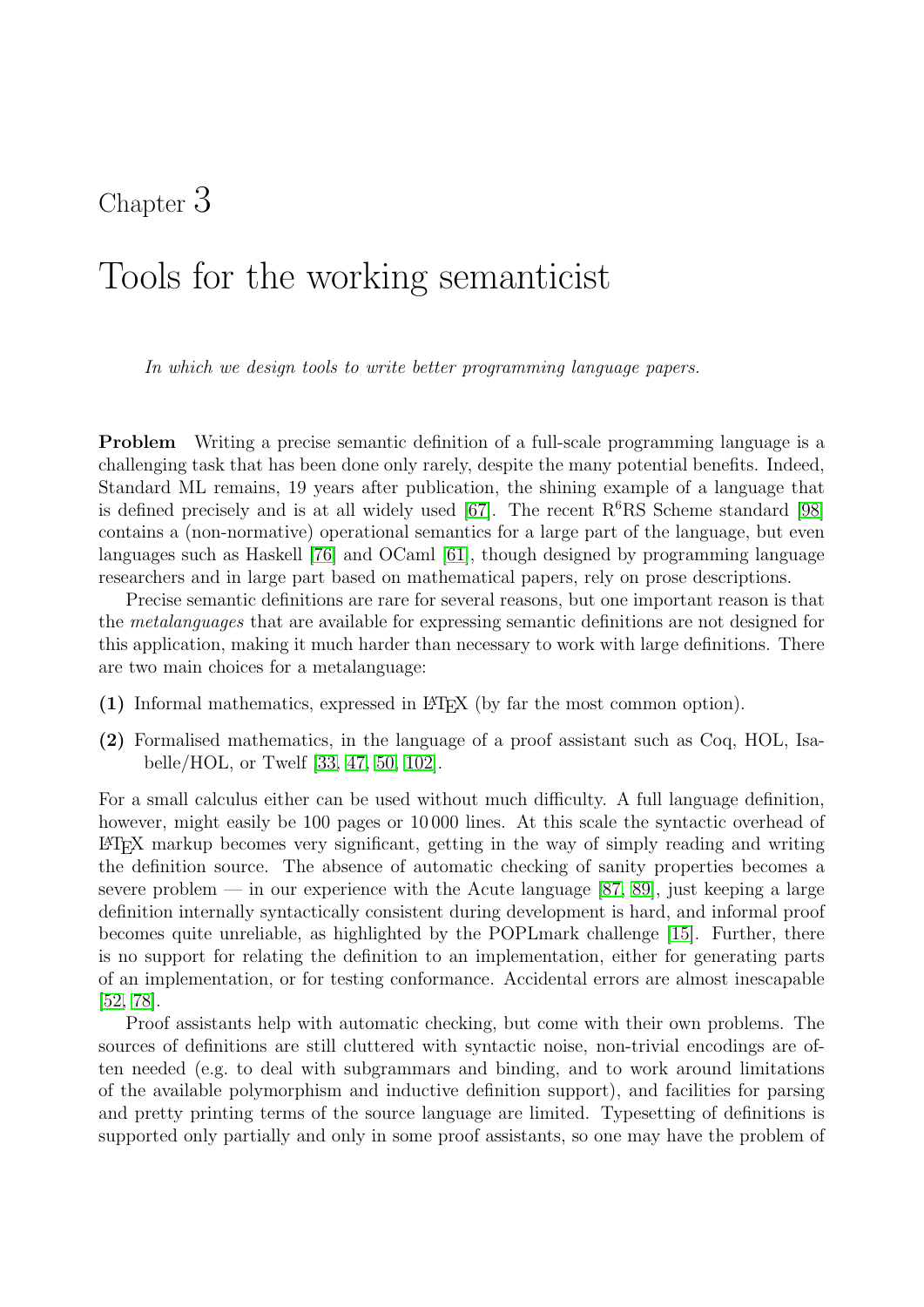maintaining machine-readable and human-readable versions of the specification, and keeping them in sync. Moreover, each proof assistant has its own (steep) learning curve, the community is partitioned into schools (few people are fluent in more than one), and one has to commit to a particular proof assistant from the outset of a project.

A more subtle consequence of the limitations of the available metalanguages is that they obstruct re-use of definitions across the community, even of small calculi. Research groups each have their own private  $\mathbb{F} F_X$  macros and idioms — to build on a published calculus, one would typically re-typeset it (possibly introducing minor hopefully-inessential changes in the process). Proof assistant definitions are more often made available (e.g. in the Archive of Formal Proofs [\[54\]](#page-69-2)), but are specific to a single proof assistant. Both styles of definition make it hard to compose semantics in a modular way, from fragments.

The Dream We would like to have a metalanguage that is designed for the working semanticist, supporting common notations that have been developed over the years. In an email or working note one might write grammars for languages with complex binding structures, for example

```
t : :=| let p = t in t' bind binders(p) in t'
p : :=| x binders = x
  | \{ 11=p1,\ldots, 1n=pn \} binders = binders(p1 ... pn)
```
and informal semantic rules, for example as below.

G |- t1:T1 ... G |- tn:Tn ------------------------------------------ G  $\{-\{11=t1,...,ln=tn\} : \{11:T1,...,ln:Th\}$ 

These are intuitively clear, concise, and easy to read and edit. Sadly, they lack both the precision of proof assistant definitions and the production-quality typesetting of LATEX. It turns out that only a modicum of information need be added to make them precise, and to automatically compile them to both targets.

# 3.1 Metalanguage design

Fig. [3.1](#page-42-0) reports a complete Ott source file for an untyped CBV lambda calculus, including the information required to generate proof assistant definitions in Coq, HOL and Isabelle, OCaml boilerplate, and LATEX. The typeset LATEX is shown in Fig. [3.2.](#page-44-0) This is a very small example, sufficing to illustrate the key aspects of our metalanguage design. However it does not present all the problems of dealing with a full language, which is our main motivation. We comment on those as we go, and invite the reader to imagine the development for their favourite programming language or calculus in parallel.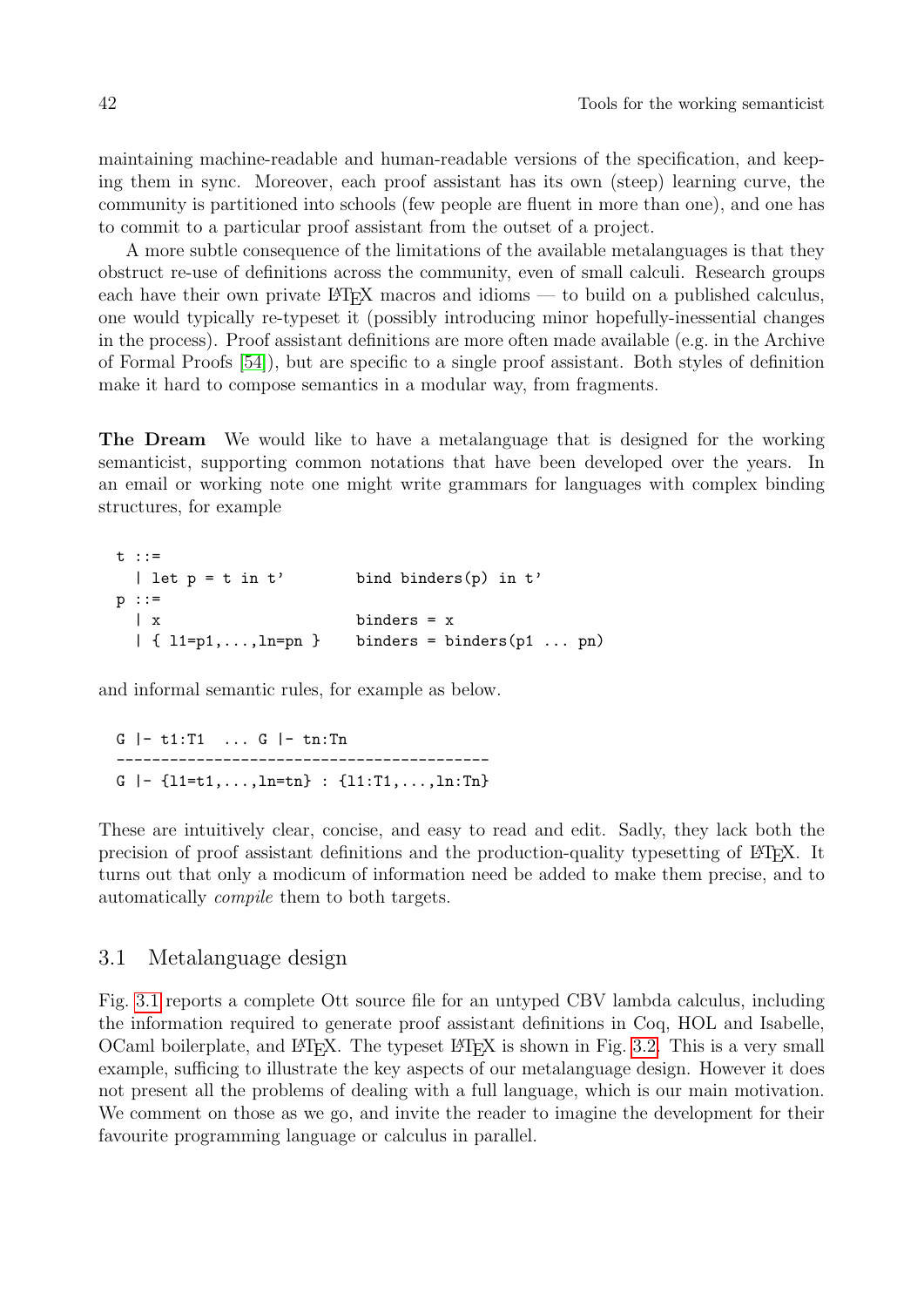```
metavar var, x ::= \{ \{ \text{com} \text{ term variable } \} \}{ {\{ is a string \}} {\{ coq nat \}} {\{ hol string \}} {\{ coq-equality \}}{\mathcal{A} \in \mathbb{Z} \setminus \mathbb{Z} \setminus \mathbb{Z} \setminus \mathbb{Z} \setminus \mathbb{Z} \setminus \mathbb{Z} \setminus \mathbb{Z} \setminus \mathbb{Z} \setminus \mathbb{Z} \setminus \mathbb{Z} \setminus \mathbb{Z} \setminus \mathbb{Z} \setminus \mathbb{Z} \setminus \mathbb{Z} \setminus \mathbb{Z} \setminus \mathbb{Z} \setminus \mathbb{Z} \setminus \mathbb{Z} \setminus \mathbb{Z} \setminus \mathbb{Z} \setminus \mathbb{Z} \setminus \mathbb{Z} \setminus \mathbb{Z} \setminus \mathbb{Zgrammar
term, t :: 't_' ::= {{ com term }}
   | x \qquad :: :: \tVar {{ com variable}}
   | \ \rangle x . t :: :: Lam (+ bind x in t +) {{ com lambda }}
   | t t' :: :: App {{ com app }}
   | ( t ) :: S:: Paren { \{ \text{icho [[t]] } \} \}\left| \left\{ \begin{array}{c} t \\ t \end{array} \right| x \} t' :: M:: Tsub
                                    \{ \{ \text{icho} \text{ (tsubset } t [t] \} \text{ [[x]]} \text{ [[t']]}) \}val, v :: 'v_' ::= \{\text{com value }\}\<br>
|\ \setminus x \ . t \qquad :: : : \text{Lam} \qquad \{\text{com lambda }\}\}\|\n\setminus x . t :: :: Lam
terminals :: 'terminals_' ::=
   |\ \ \cdot \ \ :: : : \ \text{lambda} \ \{ \text{tex} \ \lambda \ \} \}| --> \qquad :: \; :: \; \text{red} \; \{ \text{tex } \}subrules
  val <:: term
substitutions
  single t x :: tsubst
defns
Jop :: ''': :: =defn
 t1 --> t2 :: ::reduce::'' \{ \text{com } [[t1]] \text{ reduces to } [[t2]] \} by
        ------------------------- :: ax_app
      (\x,t1) v2 --> \{v2/x\}t1t1 --> t1'-------------- :: ctx_app_fun
      t1 t --> t1' t
      t2 -- t2'------------- :: ctx_app_arg
      v t2 \rightarrow v t2'
```
<span id="page-42-0"></span>Figure 3.1: A small ott source file, for an untyped CBV lambda calculus, with data for Coq, HOL, Isabelle, L<sup>AT</sup>EX, and OCaml.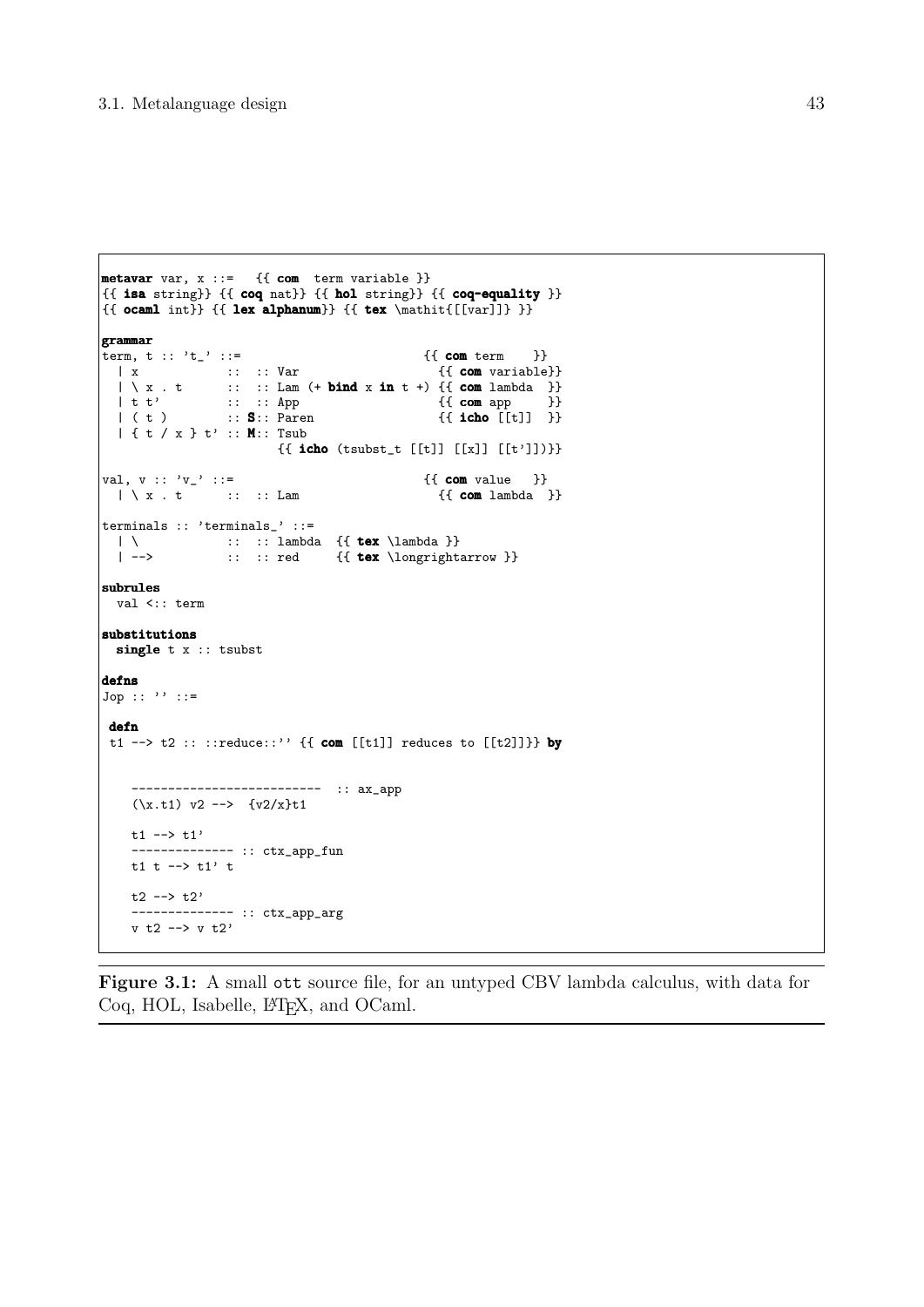**Core** At first ignore the data within  $\{\{\}\}\$  and  $(++)$ , and the **terminals** block. At the top of the figure, the **metavar** declaration introduces metavariables var (with synonym x), for term variables. The following **grammar** introduces grammars for terms, with *nonterminal* root term (with synonym t), and for values val (with wynonym)  $v$ .

```
term, t :: 't-'': :=| x :: :: :: Var
  |\n\setminus x . t :: :: Lam
  | t t' :: :: App
  | (t) :: M :: Paren
  | { t / x } t' :: M :: Tsub
val, v : : 'v_-'': : =|\ \rangle x . t :: :: Lam
```
This specifies the concrete syntax of object-language terms, the abstract syntax representations for proof-assistant mathematics, and the syntax of symbolic terms to be used in semantic rules. The *terminals* of the grammar  $(\langle , \langle \rangle \rangle) \$  / -->) are inferred, as those tokens that cannot be lexed as metavariables or nonterminals, avoiding the need to specify them explicitly.

Turn now to the **defns** block at the bottom of the figure. This introduces a mutually recursive collection of judgments, here just a single judgement  $t1 \rightarrow t2$  for the reduction relation, defined by three rules. Consider the innocent-looking CBV beta rule:

-------------- :: ax\_app  $(\x,t1)$  v2 -->  $\{v2/x\}t1$ 

Here the conclusion is a term of the syntactic form of the judgement being defined,  $t1$  --> t2. Its two subterms  $(\x,t1)$  v2 and  $\{v2/x\}$ t1 are *symbolic* terms for the term grammar, not concrete terms of the object language. They involve some object-language constructors (instances of the Lam and App productions of the t grammar), just as concrete terms would, but also:

- mention symbolic metavariables (x) and nonterminals (t1 and v2), built from the metavariable and nonterminal roots  $(x, t, and v)$  by appending structured suffixes here just numbers;
- depend on a subtype relationship between val and term (declared by the subrules val  $\leq$ : term, and checked by the tool) to allow v2 to appear in a position where a term of type t is expected; and
- involve syntax for parentheses and substitution. The concrete syntax for these is given by the Paren and Tsub productions of the t grammar, but these are *metaproductions* (flagged M), for which we do not want abstract syntax constructors.

The **ax** app rule does not have any premises, but the other two rules do, e.g.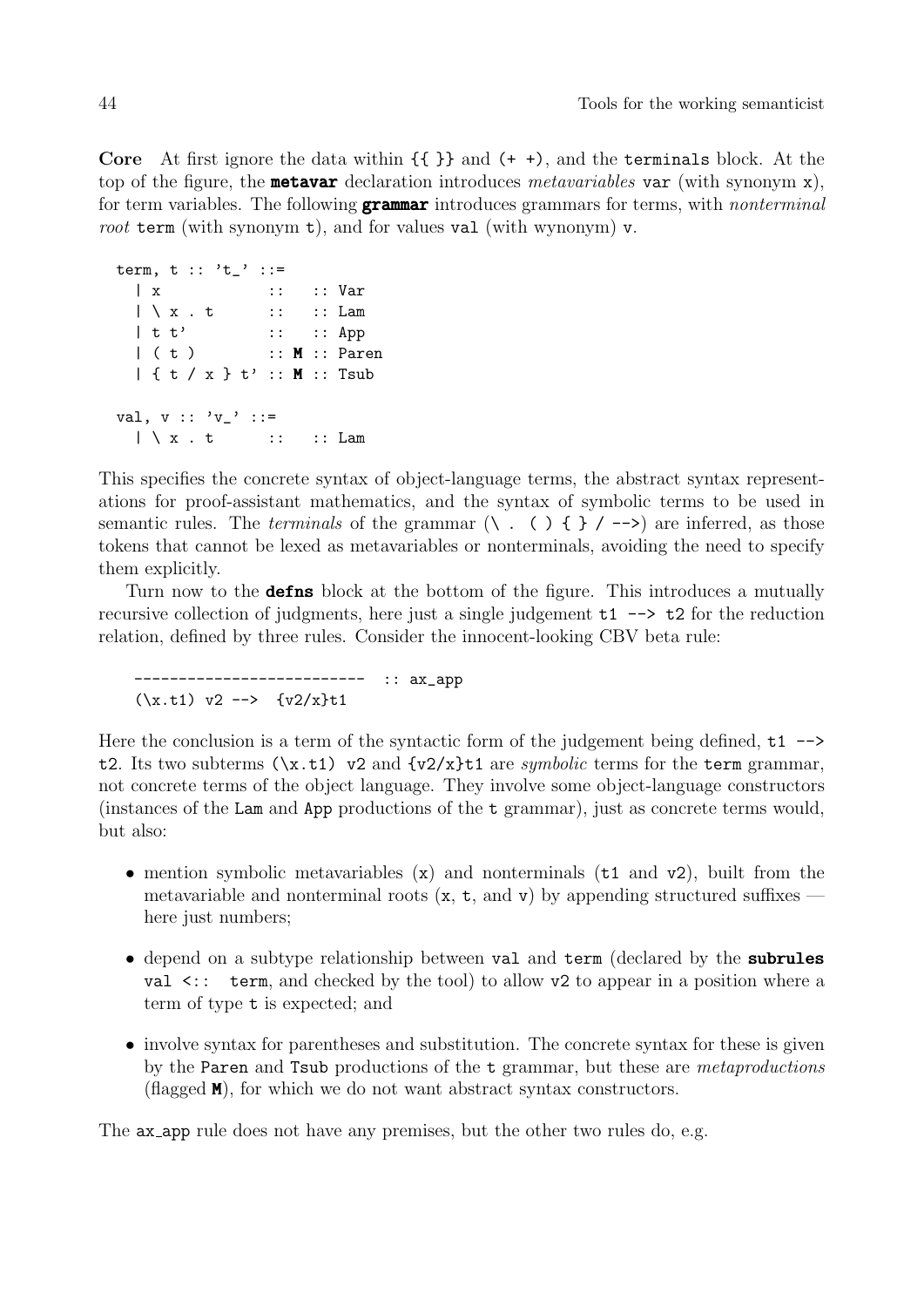

<span id="page-44-0"></span>Figure 3.2: LAT<sub>EX</sub> output generated from the Fig. [3.1](#page-42-0) source file

 $t2$  -->  $t2'$ ---------- :: ctx\_app\_arg v t2 --> v t2'

Here the premises are instances of the judgement being defined, but in general they may be symbolic terms of a formula grammar that includes all judgement forms by default, but can also contain arbitrary user-defined formula productions, for side-conditions.

This core information is already a well-formed ott source file that can be processed by the tool, sanity-checking the definitions, and default typeset output can be generated.

**Proof assistant code** To generate proof assistant code we first need to specify the proof assistant representations ranged over by metavariables: the **isa, coq** and **hol** annotations of the **metavar** block specify that the Isabelle, Coq and HOL string, nat and string types be used. For Coq the **coq-equality** generates an equality decidability lemma and proof script for the type.

The proof assistant representation of abstract syntax is then generated from the grammar. For a very simple example, the Coq compilation for term generates a free type with three constructors:

```
Inductive term : Set :=
  t_Var : var -> term
 | t_Lam : var -> term -> term
 | t_App : term -> term -> term.
```
The general case is rather more complex than this, but here we just note that the metaproductions do not give rise to proof assistant constructors. Instead, the user can specify an arbitrary translation for each.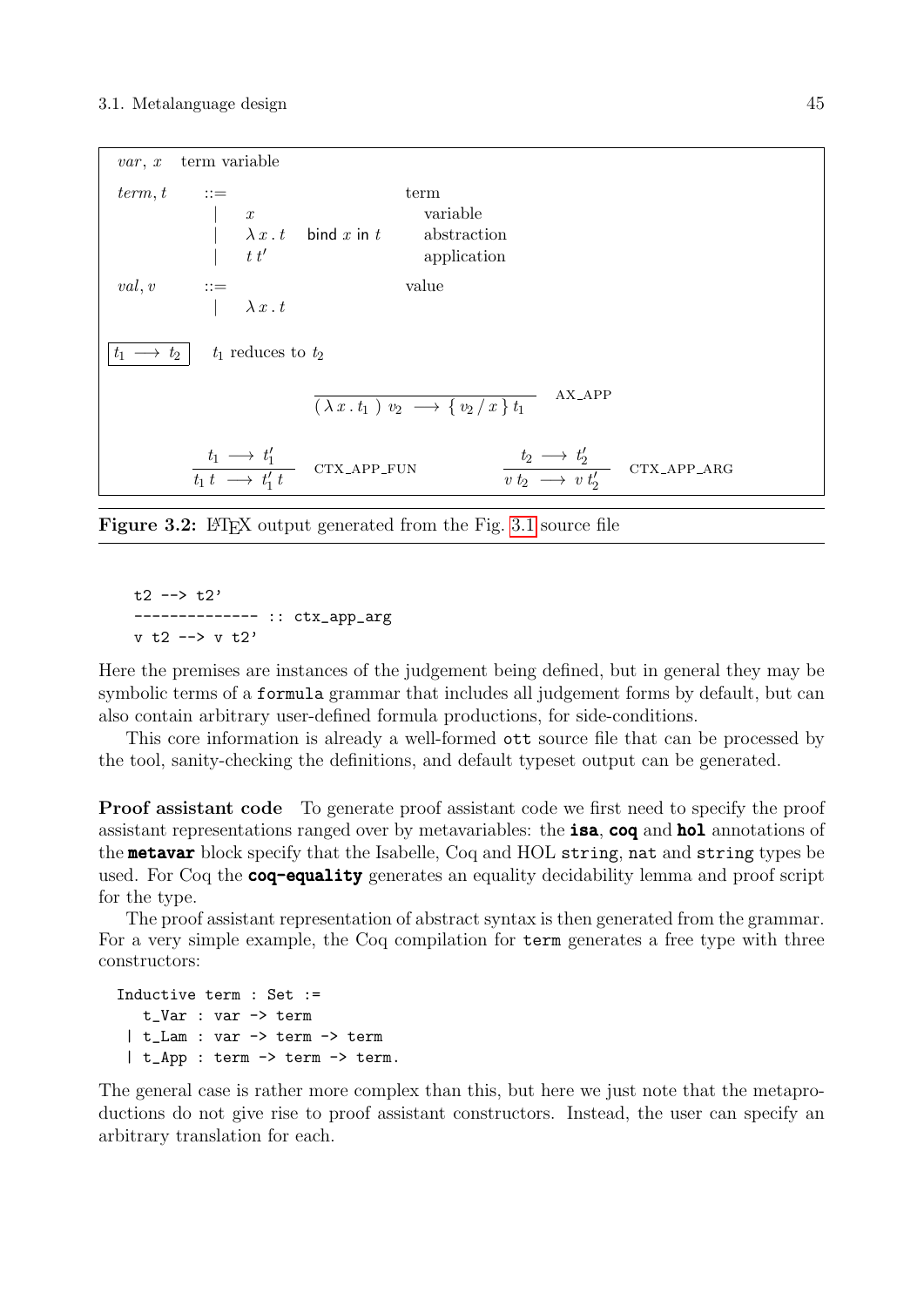$E \vdash e_1 : t_1 \dots E \vdash e_n : t_n$  $E \vdash \text{field\_name}_1 : t \to t_1 \dots E \vdash \text{field\_name}_n : t \to t_n$  $t = (t'_1, ..., t'_l)$  typeconstr\_name  $E \vdash \textit{typeconstr_name} \Rightarrow \textit{typeconstr_name} : \textit{kind} \{ \textit{field_name}_1' ; ... ; \textit{field_name}_m' \}$  $\mathit{field\_name}_1 \dots \mathit{field\_name}_n$   $\mathbf{PERMUTES}$   $\mathit{field\_name}'_1 \dots \mathit{field\_name}'_m$ length  $(e_1) ... (e_n) \geq 1$  $E \vdash \{ \text{field_name}_1 = e_1; \ldots; \text{field_name}_n = e_n \} : t$ JTE\_RC E |- e1 : t1 ... E |- en : tn E  $|-$  field\_name1 : t->t1 ... E  $|-$  field\_namen : t->tn  $t = (t1', ..., t1')$  typeconstr\_name E |- typeconstr\_name gives typeconstr\_name:kind {field\_name1'; ...; field\_namem'} field name1...field namen PERMUTES field name1'...field namem' length (e1)...(en)>=1 -------------------------------------------------------------------------- :: rc  $E$  |- {field\_name1=e1; ...; field\_namen=en} : t

<span id="page-45-0"></span>Figure 3.3: A sample OCaml semantic rule, in LAT<sub>E</sub>X and ott source forms

These translations ('homs') give clauses of functions from symbolic terms to the character string of generated proof-assistant code. In this example, the  $\{\{\text{icho }[[t]]\}\}\$  hom for the Paren production says that (t) should be translated into just the translation of t, whereas the  $\{\{\text{icho } (\text{tsubst.t } [\lfloor t \rfloor] , [\lfloor x \rfloor], [\lfloor t' \rfloor])\}\}\)$  hom for Tsub says that  $\{t/x\}t'$  should be translated into the proof-assistant application of  $t$ subst t to the translations of  $t$ , x, and  $t'$ . The (admittedly terse) '**icho**' specifies that these translations should be done uniformly for Isabelle, Coq, HOL, and OCaml output, but one can also specify different translations for each.

The **tsubst** t mentioned in the hom for Tsub above is a proof assistant identifier for a function that calculates substitution over terms, automatically generated by the **substitutions** declaration. In the next section we explain what this does, and to the meaning of the binding specification  $(+)$  bind x in t +) in the Lam production.

Homs can also be used to specify proof assistant types for nonterminals, in cases where one wants a specific proof assistant type expression rather than a type freely generated from the syntax. More generally, as we shall see, this homomorphism machinery is useful for several different purposes.

Tuned typesetting To fine-tune the generated LATEX, to produce the output of Fig. [3.2,](#page-44-0) the user can add various data: (1) the  $\{ \text{text{text}[\text{termvar}]\} }$  in the **metavar** declaration, specifying that termvars be typeset in math italic; (2) the terminals grammar, overriding the default typesetting for terminals  $\lambda$  and  $-\rightarrow$  by  $\lambda$  and  $\rightarrow$ ; and (3) {{ com . . .}} comments, annotating productions and judgements.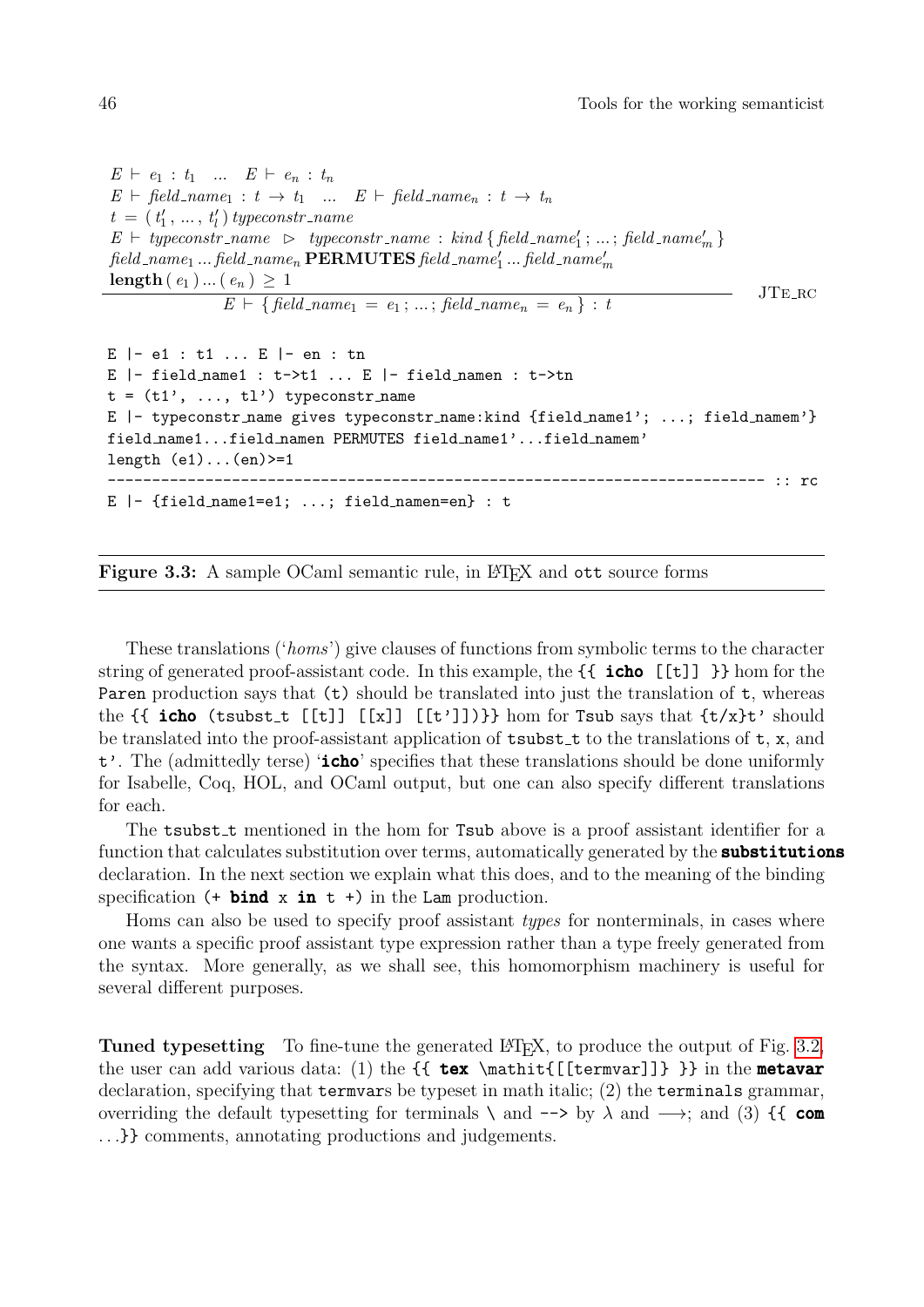#### 3.1. Metalanguage design 47

One can also write **tex** annotations to override the default typesetting at the level of productions, not just tokens. For example, in  $F_{\leq}$  one might wish to typeset term abstractions with  $\lambda$  and type abstractions with  $\Lambda$ , and fine-tune the spacing, writing productions

 $| \ x : T . t :: :: Lam$  {  $\text{lambda } [[x]] \mathbf{::} [[T]]. \, [[t]] )}$  $| \ X \le T . t :: ::$  TLam  $\{ \text{tex } \Lambda [[X]] \ \mathbb{I} \ \}$ 

to typeset terms such as  $(\X<:T11.\X:X.t12)$  [T2] as  $(\Lambda X\langle T_{11}.\lambda x:X.t_{12})$  [T<sub>2</sub>]. These annotations define clauses of functions from symbolic terms to the character string of generated LATEX, overriding the built-in default clause. Similarly, one can control typesetting of symbolic metavariable and nonterminal roots, e.g. to typeset a nonterminal root G as Γ.

Concrete terms To fully specify the concrete syntax of the object language one need only add definitions for the lexical form of variables, concrete instances of metavariables, with the  $\{$  lex alphanum  $\}$  hom in the metavar block. Here alphanum is a built-in regular expression. Concrete examples can then be parsed by the tool and pretty-printed into LATEX or proof assistant code.

List forms For an example that is rather more typical of a large-scale semantics, consider the record typing rule shown in the top half of Fig. [3.3,](#page-45-0) taken from our OCaml fragment definition. The first, second, and fourth premises are uses of judgement forms; the other premises are uses of formula productions with meanings defined by homs. The rule also involves several list forms, indicated with dots '...', as is common in informal mathematics. Lists are ubiquitous in programming language syntax, and this informal notation is widely used for good reasons, being concise and clear. We therefore support it directly in the metalanguage, making it precise so that we can generate proof assistant definition clauses, together with the LAT<sub>EX</sub> shown.

The bottom half of Fig. [3.3](#page-45-0) shows the source text for that  $rule \text{rel}{=}$  note the close correspondence to the typeset version, making it easy to read and edit. Looking at it more closely, we see *index variables n, m,* and  $l$  occurring in suffixes. There are symbolic nonterminals and metavariables indexed in three different ranges:  $e_{\Box}$ ,  $t_{\Box}$ , and field name are indexed from 1 to *n*, field\_name'<sub> $\Box$ </sub> is indexed from 1 to *m*, and  $t'_{\Box}$  is indexed 1 to *l*. To parse list forms involving dots, the tool finds subterms which can be antiunified by abstracting out components of suffixes.

With direct support for lists, we need also direct support for symbolic terms involving list projection and concatenation, e.g. in the rules below (taken from a different case study).

$$
\frac{\{l'_1 = v_1, \dots, l'_n = v_n\} \cdot l'_j \longrightarrow v_j}{\{l_1 = v_1, \dots, l_m = v_m, l = t, l'_1 = t'_1, \dots, l'_n = t'_n\}} \text{REC}
$$
\n
$$
\longrightarrow \{l_1 = v_1, \dots, l_m = v_m, l = t', l'_1 = t'_1, \dots, l'_n = t'_n\}
$$

Lastly, one sometimes wants to write list *comprehensions* rather than dots, for compactness or as a matter of general style. We support comprehensions of several forms, e.g. with explicit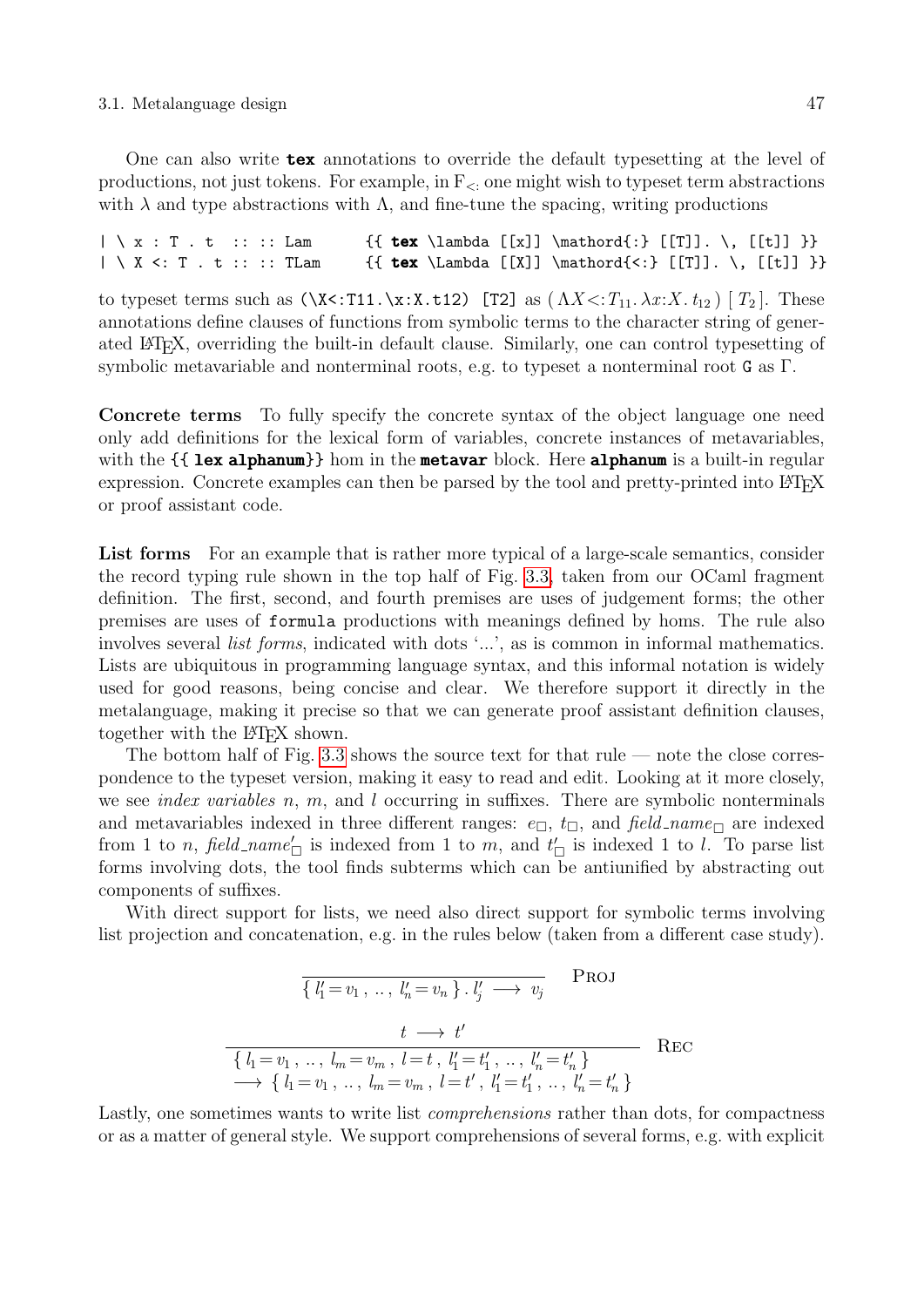index i and bounds 0 to  $n-1$ , as below, and with unspecified or upper-only bounds.

$$
\frac{\Gamma \vdash t : \{ \overline{l_i} : T_i^{i \in 0..n-1} \}}{\Gamma \vdash t . l_j : T_j} \quad \text{PROJ}
$$

Other types commonly used in semantics, e.g. finite maps or sets, can often be described with this list syntax in conjunction with type and metaproduction homs to specify the proof assistant representation.

### 3.2 Binding specifications and substitutions

How to deal with binding, and the accompanying notions of substitution and free variables, is a key question in formalised programming language semantics. It involves two issues: one needs to fix on a class of binding structures being dealt with, and one needs proof-assistant representations for them.

The latter has been the subject of considerable attention, with representation techniques based on names, De Bruijn indices, higher-order abstract syntax (HOAS), locally nameless terms, nominal sets, and so forth, in various proof assistants. The annotated bibliography by Charguéraud [\[31\]](#page-67-2) collects around 40 papers on this, and it was a central focus of the POPLmark challenge [\[15\]](#page-66-0).

Almost all of this work, however, deals only with the simplest class of binding structures, the *single binders* we saw in the lambda abstraction production of the Fig. [3.1,](#page-42-0)

$$
term, t ::= ... | \lambda x . t \text{ bind } x \text{ in } t
$$

in which a single variable binds in a single subterm. Realistic programming languages often have much more complex binding structures, e.g. structured patterns, multiple mutually recursive let definitions, comprehensions, or-patterns, and dependent record patterns. We therefore turn our attention to the potential range of binding structures.

We introduce a novel metalanguage for specifying binding structures, expressive enough to cover all the above but remaining simple and intuitive.

The binding metalanguage comprises two forms of annotation on productions. The first, bind mse in nonterm, is used in the lambda production above. That production has a metavariable x and a nonterminal t, and the binding annotation expresses that, in any concrete term of this production, the variable in the x position binds in the subterm in the t position. A variable can bind in multiple subterms, as in the example of a simple recursive let below.

$$
t ::=
$$
  
 | let  $\operatorname{rec} x = t \operatorname{in} t'$   $\qquad \text{bind } x \text{ in } t$   
  $\qquad \qquad \text{bind } x \text{ in } t'$ 

In general a production may require more than just a single variable to bind, and so in the general case mse ranges over metavariable set expressions, which can include the empty set, singleton metavariables (e.g. the  $x$  above, implicitly coerced to a singleton set), and unions.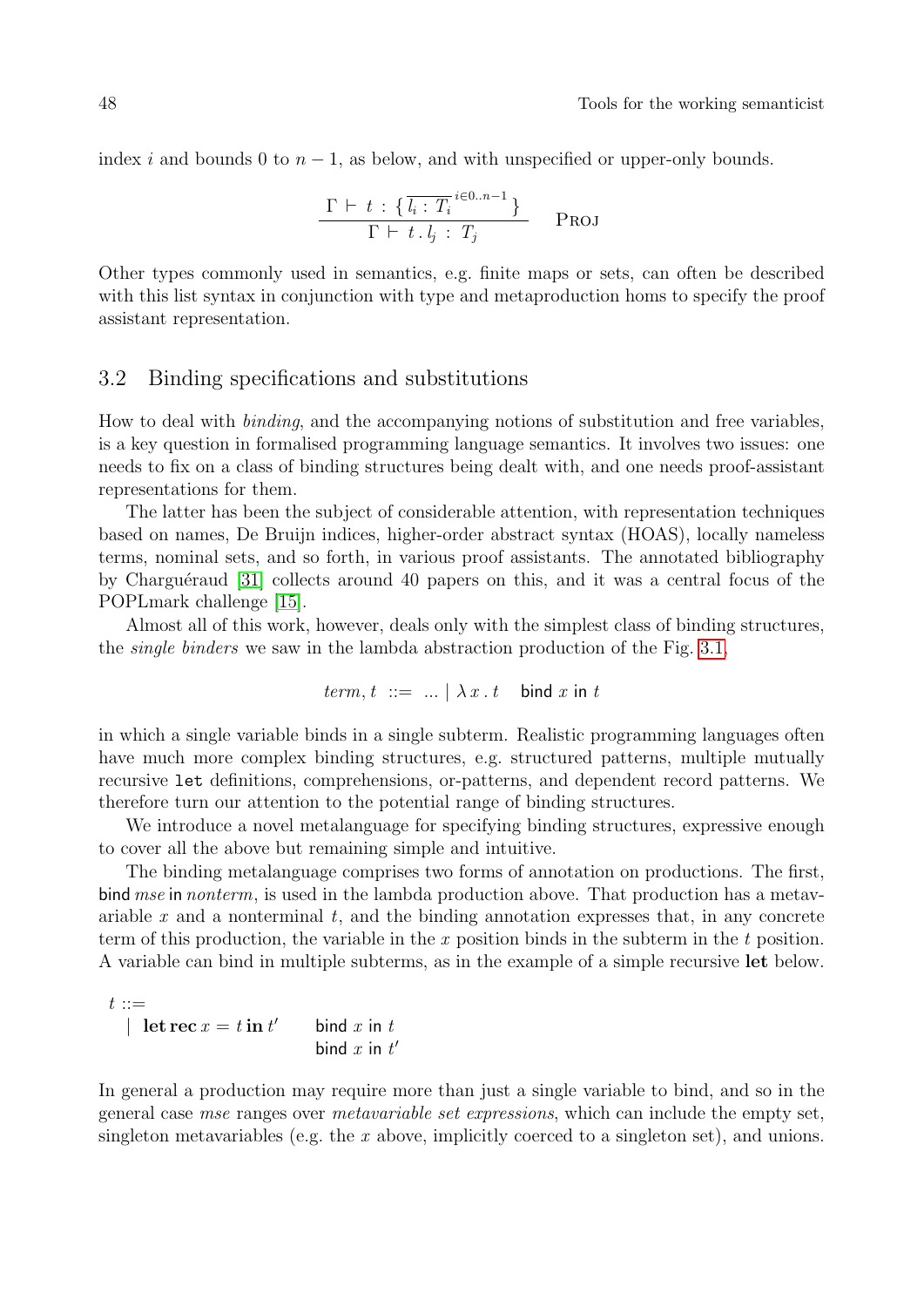#### 3.2. Binding specifications and substitutions 49

More complex examples require one to collect together sets of variables. For example, the grammar below has structured patterns, with a let  $p = t$  in  $t'$  production in which all the binders of the pattern  $p$  bind in the continuation  $t'$ .

```
t ::=\vert x(t_1, t_2)| let p = t in t'\ell bind binders(p) in t'p ::=| \Box binders = {}
  \begin{array}{ccc} x & \text{binders} = x \end{array}(p_1, p_2) binders = binders(p_1) \cup binders(p_2)
```
Here the bind clause binds all of the variables collected as binders $(p)$ . We see a user-defined auxiliary function called binders, which is defined by structural induction over patterns p to build the set of variables mentioned in a pattern. The clauses that define the binders auxiliary are the second form of binding annotation. For example binders $(x)$  is the singleton set  $\{x\}$ , while binders(((x, x), y)) is the set  $\{x, y\}$ . A definition may involve many different auxiliary functions; "binders" is a user identifier, not a keyword. The tool supports binding for the list forms: metavariable set expressions can include lists of metavariables and auxiliary functions applied to lists of nonterminals, e.g. as in the record patterns below.

$$
p ::=
$$
  
\n|x  
\n $\{l_1 = p_1, ..., l_n = p_n\}$   
\n $b = x$   
\n $b = b(p_1..p_n)$ 

This suffices to express the binding structure of almost all the natural examples we have come across, including definitions of mutually recursive functions with multiple clauses for each, join-calculus definitions [\[39\]](#page-68-3), dependent record patterns, and many others.

Given a binding specification, the tool can generate substitution functions automatically. Fig. [3.1](#page-42-0) contained the block:

## substitutions single term var :: tsubst

which causes Ott to generate proof-assistant functions for single substitution of term variables by terms over all (non-subgrammar) types of the grammar — here that is just term, and a substitution function named tsubst term is generated. Multiple substitutions can also be generated, and there is similar machinery for free variable functions.

The syntax of a precise fragment of the binding metalanguage is given in [\[75\]](#page-70-3), where we have used Ott to define part of the Ott metalanguage. A simple type system enforces sanity properties, e.g. that each auxiliary function is only applied to nonterminals that it is defined over, and that metavariable set expressions are well-sorted, not mixing distinct classes of variables. Interestingly, the Ott binding specification language has been integrated in the latest Nominal Isabelle implementation [\[103\]](#page-71-3).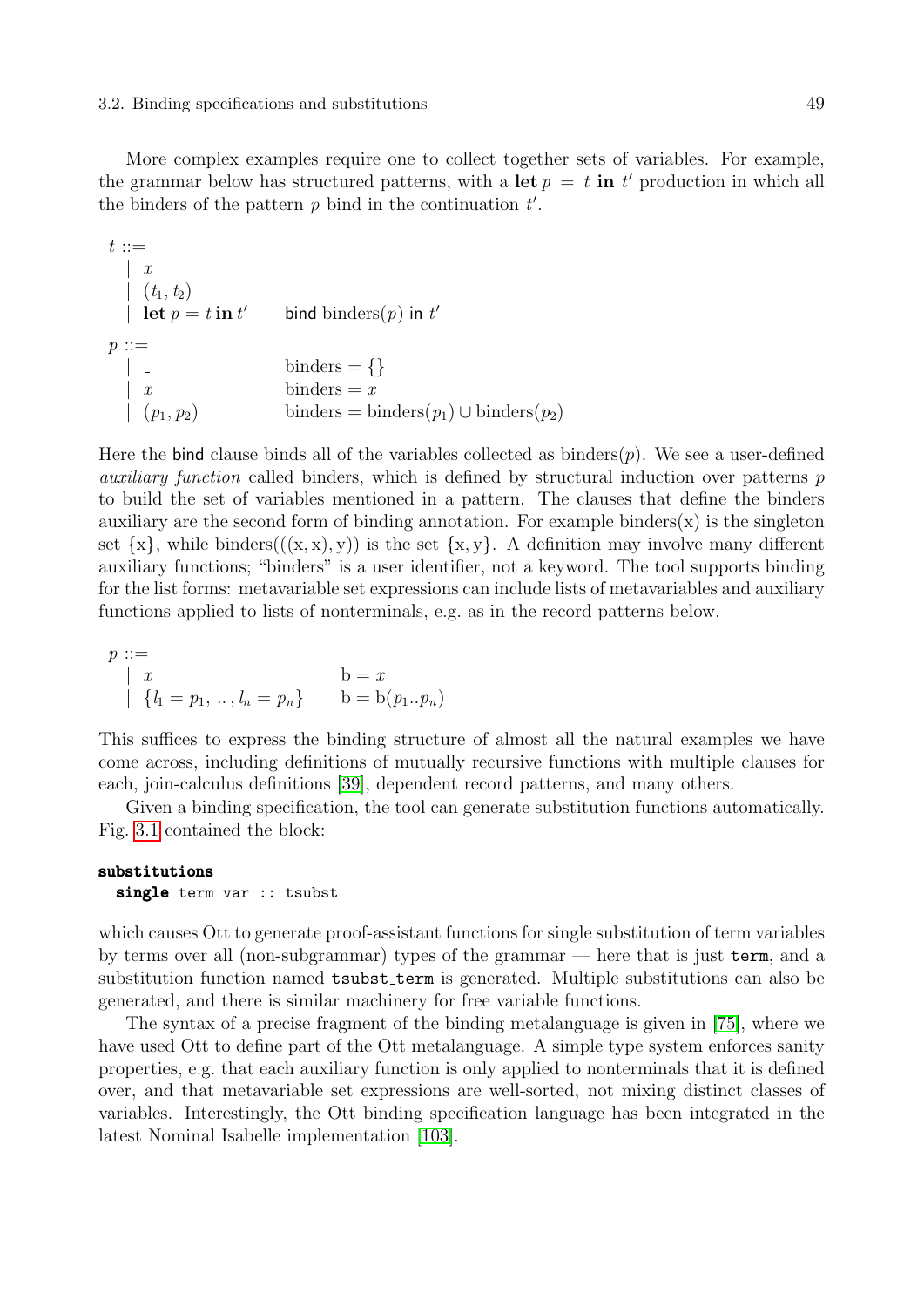# 3.3 Syntactic Design

Some interlinked design choices keep the metalanguage general but syntactically lightweight. Issues of concrete syntax are often best avoided in semantic research, tending to lead to heated and unproductive debate. In designing a usable metalanguage, however, providing a lightweight syntax is important, just as it is in designing a usable programming language. We aim to let the working semanticist focus on the content of their definitions without being blinded by markup, inferring data that can reasonable be inferred while retaining enough redundancy that the tool can do useful error checking of the definitions. Further, the community has developed a variety of well-chosen concise notations; we support some (though not all) of these. The tradeoffs are rather different from those for conventional programming language syntax.

There are no built-in assumptions on the structure of the mathematical definitions (e.g., we do not assume that object languages have a syntactic category of expressions, or a smallstep reduction relation). Instead, the tool supports definitions of arbitrary syntax and of inductive relations over it. Syntax definitions include the full syntax of the symbolic terms used in rules (e.g. with metaproductions for whatever syntax is desired for substitution). Judgements can likewise have arbitrary syntax, as can formulae. To our surprise, metaproductions coupled with arbitrary homomorphisms have been used as hooks to overcome limitations of the default theorem proving encodings, and revealed an extremely flexible mechanism.

The tool accepts arbitrary context-free grammars, so the user need not go through the contortions required to make a non-ambiguous grammar (e.g. for yacc). Abstract syntax grammars, considered concretely, are often ambiguous, but the symbolic terms used in rules are generally rather small, so this ambiguity rarely arises in practice. Where it does, we let the user resolve it with production-name annotations in terms. The tool finds all parses of symbolic terms, flagging errors where there are multiple possibilities. It uses a GLR parser extended with support for list forms (and initially it relied on a scannerless memoized CPS'd parser combinators, taking ideas from [\[51\]](#page-68-4)), which is simple and sufficiently efficient.

Naming conventions for symbolic nonterminals and metavariables are rigidly enforced they must be composed of one of their roots and a suffix. This makes many minor errors detectable, makes it possible to lex the suffixes, and makes parsing much less ambiguous.

# 3.4 Ott in the workflow of a PL researcher

We wrote this paper despite using Ott.

Simon Peyton-Jones, 2010

Despite the above quote, several researchers have incorporated Ott in their workflow. I report below some excerpts of a talk by Stephanie Weirich (U. Penn) [\[106\]](#page-72-0), because these shed a novel light on the relevance and importance of tool support for semantics.

I plan to use Ott in every new paper that I write, in some form. The tool has become an important part of my design process, and I have come to rely on it.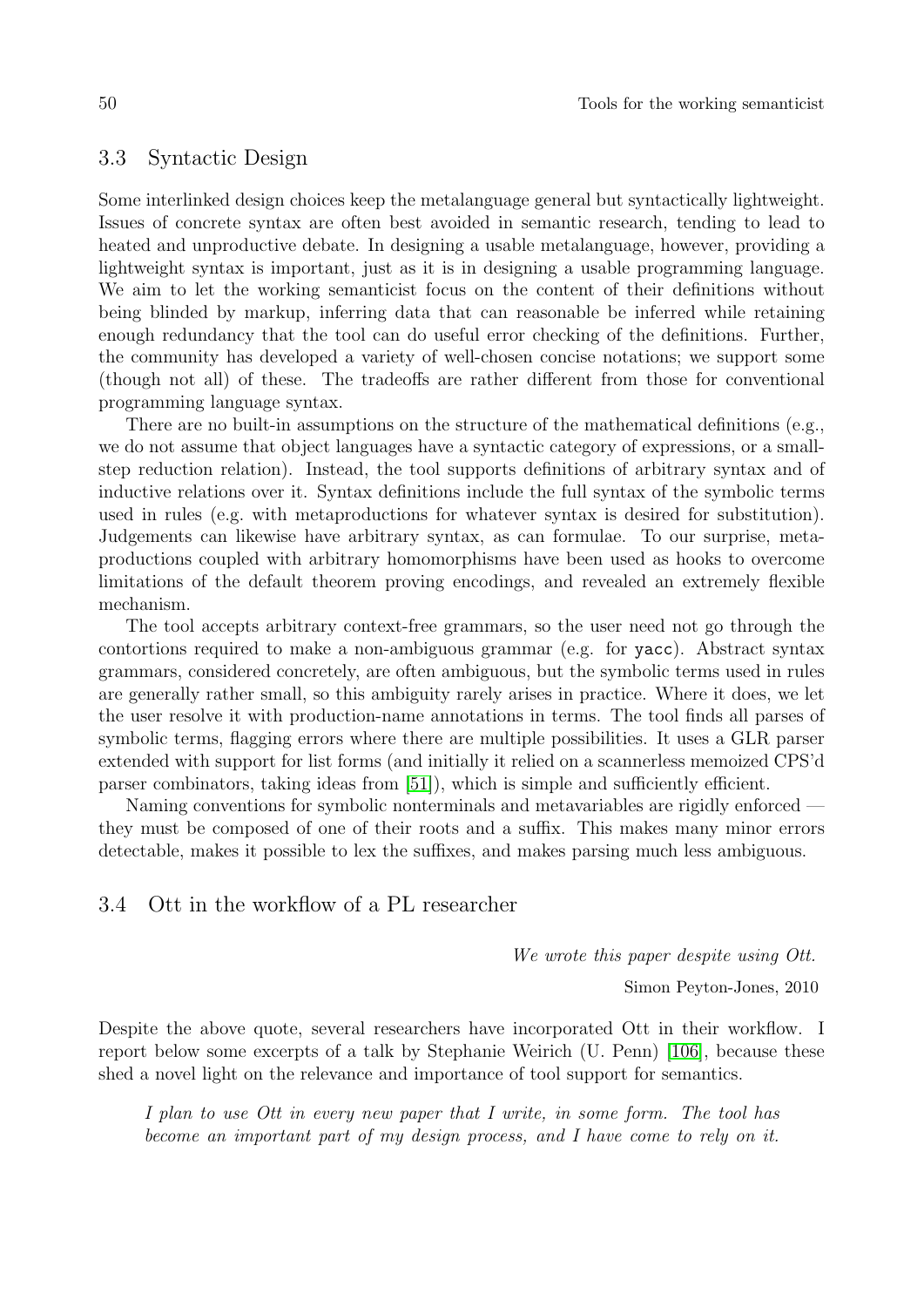#### 3.4. Ott in the workflow of a PL researcher 51

The purpose of this (part of) the talk is to explain why.  $[..]$  This talk is not about the mechanical formalisation of programming language metatheory. Ott provides a range of uses and, although my coauthors and I have used Coq to prove properties about language specifications generated by Ott, this is not my main mode of use. Instead, the majority of the benefit that I get from Ott is the mechanical formalisation of programming language specifications.

By specifying the semantics of a programming language (or a simple toy calculi) in an Ott file, then language design becomes a tool-assisted activity instead of pure mathematics. The Ott file can be part of a version repository, so several (geographically distributed) coauthors can work on the design simultaneously, using the most up-to-date definitions. The  $\angle BTK$  output means that not all coauthors need to understand the Ott input language. Rules are organised and consistently named, so the language specification is concentrated in the Ott files, not scattered and duplicated across a number of tex files.

The process of specifying a language using Ott provides a lightweight form of consistency checking. Definitions in the semantics must parse, ruling out typos and unintentional ambiguity. Notations and metaproductions give flexibility to the specification, while still leaving traces in the Ott input so they cannot be completely informal. Further consistency checking comes from proof assistant code generation—then not only must the definitions parse, they also must typecheck. These consistency checks aid collaboration as much as the final presentation of the material for publication.

The primary advantage that Ott gives is flexibility in the design process. With this flexibility, I can search a much larger space of potential designs more effectively. Part of this flexibility is due to flexible grammars: syntactic changes are often one line changes to the Ott file. (And, I hate to admit it, but changing the syntax of an object language can often lead new insight into its design.)

However, part of the flexibility is due to the consistency checks. Just as typed languages (such as ML and Haskell) are easier to refactor because the type checker helps to identify all of the places in the source code that changes are needed, Ott can identify all of the ramifications of specificational changes. This makes it difficult to miss unintended consequences of such changes. As the system evolves, I do not reprove all of the properties that I think it should have, but I do appreciate the opportunity to reexamine all of the parts of the specification that might invalidate those properties.

Certainly, this process does not provide as much confidence in the correctness of the design as mechanical proofs of metatheory, but it requires much less effort and can be extended to a mechanical proof at a later date. Although the  $B T_F X$ output may not be as beautiful (or concise) as in a hand-crafted paper, the real benefits for collaboration and exploration are worth the trouble, and in the end, lead to better designs.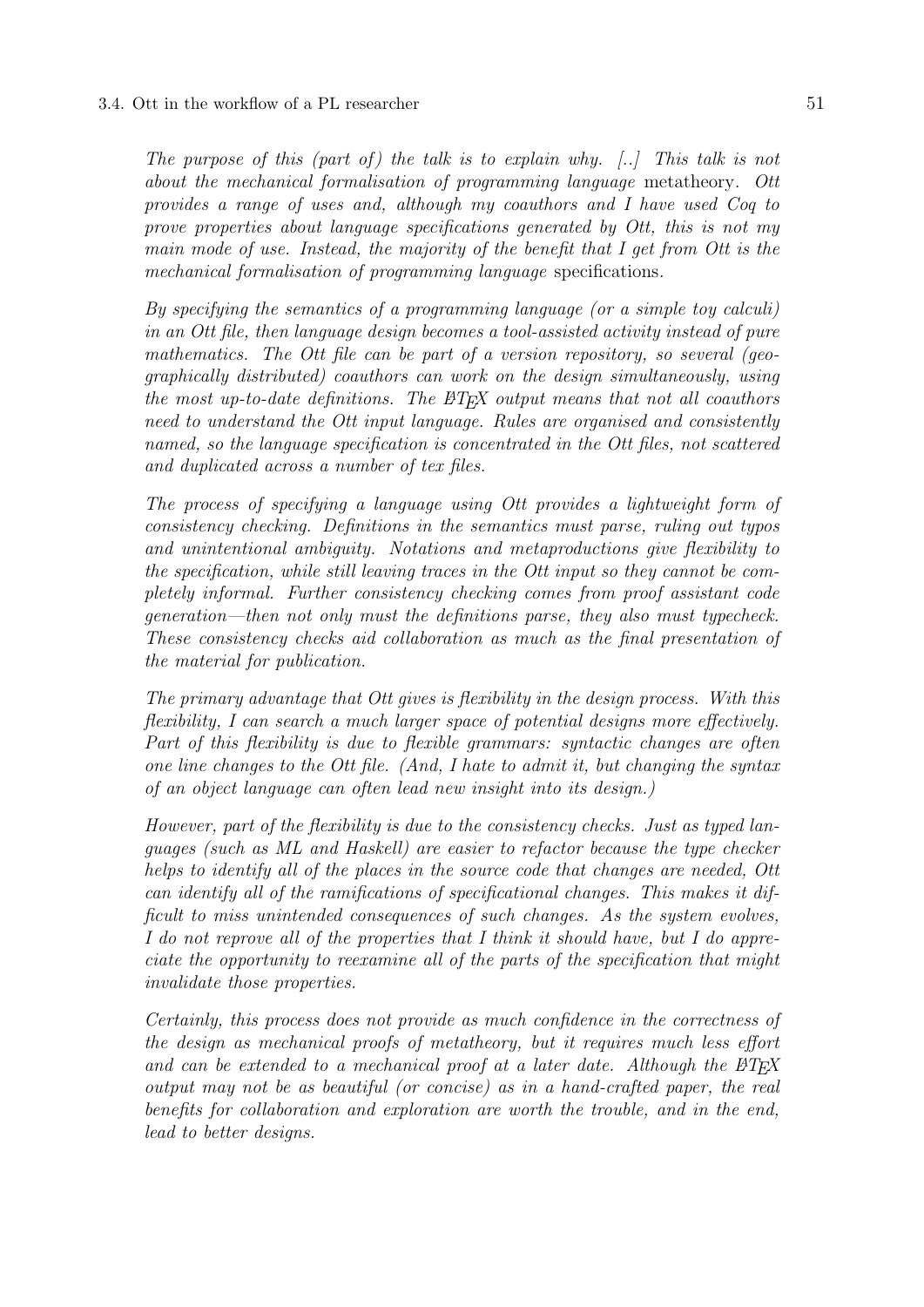# 3.5 The way forward

There are many challenges for the future: areas where existing tools (including Ott) are lacking.

- Parsing and Pretty-Printing Ott takes a user specification of an arbitrary context-free grammar (with subgrammars and list forms) and builds a parser, to use for parsing semantic rules and examples. However, Ott does not build a standalone and production-quality parser that could be used in a full-scale language implementation; nor does it build a standalone pretty-printer for abstract syntax terms.
- Semantics without Syntax Ott shines in cases where the semantics of the object language is expressed principally in terms of a free syntax, e.g. for structured operational semantics and type systems. Outside that domain, e.g. when one deals with the sequential semantics of machine code (with little syntax but much bit manipulation) or with axiomatic relaxed-memory concurrency semantics (expressed with first-order axioms about relations over events), it gives little or no benefit. Instead, one needs good libraries for finite sets, lists, and so on.
- The Ott Type System Considered as a type system, Ott grammars can make use of mutually recursive labelled sums-of-products, with subtyping arising from subgrammar declarations (e.g. for a value subgrammar of some expressions). This serves surprisingly well, but when one wants to start defining functions one quickly also wants top-level parametric polymorphism and perhaps also type classes.
- Binding One of the starting points for the Ott development (which began in late 2004), was the realisation that dealing with rich forms of binding becomes important when one goes beyond small calculi; it introduced a broad class of binding specifications. Implementing that (up to alpha conversion) in full generality remains a challenge, and is perhaps too much to aim for — but Ott can now generate the Locally Nameless representation in relatively simple cases (with further proof infrastructure provided by Aydemir and Weirich's LNgen tool [\[62\]](#page-69-3)). The Nominal Isabelle system now has direct support for a moderately large subset of Ott-like binding specifications.

However, while dealing with binding is certainly essential for some applications, we find many in which it is not an important issue. For example, in our OCaml<sub>light</sub> semantics we could use the fully concrete representation except for a very modest De Bruijn encoding for type variable binders, and in current work on processor semantics there is no binding whatsoever.

Executable Semantics The last part of the POPLmark challenge focussed on making a semantics executable in some form. We would like to re-emphasise its importance: in our view, two primary uses of a semantic definition should be (a) exploring its consequences on examples, at design-time, and (b) testing conformance between it and an implementation (until the day when full compiler verification becomes routine).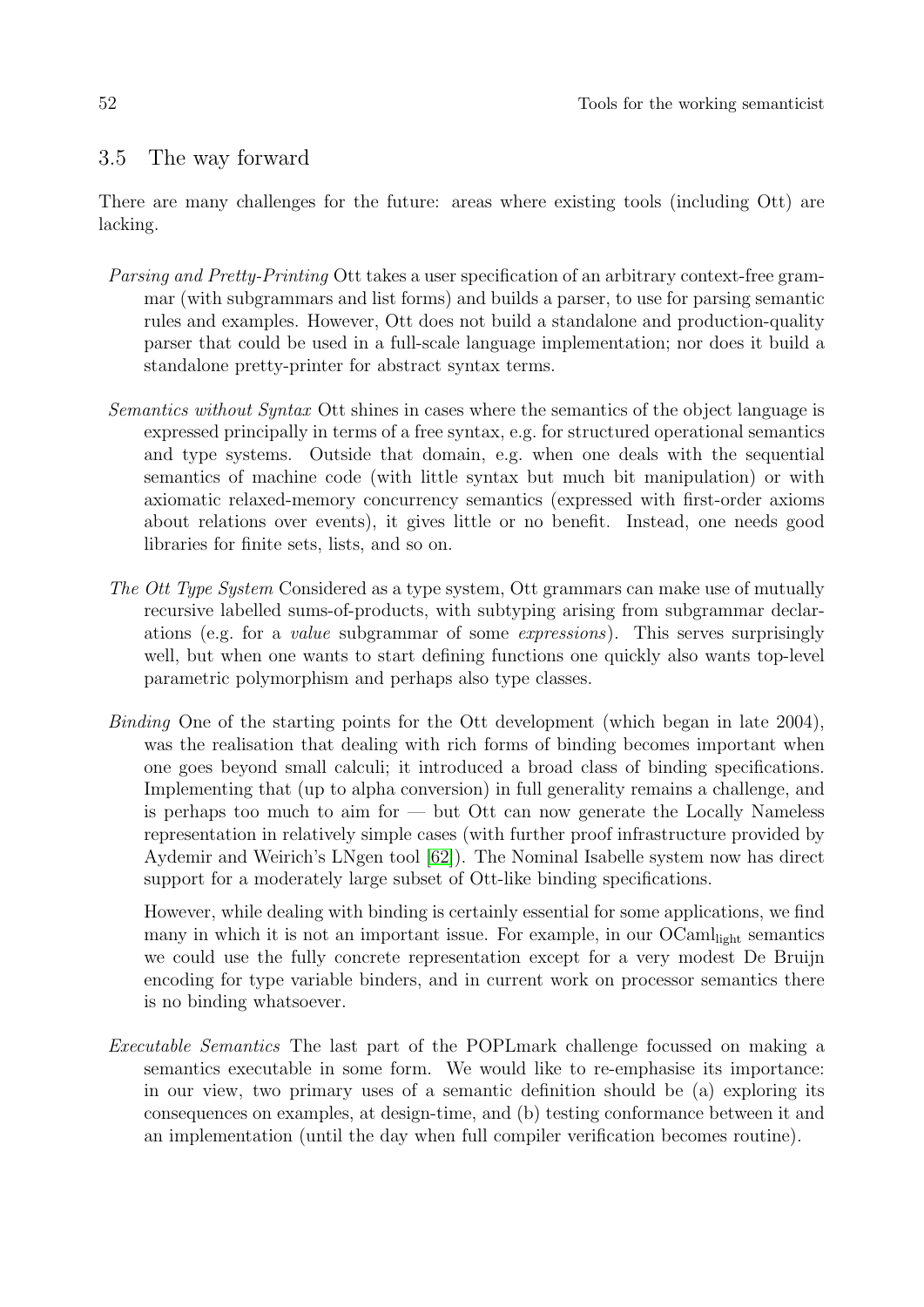Ongoing work on the Lem tool [\[56,](#page-69-4) [71\]](#page-69-5) addresses some of these issues. Semantically, we have designed Lem to be roughly the intersection of common functional programming languages and higher-order logics, as we regard this as a sweet spot: expressive enough for the applications we mention above, yet familiar and relatively easy to translate into the various provers; there is intentionally no logical novelty here. Lem has a simple type theory with primitive support for recursive and higher-order functions, inductive relations, n-ary tuples, algebraic datatypes, record types, type inference, and top-level polymorphism. It also includes a type class mechanism broadly similar to Isabelle's and Haskell's (without constructor classes). It differs from the internal logics of HOL4 or Isabelle/HOL principally in having type, function and relation definitions as part of the language rather than encoded into it. Syntactically, Lem resembles OCaml, giving us a popular and readable syntax. For example, here is an extract from a model of the IBM Power multiprocessor architecture [\[80\]](#page-70-4) that was developed using Lem.

```
let write_reaching_coherence_point_action m s w =
 let writes_past_coherence_point' =
   s.writes_past_coherence_point union {w} in
 let coherence' = s.coherence union
   { (w,wother) | forall (wother IN (writes_not_past_coherence s)) |
      (not (wother = w)) && (wother.w_addr = w.w_addr) } in
 <| s with coherence = coherence';
           writes_past_coherence_point = writes_past_coherence_point' |>
let sem_of_instruction i ist =
 match i with
 | Padd set rD rA rB -> op3regs Add set rD rA rB ist
 | Pandi rD rA simm -> op2regi And SetCR0 rD rA (intToV simm) ist
 endx
```
From this, Lem generates OCaml, HOL4 and Isabelle code, while a Coq backend is in development.

Lem shares many of the goals of our Ott tool: both emphasise source readability, and multi-prover compatibility. However, Lem is a general-purpose specification language, whereas Ott is a domain-specific language for writing specifications of programming languages (i.e., inductive relations over syntax). Thus, Ott supports rich user-defined syntaxes, whereas Lem supports functional programming idioms. Lem and Ott are complementary; we eventually hope to merge the two projects by having Ott generate Lem specifications, instead of Coq, HOL4, and Isabelle itself.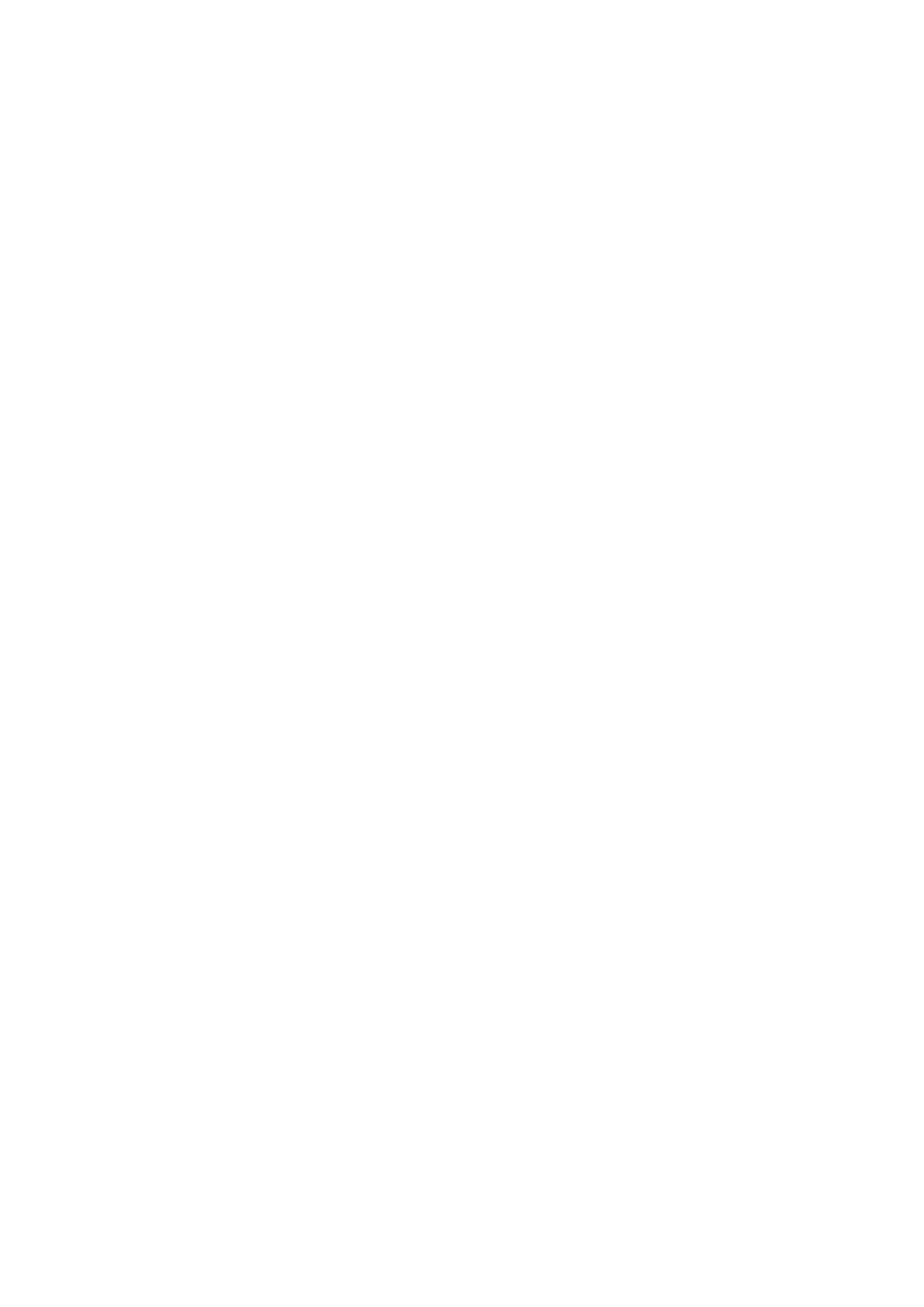# Chapter  $4$

# Integrating typed and untyped code in a scripting language

In which we heretically argue that static typing might not be the ultimate programming language design, and in which we want to have the cake and eat it too.

Problem Scripting languages facilitate the rapid development of fully functional prototypes thanks to powerful features that are often inherently hard to type. A lax view of what constitutes a valid program allows execution of incomplete programs, a requirement of test-driven development. The absence of types also obviates the need for early commitment to particular data structures and supports rapid evolution of systems. However, as programs stabilise and mature—e.g. a temporary data migration script finds itself juggling with the pension benefits of a small country [\[99\]](#page-71-4)—the once liberating lack of types becomes a problem. Untyped code, or more precisely dynamically typed code, is hard to navigate, especially for maintenance programmers not involved in the original implementation. The effects of refactoring, bug fixes and enhancements are hard to trace. Moreover performance is often not on par with more static languages. A common way of dealing with this situation is to rewrite the untyped program in a statically typed language such as  $C#$  or  $C++$ , but this is usually costly and far from guaranteed to succeed [\[107\]](#page-72-1).

The dream We would love to gradually evolve a prototype into a fully-fledged program within the same language. The typed parts of the code should benefit of the usual features of strongly-typed code (static error checking, optimised compilation), the untyped parts should enjoy the flexibility of dynamically typed code, while passing values across the type boundaries should be seamless.

# 4.1 The design space

Unsurprisingly this dream has been a long standing challenge in the dynamic language community [\[100,](#page-71-5) [12,](#page-66-1) [95,](#page-71-6) [101,](#page-71-7) [49,](#page-68-5) [24\]](#page-67-3). We start by recalling closely related work through a series of examples. We use as a vehicle for our experiments an object-oriented scripting language called Thorn [\[21\]](#page-67-4), which runs on a JVM and ought to support the integration of statically and dynamically typed code. The statically typed part of Thorn sports a conventional nominal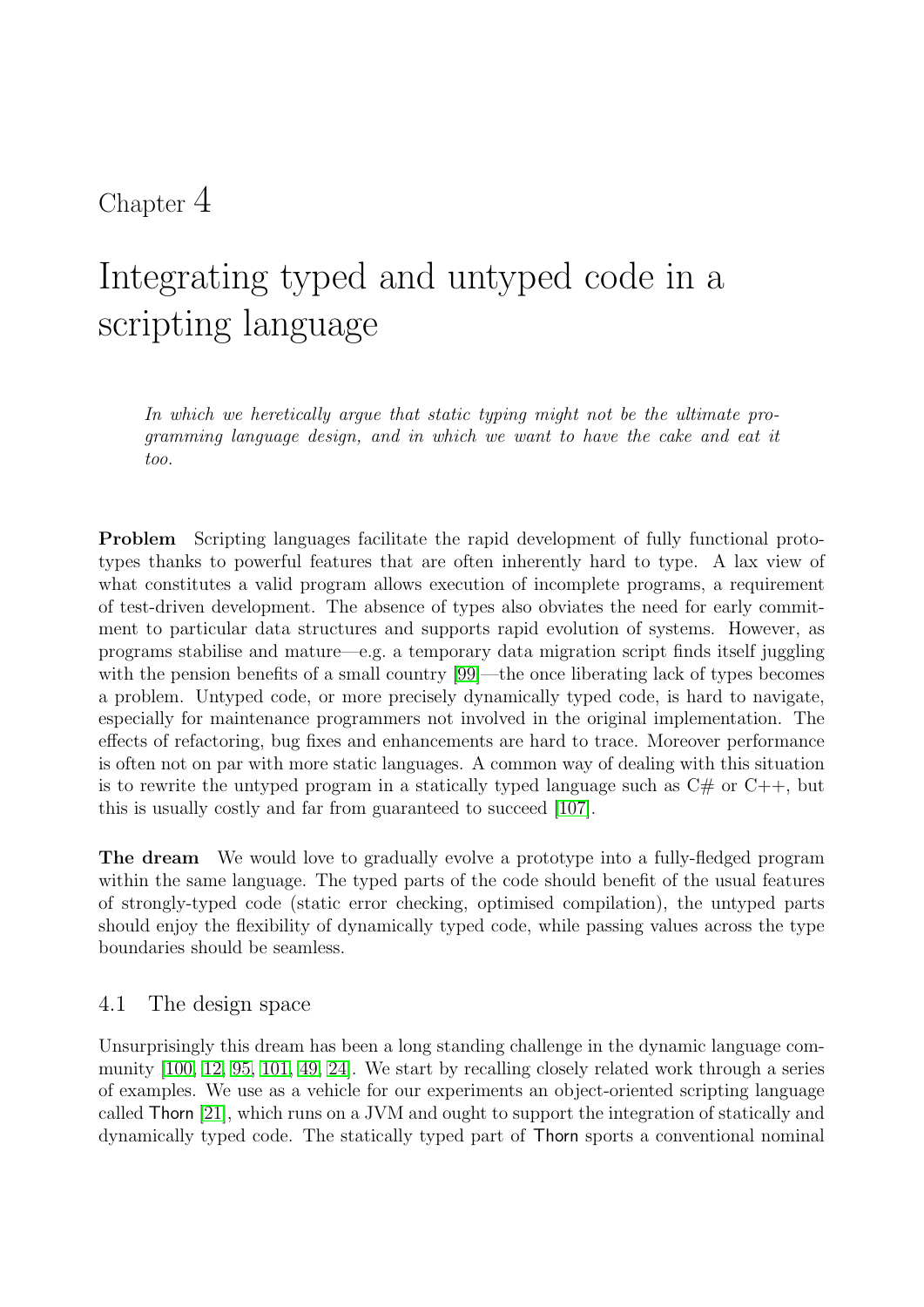type system with multiple subtyping akin to that of Java. Thorn has also a fully dynamic part, where every object is of type dyn and all operations performed on dyn objects are checked at run-time.

The Typing of a Point. In a language that supports rapid prototyping, it is sometimes convenient to start development without committing to a particular representation for data. Declaring a two-dimensional Point class with two mutable fields x and y and three methods (getX, getY, and move) can be done with every variable and method declaration having the (implicit) type dyn. Run-time checks are then emitted to ensure that methods are present before attempting to invoke them.

```
class Point(var x, var y) {
 def getX() = x;def getY() = y;def move(p) { x:=p.getX(); y:=p.getY() }
}
```
As a first step toward assurance, the programmer may choose to annotate the coordinates with concrete types, say Int for integer, but leave the move method unchanged allowing it to accept any object that understands getX() and getY(). The benefit of such a refactoring is that a compiler could emit efficient code for operations on the integer fields. As the argument to move is untyped, casts may be needed to ensure that values returned by the getter methods are of the right type.

```
class Point(var x: Int, var y: Int) {
  def getX(): Int = x;
  def getY(): Int = y;
  def move(p){x:= (Int)p.getX(); y:= (Int)p.getY()}
}
```
Of course, this modification is disruptive to clients of the class: all places where Point is constructed must be changed to ensure that arguments have the proper static type. In the long run, the programmer may want more assurance for invocations of move(), e.g., by annotating the argument of the method as pt:Point. This has the benefit that the casts in the method's body become superfluous. This has the drawback that all client code must (again) be revisited to add static type annotations on arguments and decreases flexibility of the code, as clients may call move passing an Origin object.

```
class Origin {
   def getX(): Int = 0;
   def getY(): Int = 0;
}
```
While not a subclass of point, and thus failing to type check, **Origin** has the interface required by the method. This is not unusual in dynamically typed programs. Part of the last issue could be somewhat mitigated by the adoption of structural subtyping [\[27\]](#page-67-5). This would lift the requirement that argument of move be a declared subtype Point and would accept any type with the same signature. Unfortunately, this is not enough here, as Origin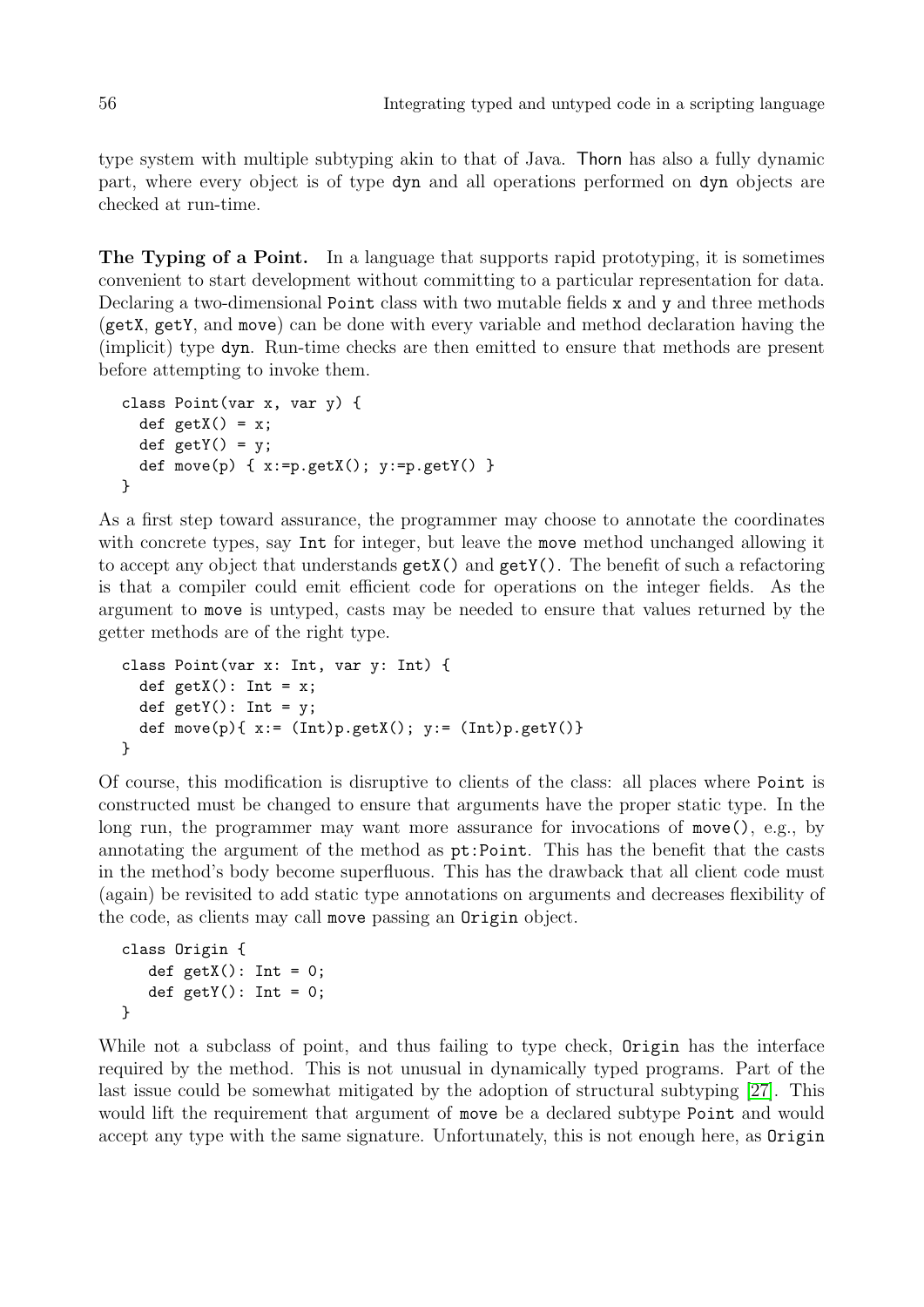is not a structural subtype either. The solution to this particular example is to invent a more general type, such as getXgetY which has exactly the interface required by move.

```
class getXgetY {
  def getX(): Int;
  def getY(): Int;
}
```
This solution does not generalise as, if it was applied systematically, it would give rise to many special purpose types with little meaning to the programmer. A combination of structural and intersection types are often the reasonable choice when starting with an existing untyped language such as Ruby, JavaScript or Scheme (see for example [\[41,](#page-68-6) [101\]](#page-71-7)) but they add programmer burden, as a programmer must explicitly provide type declarations, and are brittle in the presence of small changes to the code. For these reasons, Typed Scheme is moving from structural to nominal typing[.](#page-56-0)<sup>1</sup>

Soft Typing An early attempt at bridging the gap between dynamic and static typing is the soft typing proposed by Cartwright and Fagan [\[29\]](#page-67-6) (but can be traced to early work by Cartwright [\[28\]](#page-67-7)) and subsequently applied to a variety of languages [\[41,](#page-68-6) [70,](#page-69-6) [55,](#page-69-7) [11,](#page-66-2) [26,](#page-67-8) [108,](#page-72-2) [55,](#page-69-7) [11\]](#page-66-2). Soft typing tries to transparently superimpose a type system on unannotated programs, inferring types for variables and functions. On our example, a soft-typing system would infer a type such as getXgetY above without programmer intervention, obviating the need to litter the code with overly specific types. When an operation cannot be typed, a dynamic check is emitted and, possibly, a warning for the programmer. A compiler equipped with a soft type checker would never reject a program, preserving expressiveness of the dynamically typed language. The main benefit of soft typing is the promise of warnings for potentially dangerous constructs and the elimination of run-time checks when the compiler can show that an operation is safe. Its drawback is the lack of static guarantee that a given piece of code is free of errors. It is thus not possible for programmers to take key pieces of their system and "make" them safe, or fast. A spelling mistake in a method name will generate a constraint that cannot be satisfied but will only be caught when the method is invoked by client code and in general inferred types can easily get unwieldy and hard to understand for a human programmer. The performance model is opaque as a small change in the code can have a large impact on performance simply because it prevents the compiler from optimising an operation in a hotspot.

Gradual typing Incremental typing schemes have been explored by Bracha and Griswold in Strongtalk [\[24\]](#page-67-3) which inspired pluggable types [\[23\]](#page-67-9), in various gradual type systems [\[12,](#page-66-1) [93,](#page-71-8) [97,](#page-71-9) [96,](#page-71-10) [45\]](#page-68-7), and recently Typed Scheme [\[101,](#page-71-7) [100\]](#page-71-5).

The gradual typing approach of Siek and Taha allows for typed and untyped values to commingle freely [\[93\]](#page-71-8). When an untyped value is coerced, or cast, to a typed value, a wrapper is inserted to verify that all further interactions through that particular reference behave according to the target type's contract. At the simplest a wrapper is a cast  $\langle T \leftarrow R \rangle$ saying, intuitively, that the value was of type R and must behave as a value of type  $T$ .

<span id="page-56-0"></span><sup>&</sup>lt;sup>1</sup>Matthias Felleisen, presentation at the STOP'09 (Script to Program Evolution) workshop.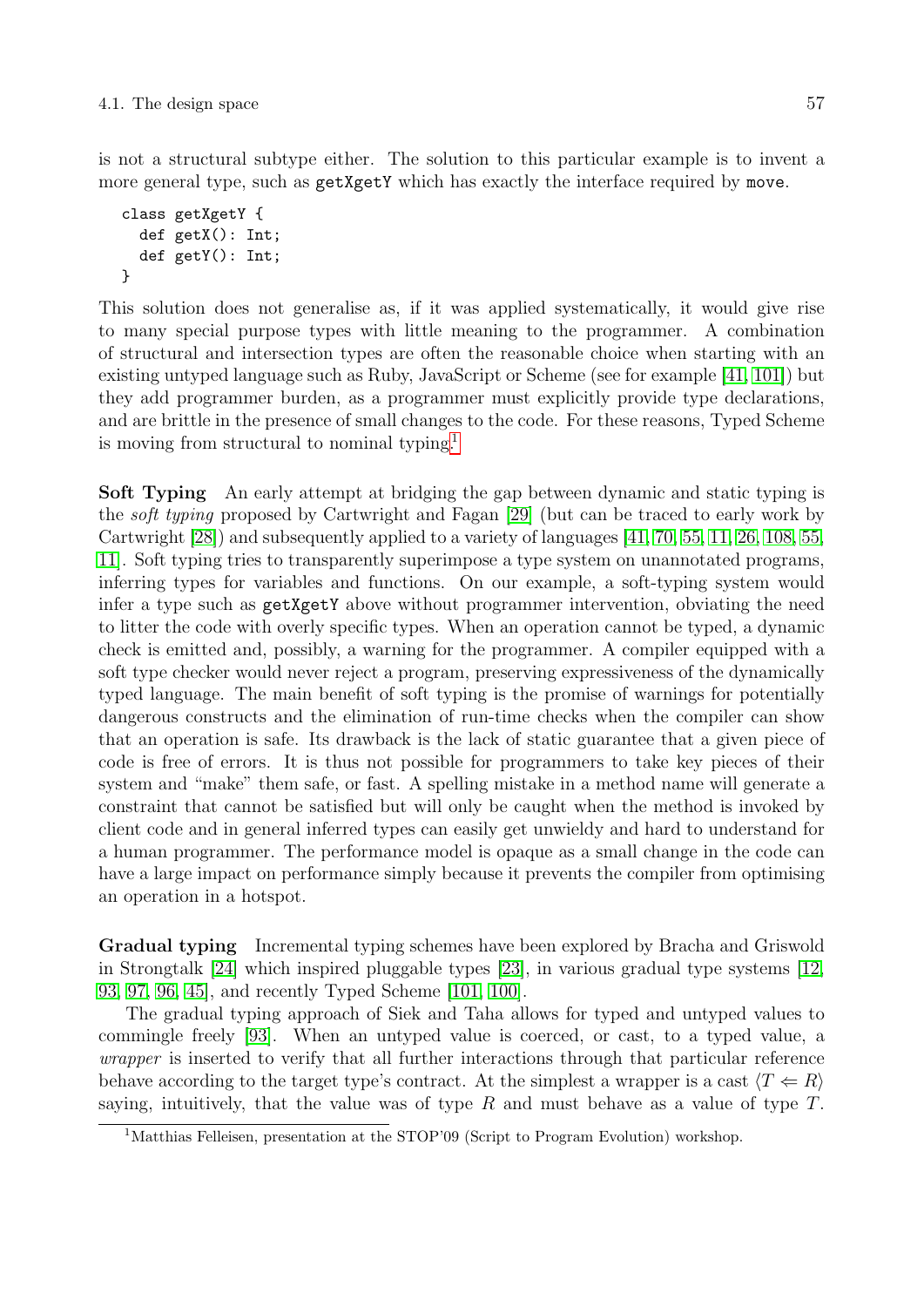The number of wrappers is variable and can, in pathological cases, be substantial [\[45\]](#page-68-7). In practice, any program that has more than a single wrapper for any value is likely to be visibly slower. In the presence of aliasing and side-effects the wrappers typically can not be discharged on the spot and have to be kept as long as the value is live. The impact of this design choice is that any operation on a value may fail if that value is a dynamic type which does not abide by the contract imposed by its wrapper. Wrapper have to be manipulated at run-time and compiler optimizations are inhibited as the compiler has to emit code that assumes the presence of wrappers everywhere. Some of these problems may be avoided with program analysis, but there is currently no published work that demonstrates this.

To provide improved debugging support researchers have investigated the notion of blame control in the context of gradual typing, [\[36,](#page-68-8) [100,](#page-71-5) [105,](#page-72-3) [96\]](#page-71-10). The underlying notion is that concretely typed parts of a program should not be blamed for run-time type errors. As an example, let  $T$  be a type with a method  $m$  and  $x$  be a variable of type  $T$ . Now, if some object o, that does not understand m, is stored in T, blame tracking will not blame the call  $x.m()$ —which is correct as x has type  $T$ —for throwing a "message not understood" exception at run-time. Rather, it will identify the place in the code where o was cast to T. Fine-grained blame control requires that a reference "remembers" each cast it flows through, perhaps modulo optimizations on redundant casts. Storing such information in references and not in objects is key to achieve traceability, but incurs additional run-time overhead on top of the run-time type checks. Evaluating the performance impact of blame tracking and its practical impact on the ability to debug gradually typed programs has not yet been investigated. We use the term gradual typing to refer to a family of approaches that includes hybrid typing [\[37\]](#page-68-9) and that have their roots in a contract-based approach of [\[36,](#page-68-8) [42\]](#page-68-10).

Our design choices Most of the previous work which had its root in dynamically typed languages (Smalltalk, Scheme, Ruby and JavaScript) and tried to provide static checking. On the contrary, we would like to provide the flexibility of dynamic languages to static languages. At the language level, we are thus willing to forgo some of the most dynamic features of languages, such are run-time modification of object interfaces, in languages like JavaScript or Ruby. At the implementation level, the addition of opcodes to support dynamic languages in Java virtual machines makes it possible to envision mixing typed and untyped code without sacrificing performance. The research question is thus how to integrate these different styles of programming within the same language. In particular, it would not be acceptable for statically typed code to either experience run-time failures or be compiled in a less efficient to support dynamic values. Conversely, the expressiveness of dynamic parts of the system should not be restricted by the mere presence of static types in unrelated parts of the system.

# 4.2 A Type System for Program Evolution

We propose a type system for a class-based object-oriented programming language with three kinds of types. Dynamic types, denoted by the type dyn, represent values that are manipulated with no static checks. Dynamic types offer programmers maximal flexibility as any operation is allowed, as long as the target object implements the requested method.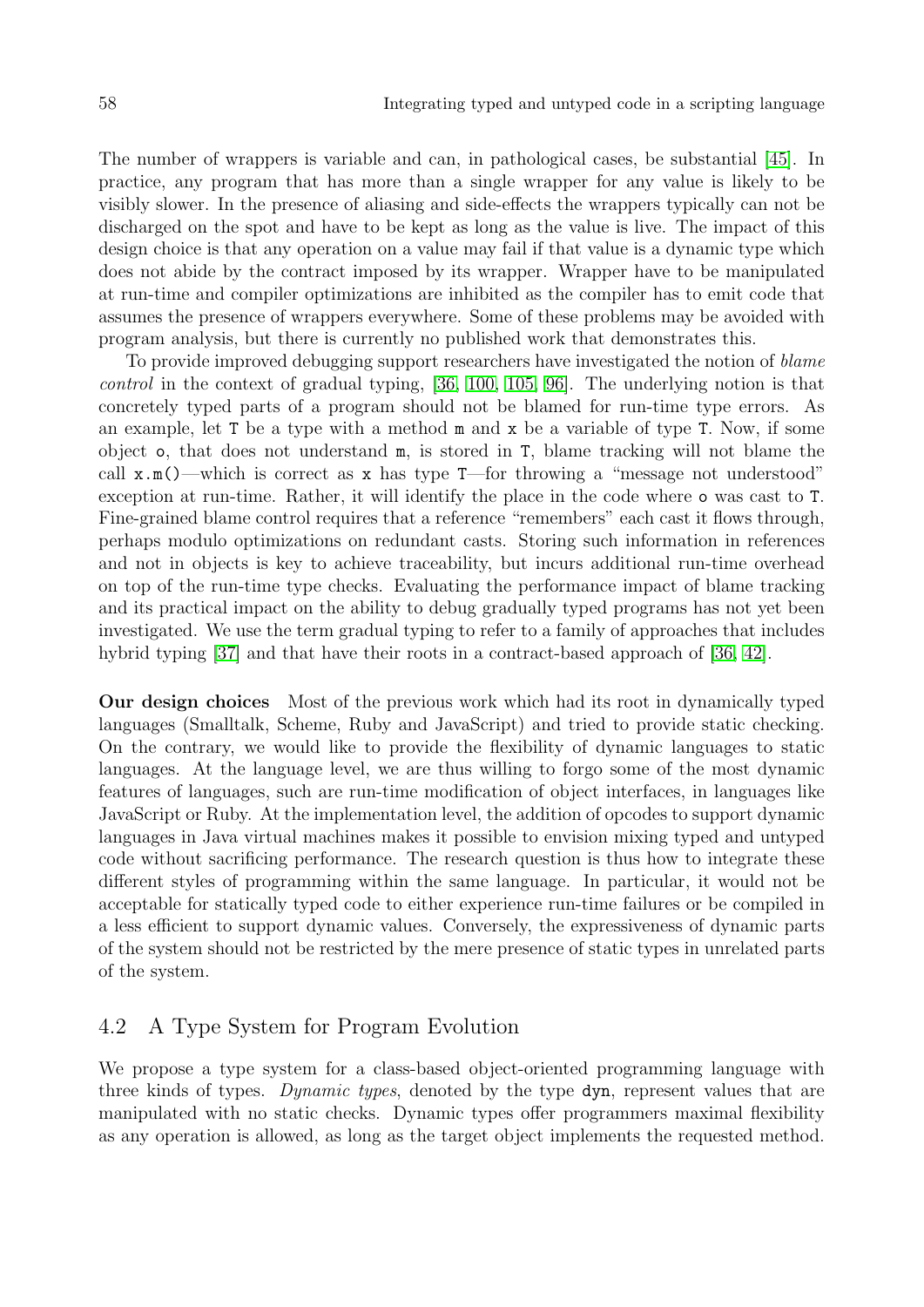However, dyn gives little aid to find bugs, to capture design intents, or to prove properties. At the other extreme, we depart from previous work on gradual typing, by offering *concrete* types. Concrete types behave exactly how programmers steeped in statically typed languages would expect. A variable of concrete type C is guaranteed to refer to an instance of class C or one of its subtypes. Concrete types drastically restrict the values that can be bound to a variable as they do not support the notion of wrapped values found in gradual type systems. Concrete types are intended to facilitate optimizations such as unboxing and inlining as the compiler can rely on the static type information to emit efficient code. Finally, as an intermediate step between the two, we propose like types. Like types combine static and dynamic checking in a novel way. For any concrete type C, there is a corresponding like type, written like C, with an identical interface. Whenever a programmer uses a variable typed like C, all manipulations of that variable are checked statically against C's interface, while, at run-time, all uses of the value bound to the variable are checked dynamically. Figure [4.1](#page-58-0)

shows the relations between types (dyn will be implicit in the code snippets). Full arrows indicate traditional subtype relations (so, for instance if B is a subtype of A, then like B is a subtype of like A), dotted lines indicate implicit dyn casts, and finally, dashed lines show situations where like casts are needed. Observe that the classes C and D are unrelated by inheritance.

In our design we have chosen a nominal type system, thus subtype relation between concrete types must be explicitly declared by extends clauses. While we believe that our approach applies equally well to structural types, our choice is motivated by pragmatic reasons. Using class declarations to generate eponymous types is a compact and familiar

<span id="page-58-0"></span>

(to most programmers) way to construct a type hierarchy. Moreover, techniques for generating efficient field access and method dispatch code sequences for nominal languages are well known and supported by most virtual machines.

The first key property of like type annotations is that they are local. This is both a strength and a limitation. It is a strength because it enables purely local type checking. Returning to our example, like types allow us to type the parameter to move thus:

```
def move(p: like Point) {
 x := p.getX(); y := p.getY();
 p.hog(); # !Raises a compile time error!
}
```
Declaring the variable p to be like a Point, makes the compiler check all operations on that variable against the interface of Point. Thus, the call to hog would be statically rejected since there is no such method in Point. The annotation provides the static information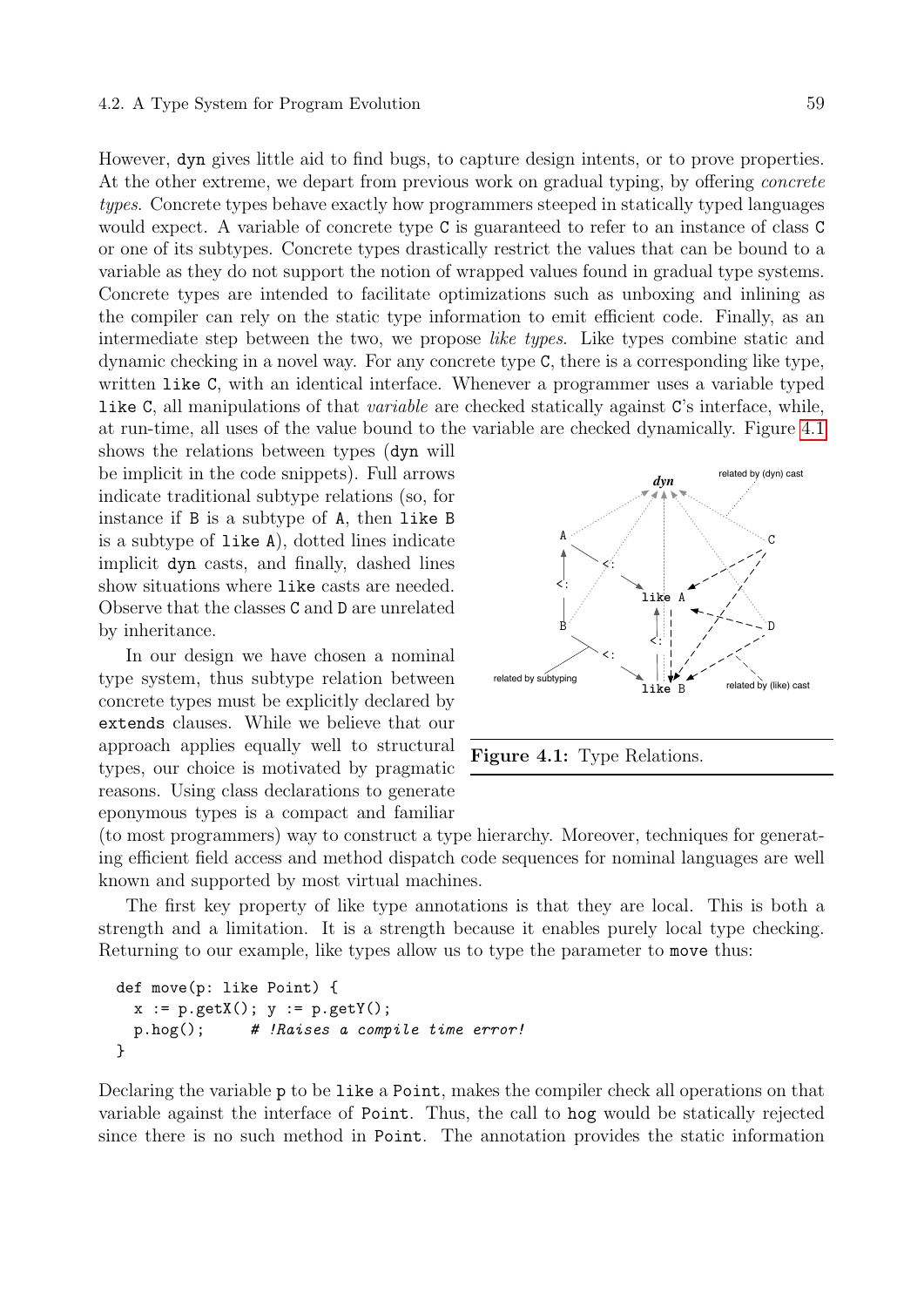necessary to enable IDE support commonly found in statically typed languages (but not in dynamic ones).

The second key property is that like types do not restrict flexibility of the code. Declaring a variable to be like C is a promise on how that variable is used and not to what value that variable can be bound to. For the client code, a like typed parameter is similar to a dyn. The question of when to test conformance between a variable's type and the value it refers to is subtle. One of our goals was to ensure that the addition of like type annotations would not break working code. In particular, adding type annotations to a library class should not cause all of its clients to break. So instead of checking at invocation time, each use of a like typed variable is preceded by a check that the target object has the requested method. If the check fails, a run-time exception is thrown. Consider the Coordinate class, which is similar to Point, but lacks a move method:

```
class Coordinate(var x: Int, var y: Int) {
  def getX(): Int = x;
  def getY(): Int = y;
}
```
In our running example, if move expects a like Point, then calling move with a Coordinate works exactly as in an untyped language. Even if Coordinate does not implement the entire Point protocol, it implements the *relevant* parts, the methods needed for move to run successfully. If it lacked a getY method, passing a Coordinate to move would compile fine, but result in an exception at run-time. More interestingly, move can also accept an untyped definition of Coordinate:

class  $Coord(x,y)$  { def getX() = x; def getY() = y; }

Here, the run-time return value of getX and getY are tested against Int: invoking move with the argument Coord(1,2) would succeed, Coord("a","b") would raise an exception. Observe that if Point used like Int, checking the return type would not be necessary as assigning to a like type always succeeds.

Interfacing typed and untyped code. Consider a call p1.move(p2) with different declared types for variables p1, p2 and pt (the type of the parameter in the move method). Depending on the static type information available on the receiver, different static checks are enabled, and different run-time checks are needed to preserve type-safety. We go through these in detail in Figure [4.2.](#page-60-0)

Assume that the parameter pt in move has type dyn, then all configurations of receiver and argument are allowed and will compile successfully. In case the parameter has the type like Point, again, all configurations are statically valid. The last case to consider is when pt has the concrete type Point. In that case, there are several subcases that need to be looked at. If the receiver p1 is untyped, then, as expected, no static checks are possible. At run-time, we must consequently check that p1 understands the move method and if so, that p2's run-time type satisfies the type on the parameter in the move method. Since, pt is Point, a subtype test will be performed at run-time. If the receiver p1 is a concrete type, the type of the argument p2 will be statically checked: if it is dyn, a compile-time error will be reported; if it is like Point, the compiler will accept the call and emit a run-time subtype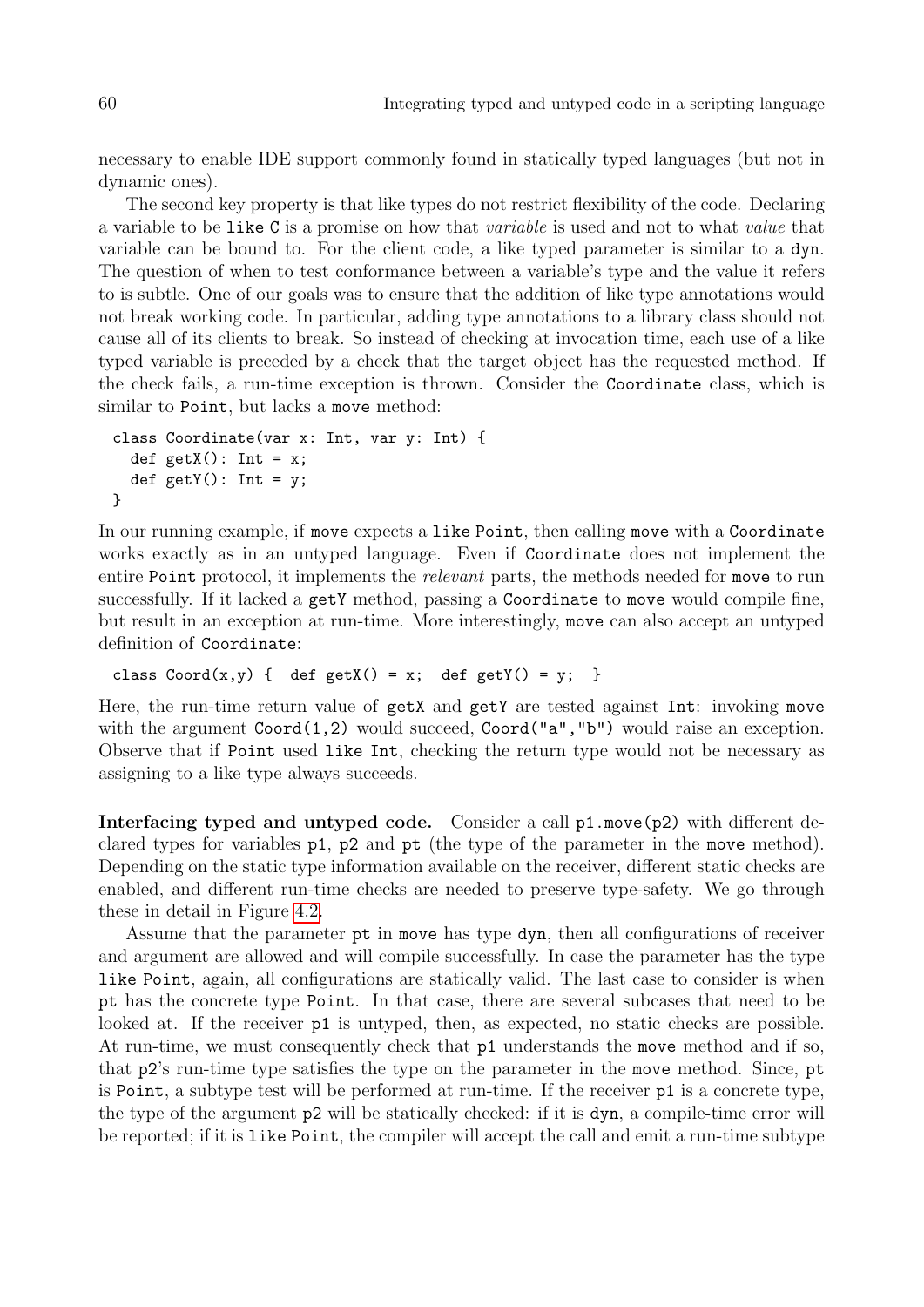#### 4.2. A Type System for Program Evolution 61

| p1         | p2         | рt         | Result |
|------------|------------|------------|--------|
|            |            | dyn        | OК     |
|            |            | like Point | ОK     |
| dyn        |            | Point      | OК     |
| Point      | dyn        | Point      | ERR    |
| Point      | like Point | Point      | $OK *$ |
| Point      | Point      | Point      | ОK     |
| like Point | dyn        | Point      | ERR    |
| like Point | like Point | Point      | $OK *$ |
| like Point | Point      | Point      | OК     |

<span id="page-60-0"></span>Figure 4.2: Configurations of declared types. The column labeled Result indicate if there will be a compile-time error. The formalisation reported in [\[109\]](#page-72-4) is slightly more strict and requires explicit casts in cases labeled <sup>∗</sup> .

test; if p2 is a Point a straightforward typed invocation sequence can be emitted. Finally, the case where the receiver is declared like Point is similar to the previous case, with the exception that a run-time test is emitted to check for the presence of a move method in p1.

If move had some concrete return type C, invoking it on a like typed receiver, would then check that the value returned from the method was indeed a (subtype of) C. If this cannot be determined statically, for instance if the actual method does not return a concrete type, then a type test is performed on the value returned. Calls with untyped receivers never need to type-check return values, as client code has no expectations that must be met. The concretely typed case follows from regular static checking.

Revisiting a previous example, consider a variant of move with a call to getY guarded by an if and assume that p is bound at run-time to an object that does not have a getY.

```
def move(p: like Point) {
  x := p.getX();
  if (unlikely) y := p.getY();
}
```
As the system only checks uses of  $p$ , the error triggers if the condition is true. Some situations, which are hard to type in systems that perform eager subtype tests, e.g., at the start of the method call, work smoothly thanks to this lazy checking. As a result like types are not structural, but "semi-structural" since they only require the methods called to be present.

Code evolution. Like types provide an intermediate step between dynamic and concrete types. In some cases the programmer might want to replace like C annotations with concrete C annotations, but this is not always straightforward. The reason is the shift in notion of subtype—from (a variant on) structural to nominal. Fortunately, studies of the use of dynamic features in practice in dynamically typed programs [\[14,](#page-66-3) [48\]](#page-68-11) suggest that many dynamic programs are really not that polymorphic. When this is the case, the transition is as simple as removing the like keyword. Changing a piece of code that is largely like typed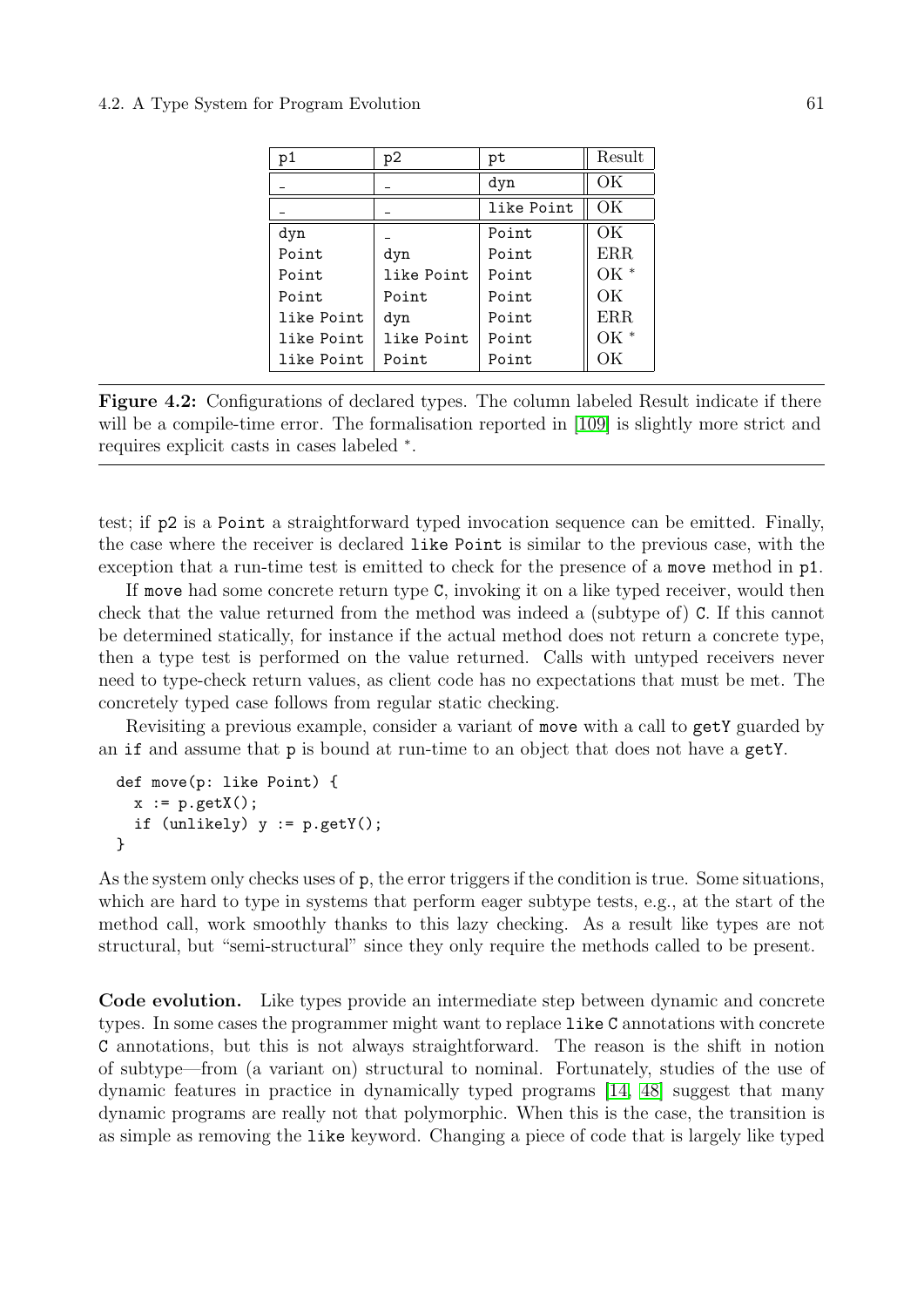to use concrete types imposes an additional level of strictness on the code. Subsequently, stores from like typed (or dyn) variables into concretely typed variables must be guarded by type checks. The Thorn compiler inserts these checks automatically where needed and prints a warning to avoid suppressing actual compile-time errors. Notably, when accessing a concretely typed field or calling a method with concrete return type on a like typed receiver, the resulting value will be concretely typed. Subsequent operations on the returned value will enjoy the same strict type checking as all concrete values and can be compiled more efficiently than operations on like typed receivers.

In some cases, one can imagine going from typed code to untyped, for example to facilitate interaction with some larger untyped program, or to increase the flexibility in the code. Simply adding a like keyword in the relevant places, e.g., in front of types in the interface, or on key variables, immediately allows for a higher degree of flexibility without losing the local checking and still keeping the design intent in the code.

Compile-Time Optimizations In Thorn, all method calls go through a dispatching function. With like types, three different dispatching functions are used to perform the necessary run-time checks described above. Every user written method call is compiled down to one of those dispatching functions depending on the type information available at the call-site. The dispatching function used for untyped calls performs run-time type checks and unboxes boxed primitives. The like typed dispatching function checks that the intended method is actually present in the receiver and has compatible types. The concretely typed dispatching function performs a simple and fast lookup (as e.g. in Java), knowing that the method is present. Additionally, if the static type of the argument is a like type when some concrete type is expected, the Thorn compiler will insert a run-time type test and issue a warning.

Like types allow interaction with an untyped object through a typed interface and guarantees that operations that succeed satisfy the typing constraints specified in the interface. Consider the following code snippet that declares two cells—one for untyped content and one for integers:

```
class Cell(var x) {
  def get() = x;
  def set(x') { x:= x' }
}
class IntCell(var i: Int) {
  def get(): Int = i;
  def set(j:Int) { i := j }
}
box = Cell(32);y = box.get();
ibox: like IntCell = box;
z: Int = ibox.get();
ibox.set(z+10);
```
If ibox.get() succeeds, we statically know its return type to be an Int since the cell is accessed through a like typed interface. Subsequent operations on z enjoy static type checking and can be optimized, contrarily to uses of y. For example, the + operation on the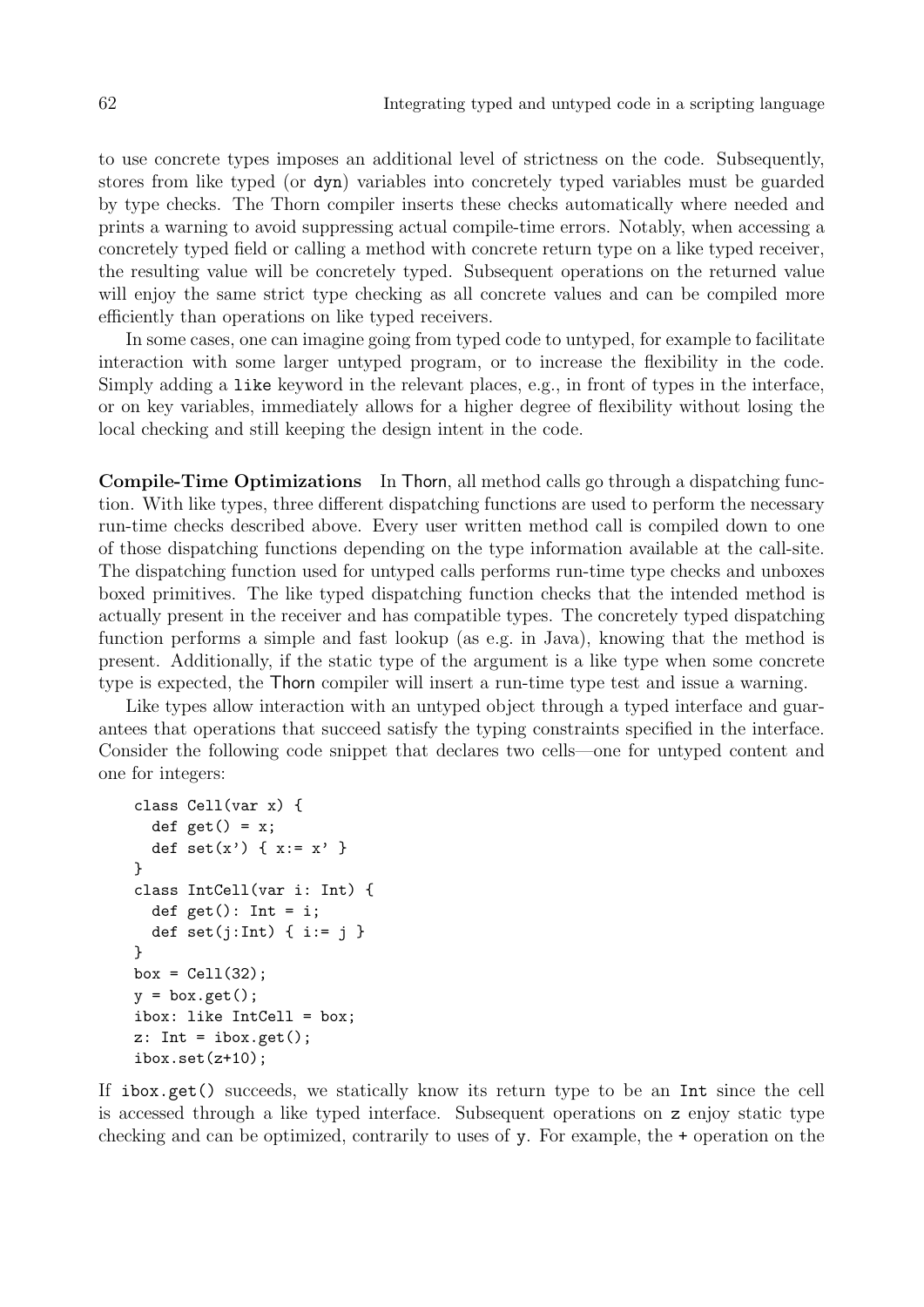last line can be compiled into machine instructions or equivalent, rather than a high-level method call on an integer object. Alternatively, the programmer might explicitly cast y to Int. However, typing the cell like IntBox type checks all interactions with the cell statically and gives static type information about what is put into and taken from it: this requires a single annotation at a declaration rather than casts spread all over the code.

Relating Like Types to Previous Work Like types add local checking to code without restricting its use from untyped code. In contrast to gradual typing [\[12,](#page-66-1) [93,](#page-71-8) [97,](#page-71-9) [96,](#page-71-10) [45\]](#page-68-7) and pluggable types [\[23\]](#page-67-9), it introduces an intermediate step on the untyped–concretely typed spectrum and uses nominal rather than structural subtyping. Furthermore, it only requires operations to be present when actually used. As a result, operations on concrete types can be efficiently implemented and like types used where flexibility is desired. Typed Scheme [\[100,](#page-71-5) [101\]](#page-71-7) uses contracts on a module level, rather that simple type annotations, and does not work with object structures. Soft typing [\[29\]](#page-67-6) infers constraints from code, rather than lets programmers expressly encode design intent in the form of type annotations. Adding soft typing to Java [\[55,](#page-69-7) [11\]](#page-66-2) faces similar although fewer problems. An important difference between like types and gradual typing systems like  $\mathbf{Ob}^?_{\leq}$  [\[93\]](#page-71-8), is that code completely annotated with like types can go wrong due to a run-time type error. On the other hand, a code completely annotated with concrete types will not go wrong.

A perhaps unusual design decision is the lack of blame control. If a method fails, e.g., due to a missing method in an argument object, we cannot point to the place in the program that subsequently lead to this problem. In this respect, the blame tracking support offered by like types is not much better than what is offered by a run-time typecast error. This is a design decision. Nothing prevents adding blame control to like types in accordance with previous work (e.g., [\[94,](#page-71-11) [8\]](#page-66-4)). The rationale for our design is to avoid performance penalties. Keeping like types blame-free allows for a wrapper-less implementation.

As part of the aborted ECMAScript 4 standard, Cormac Flanagan proposed a type system closely related to the one we present in this paper [\[38\]](#page-68-12). The Objective-C language has like types for objects and no concrete object types. Classes can be either dyn (called id) or like typed, and the compiler warns rather than rejects programs due to other language features that can make non-local changes to classes.

### 4.3 The way forward

Our design rewards a programmer that makes the effort of writing type annotation with both a stronger security guarantee and faster execution, this differentiates it from the state of the art discussed earlier. However a language design is not complete unless evaluated writing "real" programs on a "real" implementation. If the latter can be provided by the language designers (with lots of efforts), the former requires the language to be adopted by a community. We provided a complete and efficient implementation of our design in the language Thorn; this allowed us to experiment with actual optimisations enabled by the type informations (the simplest being unboxing base values). Unfortunately the Thorn project was abandoned (the industrial partner stepped out, mostly for political reasons) before the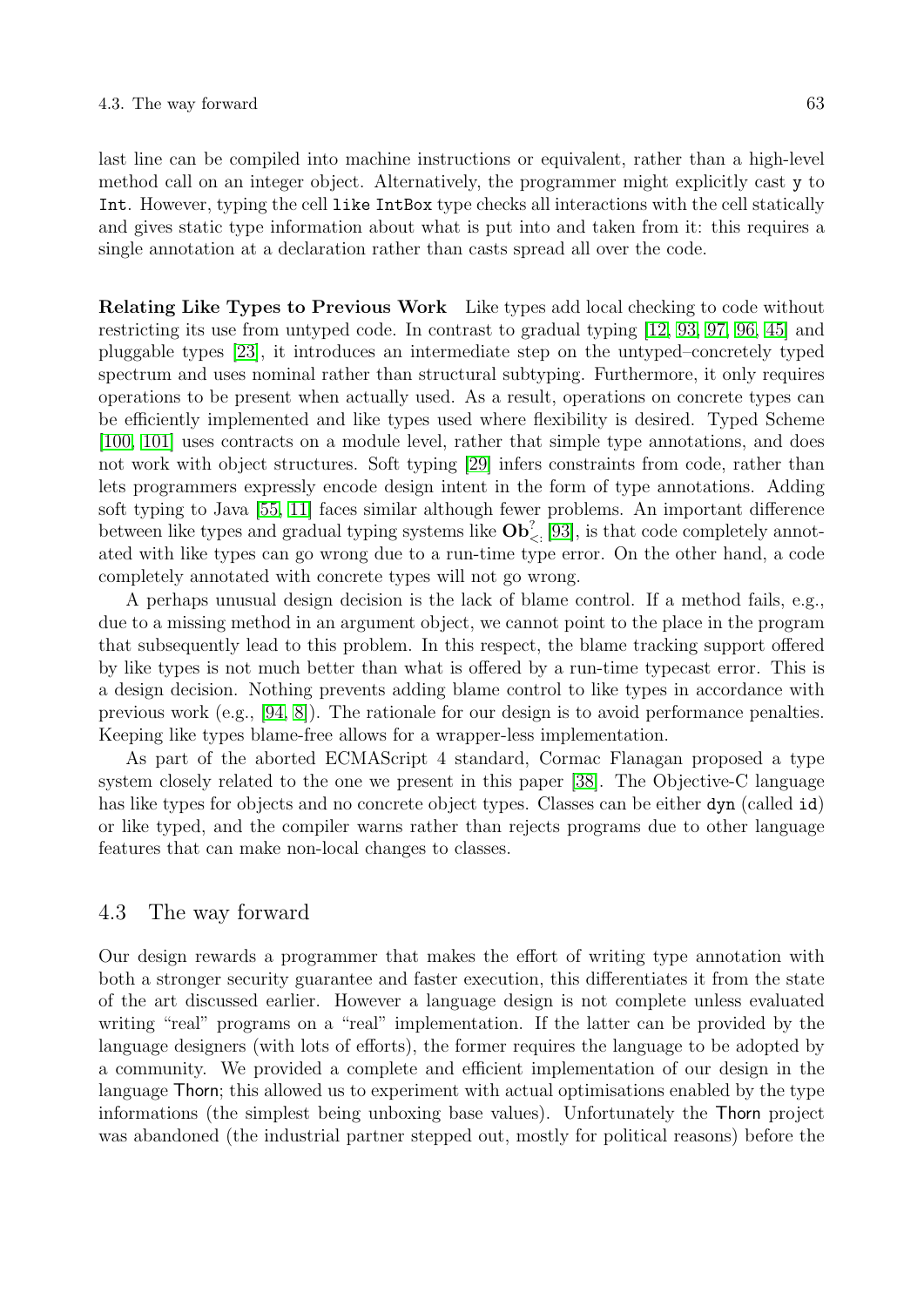public release of the compiler. As such our design as not been tested on anything bigger than the couple of thousands lines of the wiki implementation described in the paper.

Today JavaScript is de facto the assembler of the web and benefits from state of the art run-time implementations. JavaScript is an highly dynamic language, see [\[77\]](#page-70-5) for an accurate analysis of its run-time behaviour, but typed extensions, motivated from the need to develop large-scale JavaScript applications appeared recently. For instance the TypeScript language [\[65\]](#page-69-8) adds optional types, classes and modules to JavaScript, performs error checking, and then compiles away these construct generating plain JavaScript code. A proposal to support for class-based programming has even submitted to the ECMAScript standard. All this suggests that JavaScript is a natural framework in which implement and evaluate the like-type proposal; with Vitek and Richard we are working on the semantic design of a like-JavaScript system and its implementation on top of a commercial JavaScript engine built by Oracle.

More in general, languages like C, C++, Perl and JavaScript (and on a different domain the language  $R$ ), are here to stay. For a long time these have been criticised and mostly ignored by the programming language research community. It is true that these languages come with their set of weird (and in some case arguably insane) design choices; rather than dismissing them, I believe these languages can be source of formidable challenges for research, and it is our duty to leverage formal methods to make these languages better languages.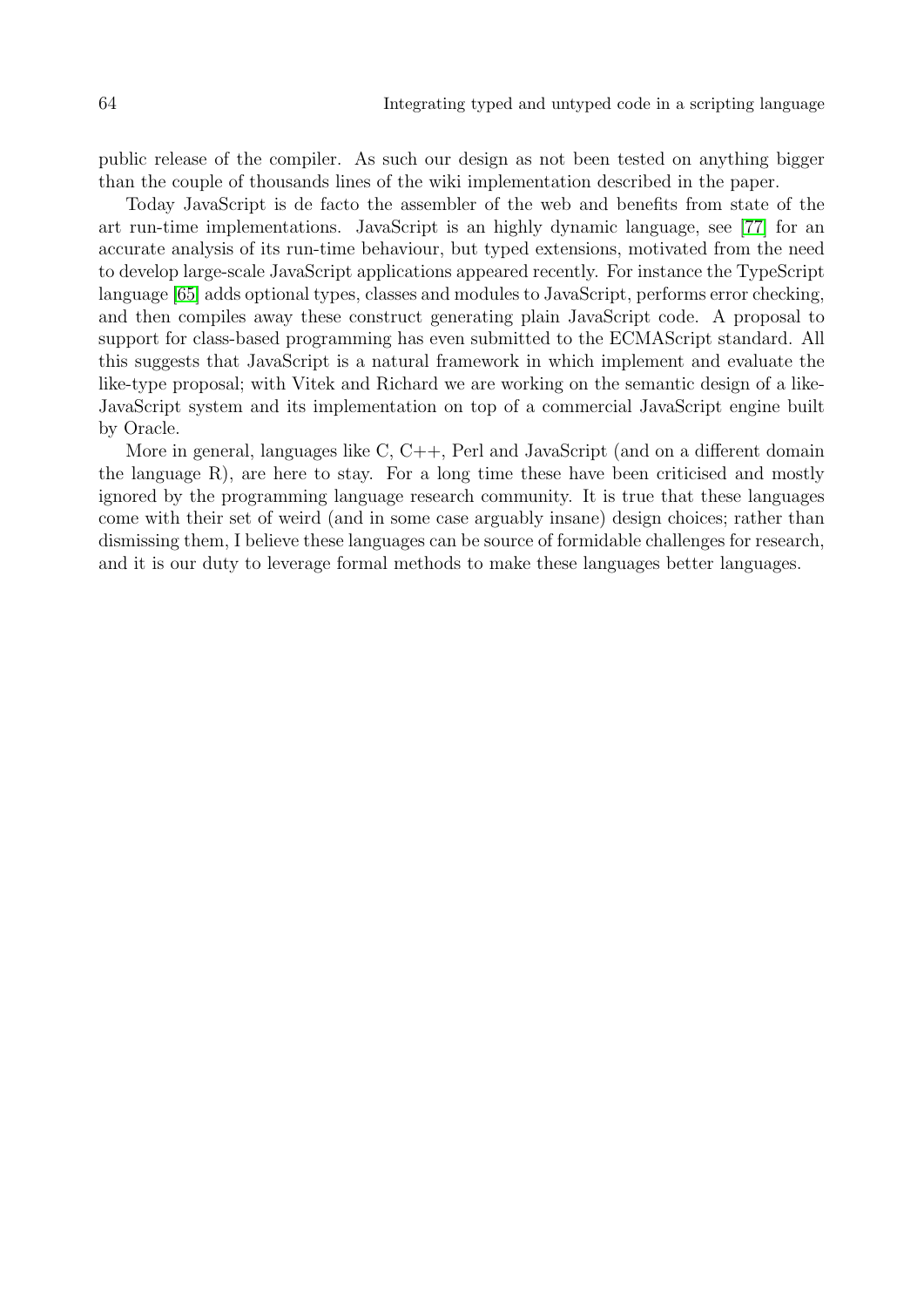# Epilogue

The amazing complexity of today's programming calls for new engineering methods to build robust systems. Recent progress in formal methods and mechanised proof assistants have made it possible to apply mathematically rigorous methods to the specification, testing and verification of ambitious projects such as compilers or micro-kernels. Nevertheless, despite some remarkable successes, working with full-scale, realistic, system interfaces is still in its infancy and novel tools and reasoning methods are needed to support a major change in the engineering practice. In this spirit, each chapter of this memoire attempts to give a solution to a *problem* arising from *programming practice*. I believe it is important to avoid oversimplifications, so that the research results, even if not always pretty and elegant, have a chance of being backported to the programming practice. The open research directions discussed constitute necessary and significant steps towards making modern systems easier to program, analyse and test. In the next years I will continue working towards this ambitious goal, tackling the aforementioned research directions or the new exciting problems that will appear along the way, as my life of researcher is full of good surprises.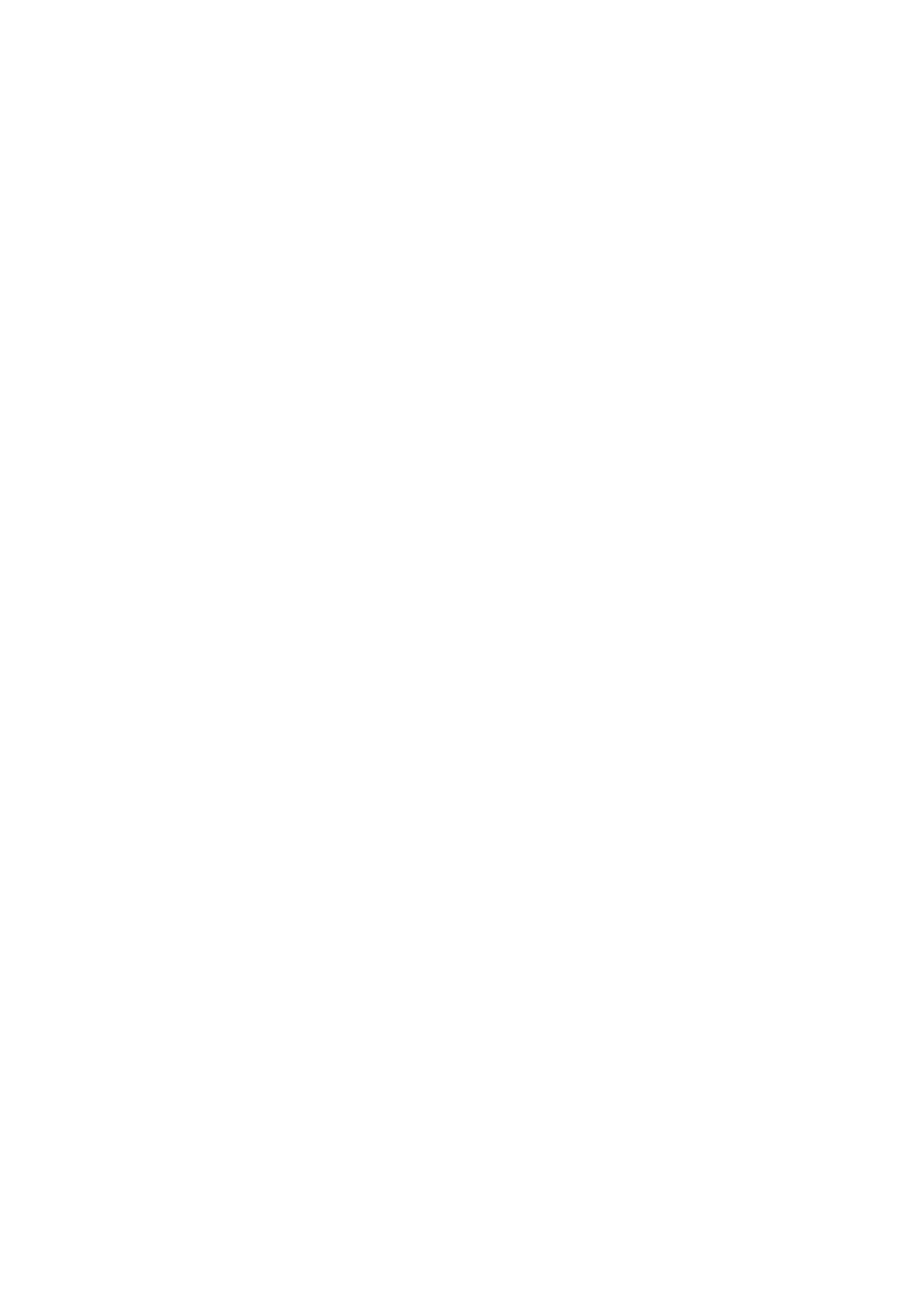# Bibliography

- [1] Linux kernel traffic, 1999. [http://www.kernel-traffic.org/kernel-traffic/](http://www.kernel-traffic.org/kernel-traffic/kt19991220_47.txt) [kt19991220\\_47.txt](http://www.kernel-traffic.org/kernel-traffic/kt19991220_47.txt).
- [2] AMD64 Architecture Programmer's Manual (3 vols). Advanced Micro Devices, Sept. 2007. rev. 3.14.
- [3] Intel 64 architecture memory ordering white paper, 2007. Intel Corporation. SKU 318147-001.
- [4] AMD64 Architecture Programmer's Manual (5 vols). Advanced Micro Devices, May 2013. rev. 3.20.
- [5] Intel 64 and IA-32 Architectures Software Developer's Manual (5 vols). Intel Corporation, Sept. 2013. rev. 48.
- [6] *Power ISA.* IBM, May 2013. Version 2.07.
- [7] A. Adir, H. Attiya, and G. Shurek. Information-flow models for shared memory with an application to the PowerPC architecture. IEEE Trans. Parallel Distrib. Syst., 14(5):502–515, 2003.
- <span id="page-66-4"></span>[8] A. Ahmed, R. B. Findler, J. Matthews, and P. Wadler. Blame for all. In STOP, 2009.
- [9] J. Alglave, A. Fox, S. Ishtiaq, M. Myreen, S. Sarkar, P. Sewell, and F. Zappa Nardelli. The semantics of Power and ARM multiprocessor machine code. In DAMP, 2009.
- [10] J. Alglave, L. Maranget, S. Sarkar, and P. Sewell. Litmus: Running tests against hardware. In TACAS, 2011.
- <span id="page-66-2"></span>[11] D. Ancona, G. Lagorio, and E. Zucca. Type inference for polymorphic methods in Java-like languages. In ICTCS, 2007.
- <span id="page-66-1"></span>[12] C. Anderson and S. Drossopoulou. BabyJ: From object based to class based programming via types. Electronic Notes in Theoretical Computer Science, 82(7), 2003.
- [13] ARM. ARM Architecture Reference Manual (ARMv7-A and ARMv7-R edition). April 2008.
- <span id="page-66-3"></span>[14] J. Aycock. Aggressive type inference. In International Python Conference, 2000.
- <span id="page-66-0"></span>[15] B. E. Aydemir, A. Bohannon, M. Fairbairn, J. N. Foster, B. C. Pierce, P. Sewell, D. Vytiniotis, G. Washburn, S. Weirich, and S. Zdancewic. Mechanized metatheory for the masses: The POPLmark Challenge. In TPHOLs, 2005.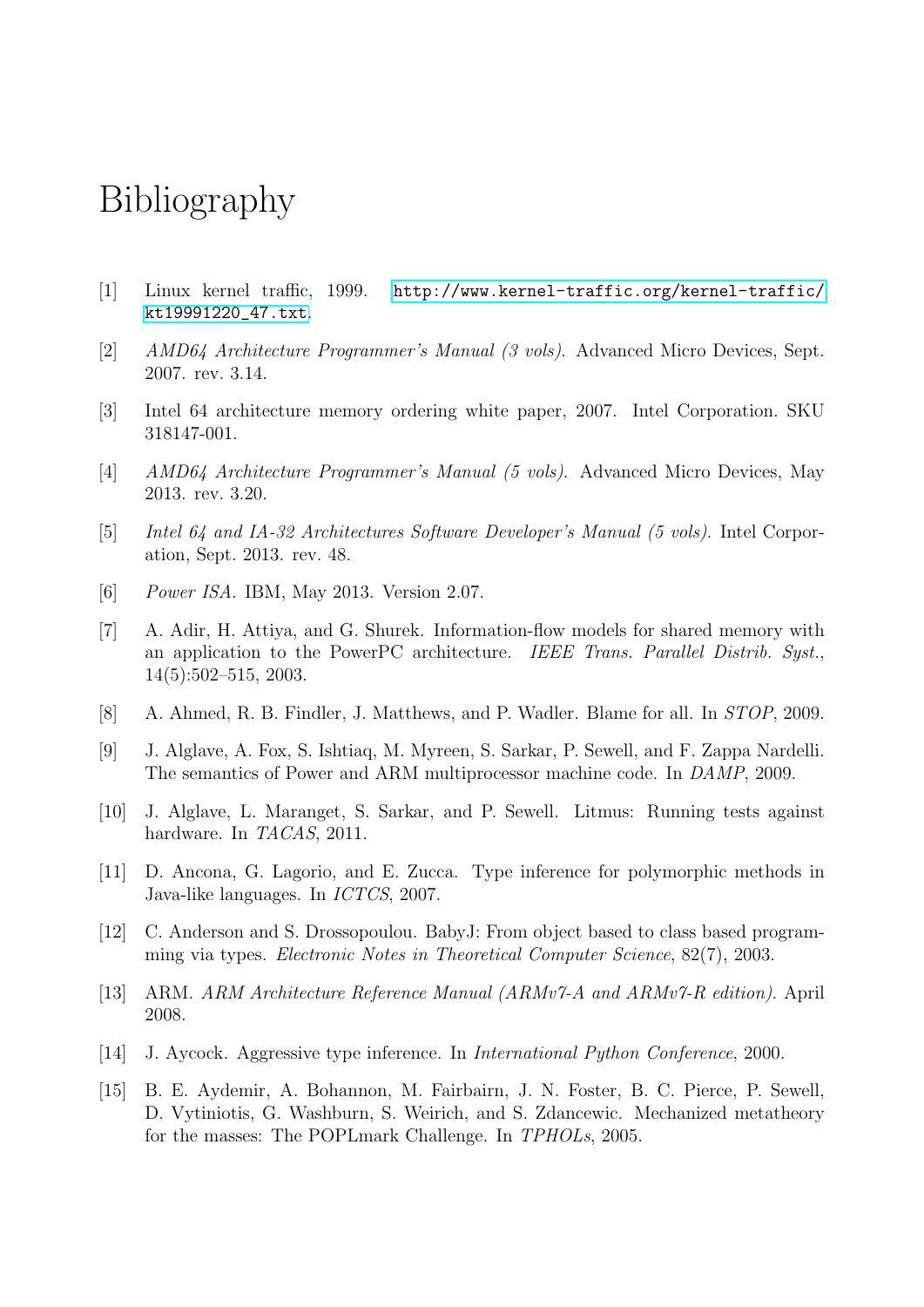- [16] M. Batty, K. Memarian, S. Owens, S. Sarkar, and P. Sewell. Clarifying and compiling  $C/C++$  concurrency: from  $C++11$  to POWER. In *POPL*, 2012.
- [17] M. Batty, S. Owens, S. Sarkar, P. Sewell, and T. Weber. Mathematizing C++ concurrency. In POPL, 2011.
- [18] P. Becker. Standard for Programming Language C++ ISO/IEC 14882, 2011.
- [19] N. Benton and C.-K. Hur. Biorthogonality, step-indexing and compiler correctness. In ICFP, 2009.
- [20] S. Blazy and X. Leroy. Mechanized semantics for the Clight subset of the C language. Journal of Automated Reasoning, 43(3):263–288, 2009.
- <span id="page-67-4"></span>[21] B. Bloom, J. Field, N. Nystrom, J. Ostlund, G. Richards, R. Strniša, J. Vitek, and T. Wrigstad. Thorn–robust, concurrent, extensible scripting on the JVM. In OOPSLA, 2009.
- [22] H.-J. Boehm and S. Adve. Foundations of the C++ concurrency memory model. In PLDI, 2008.
- <span id="page-67-9"></span>[23] G. Bracha. Pluggable type systems. OOPSLA04, Workshop on Revival of Dynamic Languages, 2004.
- <span id="page-67-3"></span>[24] G. Bracha and D. Griswold. Strongtalk: Typechecking Smalltalk in a production environment. In OOPSLA, 1993.
- <span id="page-67-0"></span>[25] S. D. Brookes. Full abstraction for a shared-variable parallel language. Inf. Comput., 127(2):145–163, 1996.
- <span id="page-67-8"></span>[26] P. Camphuijsen, J. Hage, and S. Holdermans. Soft typing PHP. Technical report, Utrecht University, 2009.
- <span id="page-67-5"></span>[27] L. Cardelli. Structural Subtyping and the Notion of Power Type. In POPL, 1988.
- <span id="page-67-7"></span>[28] R. Cartwright. User-defined data types as an aid to verifying LISP programs. In ICALP, 1976.
- <span id="page-67-6"></span>[29] R. Cartwright and M. Fagan. Soft Typing. In PLDI, 1991.
- [30] G. Castagna, J. Vitek, and F. Zappa Nardelli. The Seal calculus. Inf. Comput., 201(1):1–54, 2005.
- <span id="page-67-2"></span>[31] A. Charguéraud. Annotated bibliography for formalization of lambda-calculus and type theory. <http://arthur.chargueraud.org/projects/binders/biblio.php>, 2006.
- [32] The cmmtest tool, 2012. <http://www.di.ens.fr/~zappa/projects/cmmtest>.
- <span id="page-67-1"></span>[33] The Coq proof assistant, v.8.1, 2008. <http://coq.inria.fr/>.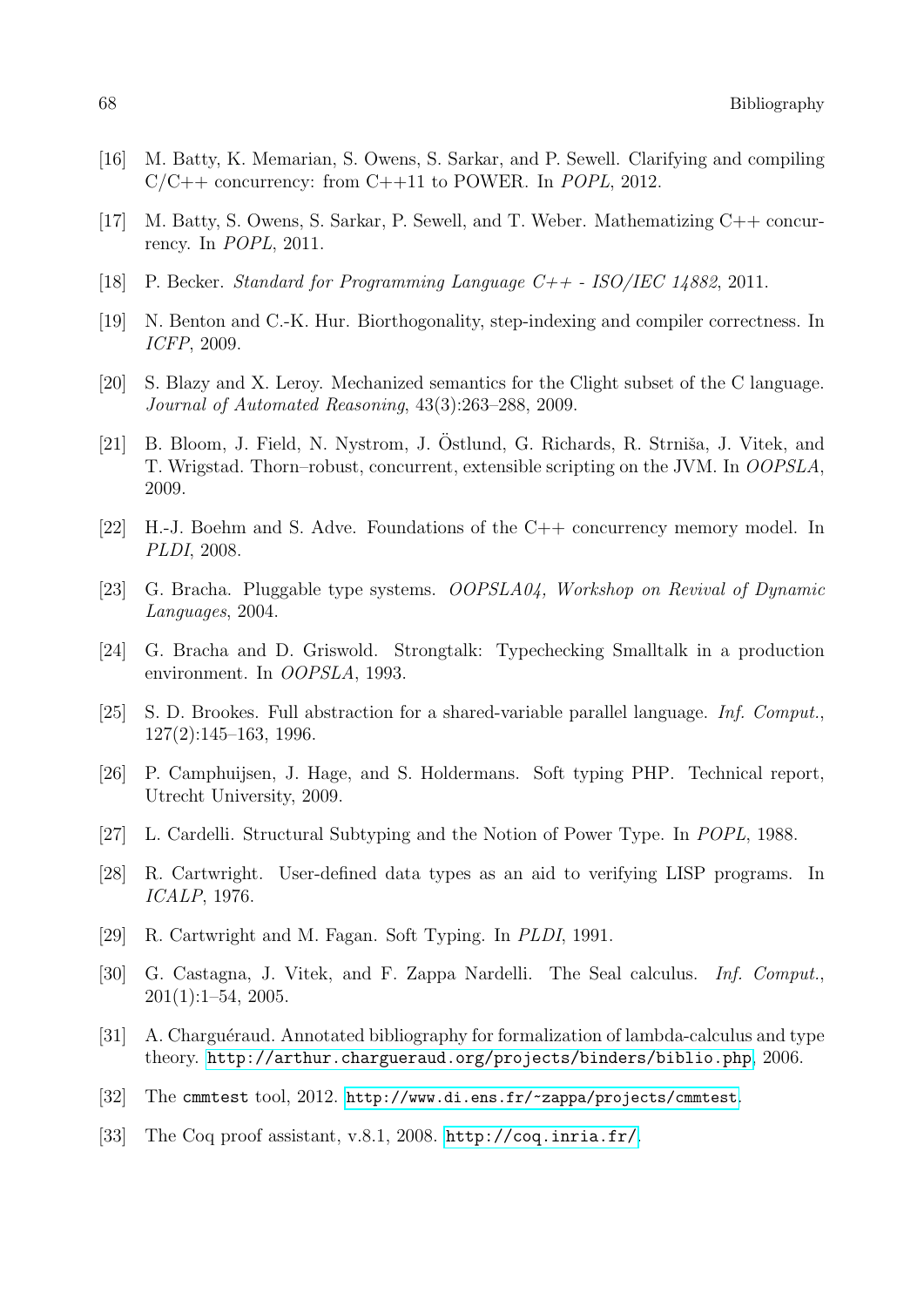- [34] D. Dice. Java memory model concerns on Intel and AMD systems. [http://blogs.](http://blogs.sun.com/dave/entry/java_memory_model_concerns_on) [sun.com/dave/entry/java\\_memory\\_model\\_concerns\\_on](http://blogs.sun.com/dave/entry/java_memory_model_concerns_on), Jan. 2008.
- [35] E. Eide and J. Regehr. Volatiles are miscompiled and what to do about it. In EMSOFT, 2008.
- <span id="page-68-8"></span>[36] R. B. Findler and M. Felleisen. Contracts for higher-order functions. In ICFP, 2002.
- <span id="page-68-9"></span>[37] C. Flanagan. Hybrid type checking. In *POPL*, 2006.
- <span id="page-68-12"></span>[38] C. Flanagan. ValleyScript: It's like static typing. Technical report, UC Santa Cruz, 2007.
- <span id="page-68-3"></span>[39] C. Fournet, G. Gonthier, J.-J. Lévy, L. Maranget, and D. Rémy. A calculus of mobile agents. In CONCUR, 1996.
- [40] C. Fournet, N. Guts, and F. Zappa Nardelli. A formal implementation of value commitment. In ESOP, 2008.
- <span id="page-68-6"></span>[41] M. Furr, J. hoon An, J. Foster, and M. Hicks. Static type inference for ruby. In SAC, 2009.
- <span id="page-68-10"></span>[42] K. E. Gray, R. B. Findler, and M. Flatt. Fine-grained interoperability through mirrors and contracts. In OOPSLA, 2005.
- [43] N. Guts. Auditability for security protocols. PhD thesis, Université Denis Diderot Paris 7, 2011.
- [44] N. Guts, C. Fournet, and F. Zappa Nardelli. Reliable evidence: Auditability via typing. In Esorics, 2009.
- <span id="page-68-7"></span>[45] D. Herman, A. Tomb, and C. Flanagan. Space-efficient gradual typing. In TFP, 2007.
- [46] A. Hobor, A. W. Appel, and F. Zappa Nardelli. Oracle semantics for concurrent separation logic. In ESOP, 2008.
- <span id="page-68-0"></span>[47] The HOL 4 system, Kananaskis-4 release, 2007. <http://hol.sourceforge.net/>.
- <span id="page-68-11"></span>[48] A. Holkner and J. Harland. Evaluating the dynamic behaviour of Python applications. In ACSC, 2009.
- <span id="page-68-5"></span>[49] A. S. Inc. ActionScript 3.0 Language and Components Reference, 2008.
- <span id="page-68-1"></span>[50] Isabelle 2008, 2008. <http://isabelle.in.tum.de/>.
- <span id="page-68-4"></span>[51] M. Johnson. Memoization in top-down parsing. Comput. Linguist., 21(3):405–417, 1995.
- <span id="page-68-2"></span>[52] S. Kahrs. Mistakes and ambiguities in the definition of Standard ML. Technical Report ECS-LFCS-93-257, University of Edinburgh, 1993.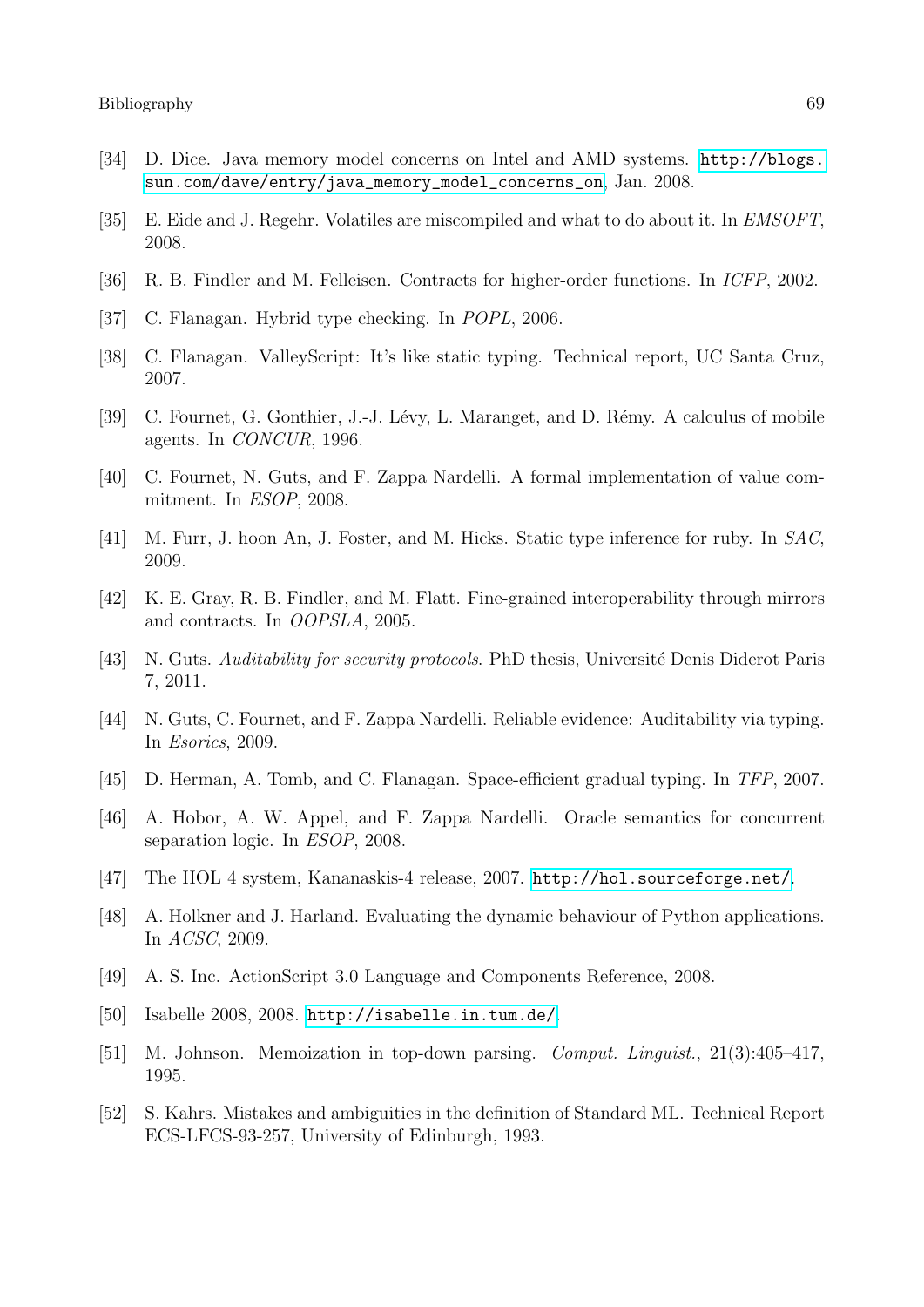- [53] A. Kennedy, N. Benton, J. B. Jensen, and P.-E. Dagand. Coq: the world's best macro assembler? In PPDP, 2013.
- <span id="page-69-2"></span>[54] G. Klein, T. Nipkow, and L. Paulson, editors. The Archive of Formal Proofs. 2009. <http://afp.sf.net>.
- <span id="page-69-7"></span>[55] G. Lagorio and E. Zucca. Just: Safe unknown types in Java-like languages. Journal of Object Technology, 6(2), 2007.
- <span id="page-69-4"></span>[56] Lem, a tool for lightweight executable mathematics, v.0.3, 2011. [http://www.cl.cam.](http://www.cl.cam.ac.uk/~so294/lem/) [ac.uk/~so294/lem/](http://www.cl.cam.ac.uk/~so294/lem/).
- [57] X. Leroy. Formal certification of a compiler back-end, or: programming a compiler with a proof assistant. In POPL, 2006.
- [58] X. Leroy. Compcert, v. 1.5, 2009.
- [59] X. Leroy. Formal verification of a realistic compiler. Communications of the ACM, 52(7):107–115, 2009.
- [60] X. Leroy. A formally verified compiler back-end. Journal of Automated Reasoning, 43(4):363–446, 2009.
- <span id="page-69-1"></span>[61] X. Leroy et al. The Objective Caml system release 4.01: Documentation and user's manual, 2013.
- <span id="page-69-3"></span>[62] Lngen: Tool support for locally nameless representations, 2009. [http://www.cis.](http://www.cis.upenn.edu/~sweirich/papers/lngen/) [upenn.edu/~sweirich/papers/lngen/](http://www.cis.upenn.edu/~sweirich/papers/lngen/).
- [63] P. Loewenstein. Personal communication, Nov. 2008.
- [64] M. Merro and F. Zappa Nardelli. Behavioral theory for mobile ambients. J. ACM, 52(6):961–1023, 2005.
- <span id="page-69-8"></span>[65] Microsoft. Typescript, 2012.
- [66] R. Milner. Communication and Concurrency. Prentice Hall International, 1989.
- <span id="page-69-0"></span>[67] R. Milner, M. Tofte, and R. Harper. *The Definition of Standard ML*. MIT Press, 1990.
- [68] R. Morisset, P. Pawan, and F. Zappa Nardelli. Compiler testing via a theory of sound optimisations in the  $C11/C+11$  memory model. In *PLDI*, 2013.
- [69] G. Morrisett, G. Tan, J. Tassarotti, J.-B. Tristan, and E. Gan. Rocksalt: better, faster, stronger sfi for the x86. In PLDI, 2012.
- <span id="page-69-6"></span>[70] S.-O. Nyström. A soft-typing system for Erlang. In *Erlang Workshop*, 2003.
- <span id="page-69-5"></span>[71] S. Owens, P. Böhm, F. Zappa Nardelli, and P. Sewell. Lem: A lightweight tool for heavyweight semantics. In ITP, 2011.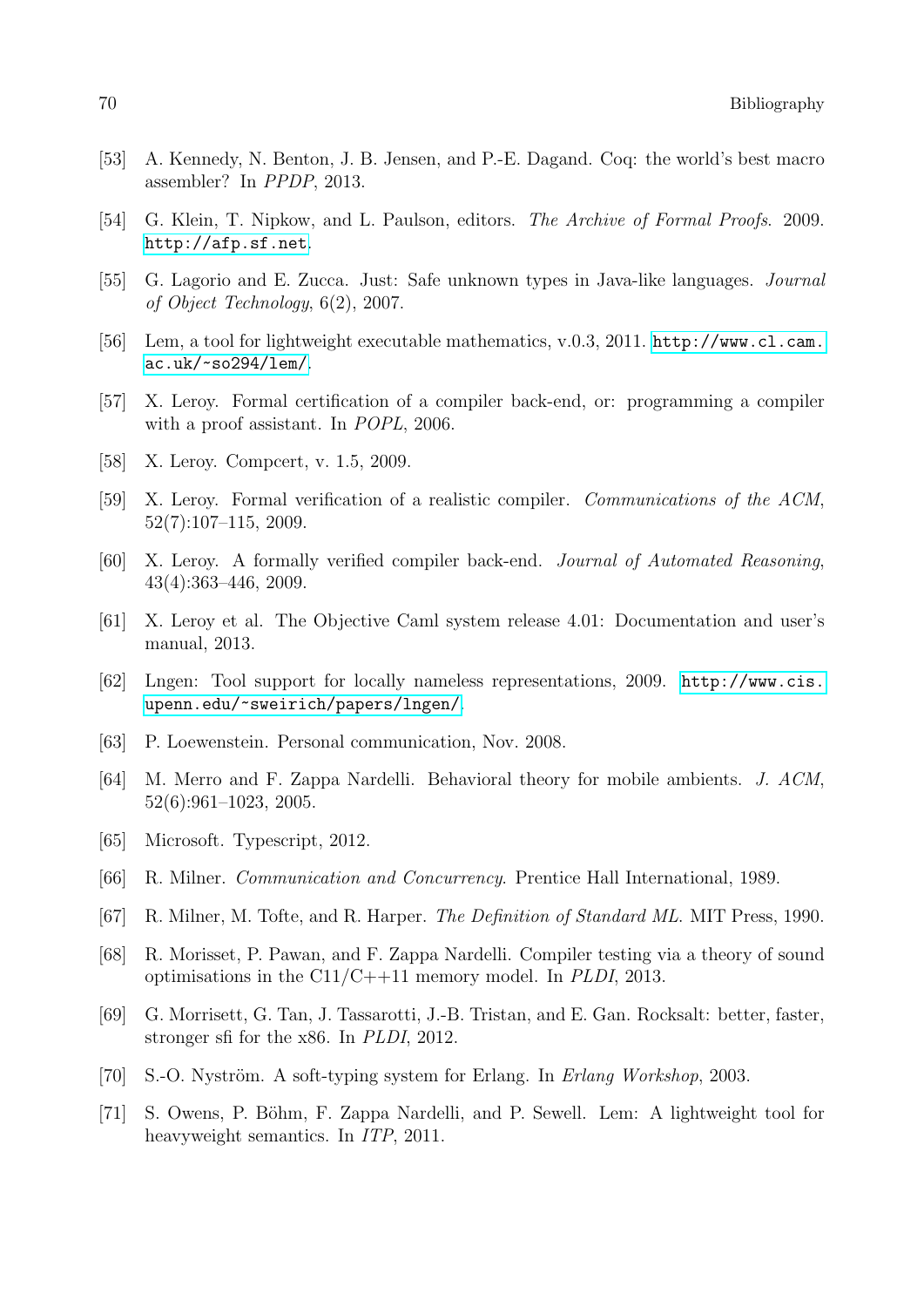- [72] S. Owens, S. Sarkar, and P. Sewell. A better x86 memory model: x86-TSO. In TPHOLs, 2009.
- [73] S. Owens, S. Sarkar, and P. Sewell. A better x86 memory model: x86-TSO (extended version). Technical Report UCAM-CL-TR-745, Univ. of Cambridge, 2009.
- [74] S. Owens, S. Sarkar, and P. Sewell. The x86-TSO model, 2009. [www.cl.cam.ac.uk/](www.cl.cam.ac.uk/users/pes20/weakmemory/) [users/pes20/weakmemory/](www.cl.cam.ac.uk/users/pes20/weakmemory/).
- <span id="page-70-3"></span>[75] G. Peskine, S. Sarkar, P. Sewell, and F. Zappa Nardelli. Binding and substitution (note), 2007. <http://www.cl.cam.ac.uk/users/pes20/ott/>.
- <span id="page-70-0"></span>[76] S. Peyton Jones, editor. Haskell 98 Language and Libraries. The Revised Report. Cambridge University Press, 2003.
- <span id="page-70-5"></span>[77] G. Richards, S. Lebresne, B. Burg, and J. Vitek. An analysis of the dynamic behavior of javascript programs. In PLDI, 2010.
- <span id="page-70-2"></span>[78] A. Rossberg. Defects in the revised definition of Standard ML. Technical report, Saarland University, 2001. Updated 2007/01/22.
- [79] S. Sarkar, K. Memarian, S. Owens, M. Batty, P. Sewell, L. Maranget, J. Alglave, and D. Williams. Synchronising C/C++ and POWER. In PLDI, 2012.
- <span id="page-70-4"></span>[80] S. Sarkar, P. Sewell, J. Alglave, L. Maranget, and D. Williams. Understanding POWER multiprocessors. In PLDI, 2011.
- [81] S. Sarkar, P. Sewell, F. Zappa Nardelli, S. Owens, T. Ridge, T. Braibant, M. Myreen, and J. Alglave. The semantics of x86-CC multiprocessor machine code. In POPL, 2009.
- [82] J. Sevcik. Program Transformations in Weak Memory Models. PhD thesis, University of Edinburgh, 2008.
- [83] J. Sevcik. Safe optimisations for shared-memory concurrent programs. In PLDI, 2011.
- [84] J. Sevcik, V. Vafeiadis, F. Zappa Nardelli, S. Jagannathan, and P. Sewell. Relaxedmemory concurrency and verified compilation. In POPL, 2011.
- [85] J. Sevcik, V. Vafeiadis, F. Zappa Nardelli, S. Jagannathan, and P. Sewell. Compcerttso: A verified compiler for relaxed-memory concurrency. J. ACM, 60(3):22, 2013.
- [86] P. Sewell. On implementations and semantics of a concurrent programming language. In CONCUR, 1997.
- <span id="page-70-1"></span>[87] P. Sewell, J. J. Leifer, K. Wansbrough, F. Zappa Nardelli, M. Allen-Williams, P. Habouzit, and V. Vafeiadis. Acute: High-level programming language design for distributed computation. design rationale and language definition. Technical Report UCAM-CL-TR-605, 2004.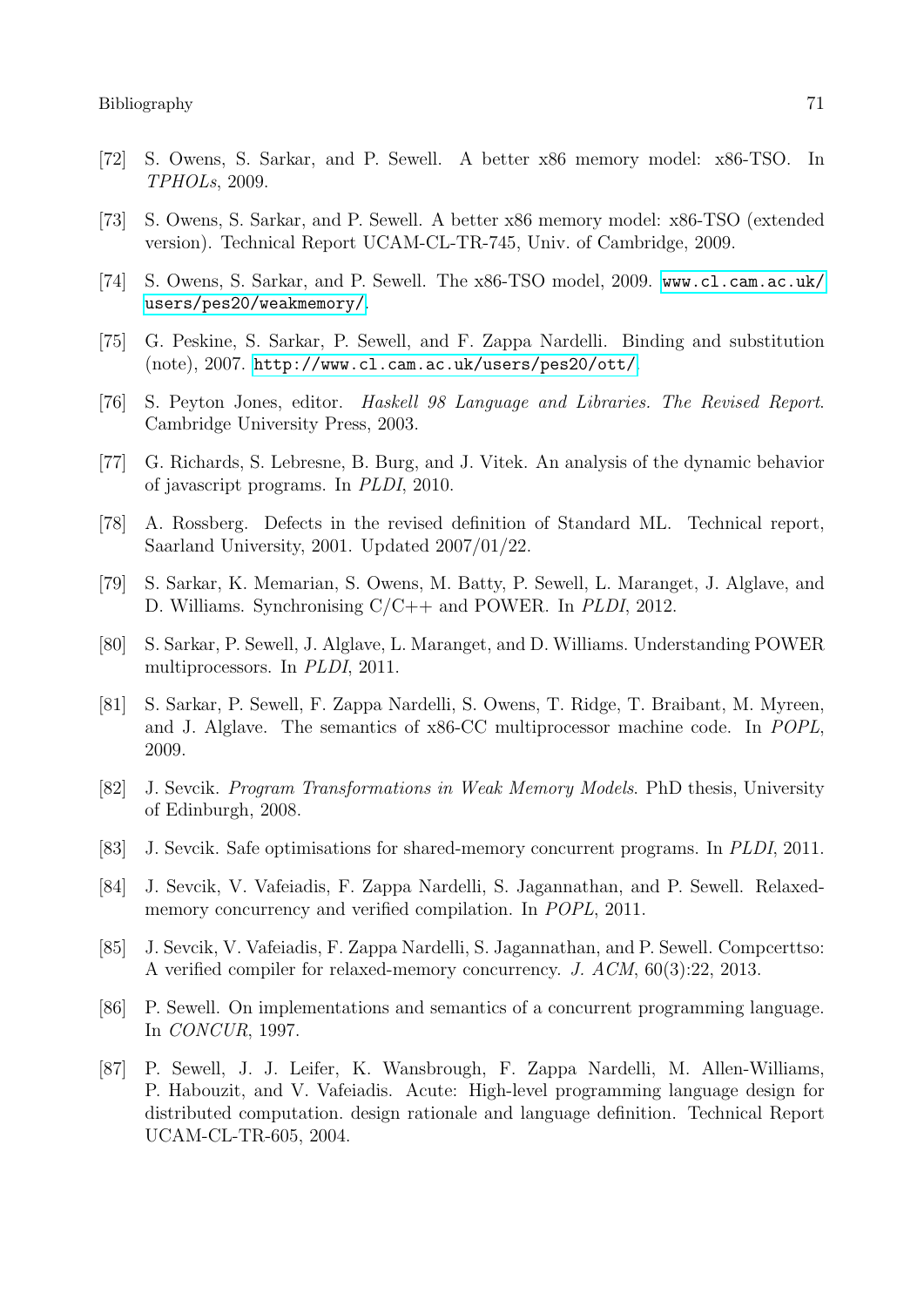- [88] P. Sewell, J. J. Leifer, K. Wansbrough, F. Zappa Nardelli, M. Allen-Williams, P. Habouzit, and V. Vafeiadis. Acute: High-level programming language design for distributed computation. In ICFP, 2005.
- <span id="page-71-2"></span>[89] P. Sewell, J. J. Leifer, K. Wansbrough, F. Zappa Nardelli, M. Allen-Williams, P. Habouzit, and V. Vafeiadis. Acute: High-level programming language design for distributed computation. Journal of Functional Programming, 17(4–5):547–612, 2007.
- [90] P. Sewell, S. Sarkar, S. Owens, F. Zappa Nardelli, and M. O. Myreen. x86-TSO: A rigorous and usable programmer's model for x86 multiprocessors. Communications of the ACM, 53(7):89–97, 2010.
- [91] P. Sewell, F. Zappa Nardelli, S. Owens, G. Peskine, T. Ridge, S. Sarkar, and R. Strnisa. Ott: Effective tool support for the working semanticist. J. Funct. Program.,  $20(1)$ :71– 122, 2010.
- [92] P. Sewell, F. Zappa Nardelli, S. Owens, G. Peskine, T. Ridge, S. Sarkar, and R. Strniša. Ott: Effective tool support for the working semanticist. In ICFP, 2007.
- <span id="page-71-8"></span>[93] J. Siek and W. Taha. Gradual typing for objects. In ECOOP, 2007.
- <span id="page-71-11"></span>[94] J. Siek and P. Wadler. Threesomes, with and without blame. In STOP, 2009.
- <span id="page-71-6"></span>[95] J. G. Siek. Gradual Typing for Functional Languages. In Scheme and Functional Programming Workshop, 2006.
- <span id="page-71-10"></span>[96] J. G. Siek, R. Garcia, and W. Taha. Exploring the design space of higher-order casts. In ESOP, 2009.
- <span id="page-71-9"></span>[97] J. G. Siek and M. Vachharajani. Gradual typing with unification-based inference. In DLS, 2008.
- <span id="page-71-0"></span>[98] M. Sperber, R. k. Dybvig, M. Flatt, A. Van straaten, R. Findler, and J. Matthews. Revised<sup>6</sup> report on the algorithmic language Scheme, 2007. <http://www.r6rs.org/>.
- <span id="page-71-4"></span>[99] E. Stephenson. Perl Runs Sweden's Pension System. O'Reilly Media, 2001.
- <span id="page-71-5"></span>[100] S. Tobin-Hochstadt and M. Felleisen. Interlanguage migration: From scripts to programs. In DLS, 2006.
- <span id="page-71-7"></span>[101] S. Tobin-Hochstadt and M. Felleisen. The design and implementation of Typed Scheme. In POPL, 2008.
- <span id="page-71-1"></span>[102] Twelf 1.5, 2005. <http://www.cs.cmu.edu/~twelf/>.
- <span id="page-71-3"></span>[103] C. Urban and C. Kaliszyk. General bindings and alpha-equivalence in nominal isabelle. Logical Methods in Computer Science, 8(2), 2012.
- [104] V. Vafeiadis and F. Zappa Nardelli. Verifying fence elimination optimisations. In SAS, 2011.